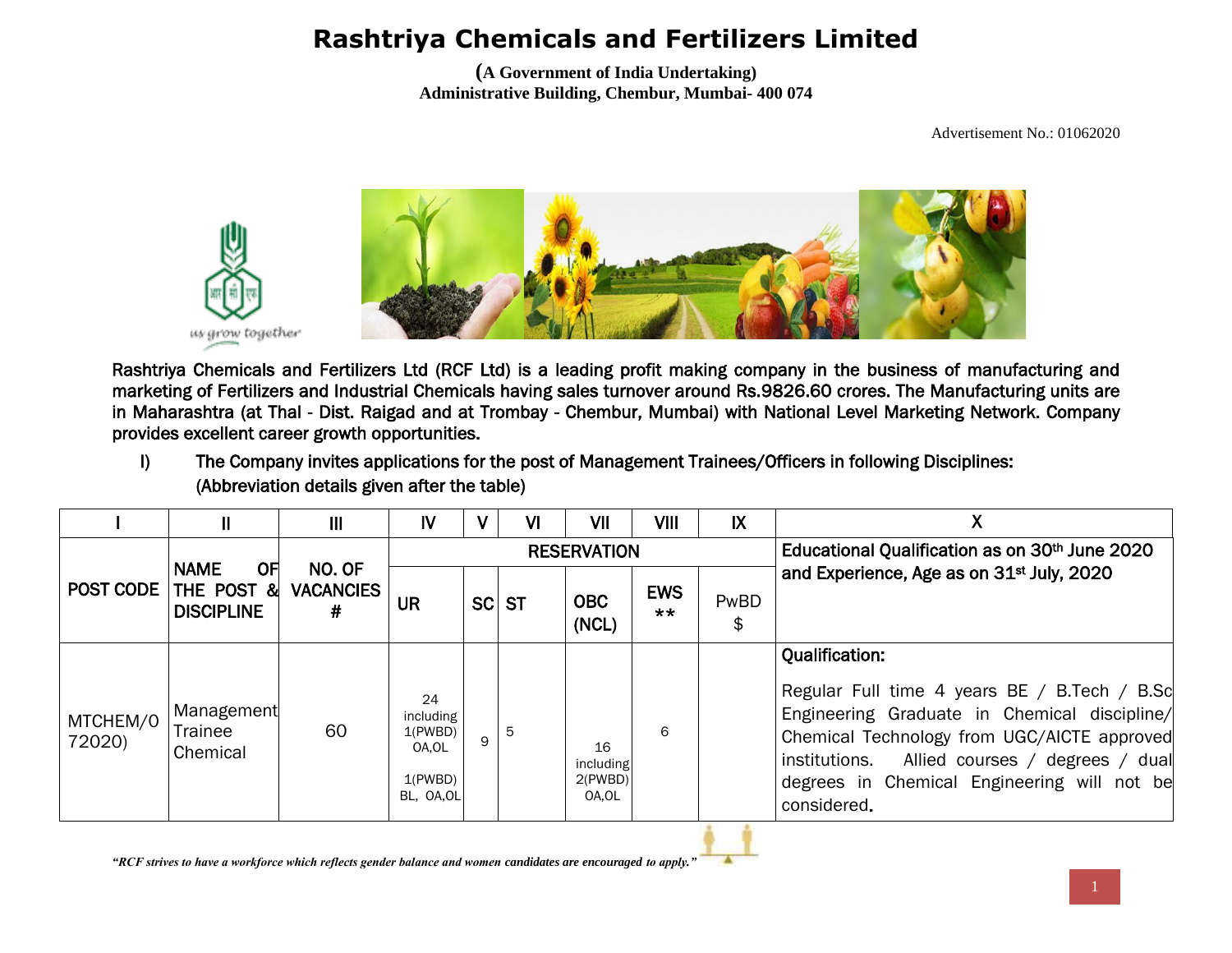**(A Government of India Undertaking)**

|                  |                                               |    |    |   |   |   |                | Minimum Percentage:<br>The candidates should have secured minimum<br>60% aggregate in Final year of Engineering<br>Graduation. (55% for SC/ST category candidates)<br>Age:<br>Maximum Age -25 years for Unreserved category,<br>*For SC / ST Category - 30 years, For OBC<br>Category - 28 years.<br>For PWBD Category (General) - 35 years, For<br>PWBD Category (SC/ ST) - 40 years, For PWBD<br>Category (OBC) - 38 years.<br>Additional Concession for Candidates domiciled<br>in Jammu and Kashmir between 01.01.1980 and<br>31.12.1989 - 5 years / Ex-Serviceman / Children<br>/ family members of the victims of 1984 riots - 5<br>years |
|------------------|-----------------------------------------------|----|----|---|---|---|----------------|-------------------------------------------------------------------------------------------------------------------------------------------------------------------------------------------------------------------------------------------------------------------------------------------------------------------------------------------------------------------------------------------------------------------------------------------------------------------------------------------------------------------------------------------------------------------------------------------------------------------------------------------------|
| MTBOI/072<br>020 | Management<br><b>Trainee</b><br><b>Boiler</b> | 21 | 10 | 3 | 1 | 5 | $\overline{2}$ | <b>Qualification:</b><br>Regular Full time 4 years BE / B.Tech / B.Sc<br>Engineering Graduate in Chemical / Mechanical /<br>Instrumentation / Electrical discipline from<br>UGC/AICTE approved institutions<br>and the<br>candidate should have valid Boiler Operation<br>Engineer's Certificate (BOE)/Boiler Proficiency<br>Certificate                                                                                                                                                                                                                                                                                                        |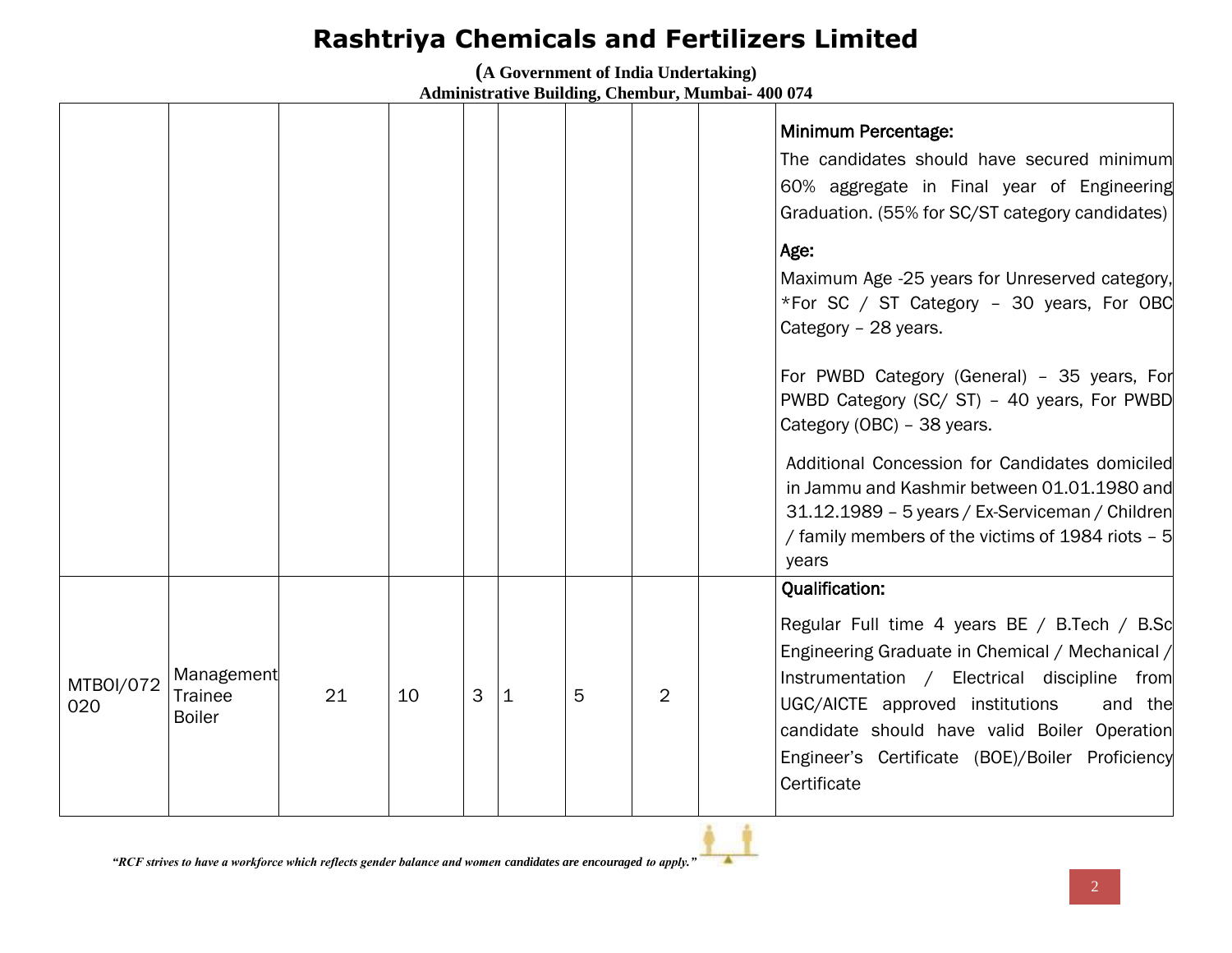**(A Government of India Undertaking)**

|                   |                                            |    |                                      |                                     |    |   | <b>Minimum Percentage:</b><br>The candidates should have secured minimum<br>60% aggregate in Final year of Engineering<br>Graduation. (55% for SC/ST category candidates)<br>Age:<br>Maximum Age -25 years for Unreserved category,<br>*For SC / ST Category - 30 years, For OBC<br>Category - 28 years.<br>Additional Concession for Candidates domiciled in<br>Jammu and Kashmir between 01.01.1980 and<br>31.12.1989 - 5 years / Ex-Serviceman / Children |
|-------------------|--------------------------------------------|----|--------------------------------------|-------------------------------------|----|---|--------------------------------------------------------------------------------------------------------------------------------------------------------------------------------------------------------------------------------------------------------------------------------------------------------------------------------------------------------------------------------------------------------------------------------------------------------------|
|                   |                                            |    |                                      |                                     |    |   | / family members of the victims of 1984 riots - 5<br>years                                                                                                                                                                                                                                                                                                                                                                                                   |
| MTMECH/0<br>72020 | Management<br><b>Trainee</b><br>Mechanical | 48 | 20<br>including<br>1(PWBD)<br>OL, HH | 3<br>including<br>1(PWBD)<br>OL, HH | 13 | 5 | <b>Qualification:</b><br>Regular Full time 4 years BE / B.Tech / B.Sc<br>Engineering Graduate in Mechanical discipline<br>from UGC/AICTE approved institutions. . Allied<br>courses / degrees / dual degrees in Mechanical<br>Engineering will not be considered.<br>Minimum Percentage:<br>The candidates should have secured minimum<br>60% aggregate in Final year of Engineering<br>Graduation. (55% for SC/ST category candidates)                      |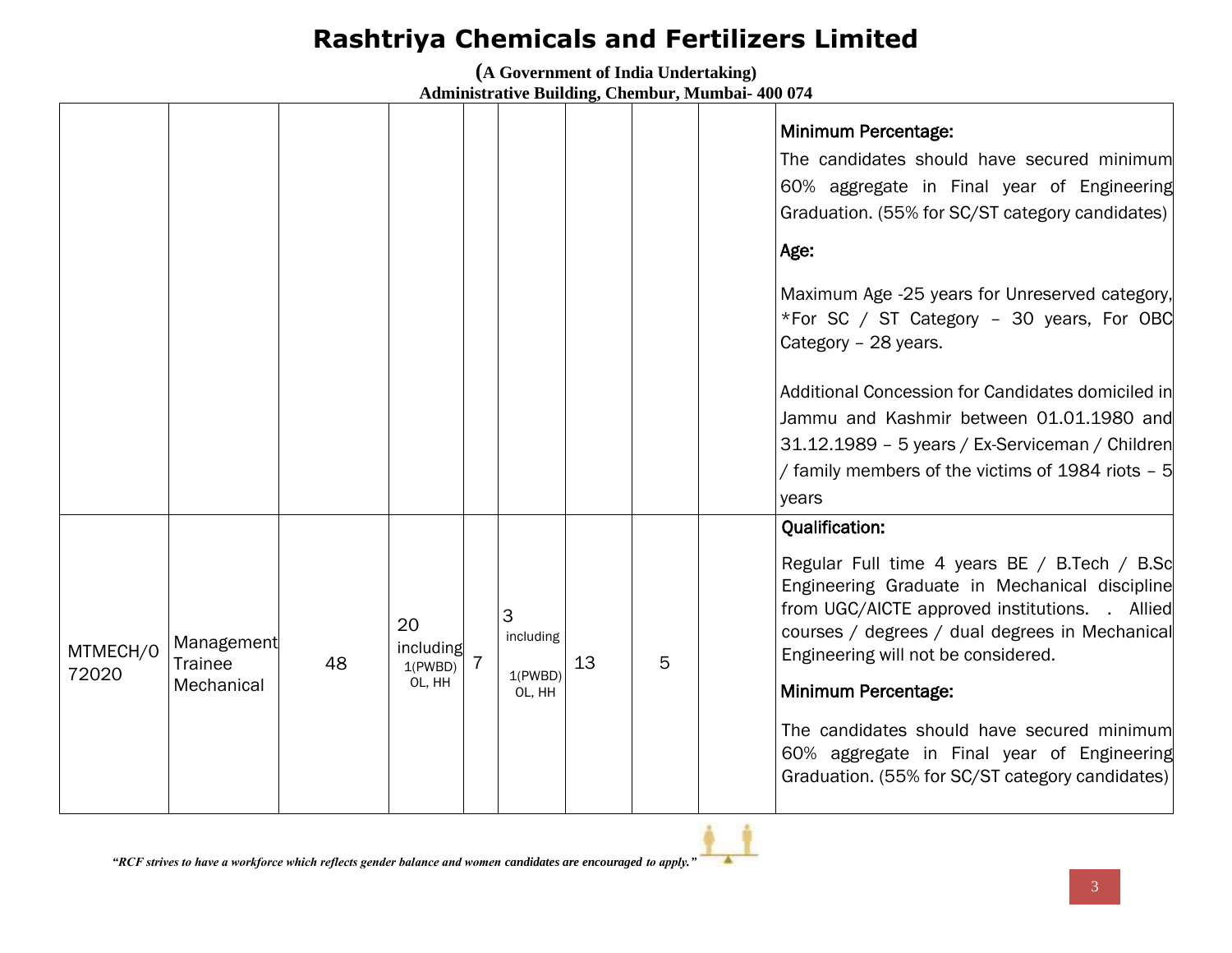**(A Government of India Undertaking)**

|                  |                                            |    |                        |                |           |   |                                            | Age:                                                                                                                                                                                                                                                                                                                                                                                                                   |
|------------------|--------------------------------------------|----|------------------------|----------------|-----------|---|--------------------------------------------|------------------------------------------------------------------------------------------------------------------------------------------------------------------------------------------------------------------------------------------------------------------------------------------------------------------------------------------------------------------------------------------------------------------------|
|                  |                                            |    |                        |                |           |   |                                            | Maximum Age -25 years for Unreserved category,<br>*For SC / ST Category - 30 years, For OBC<br>Category - 28 years, For PWBD Category (General)<br>$-35$ years,                                                                                                                                                                                                                                                        |
|                  |                                            |    |                        |                |           |   |                                            | For PWBD Category (SC/ST) - 40 years, For PWBD<br>Category (OBC) - 38 years.                                                                                                                                                                                                                                                                                                                                           |
|                  |                                            |    |                        |                |           |   |                                            | Additional Concession for Candidates domiciled<br>in Jammu and Kashmir between 01.01.1980 and<br>31.12.1989 - 5 years / Ex-Serviceman / Children<br>/ family members of the victims of 1984 riots - 5<br>years                                                                                                                                                                                                         |
| MTELE/072<br>020 | Management<br><b>Trainee</b><br>Electrical | 22 | 9<br>1(PWBD)<br>OL, HH | $\overline{4}$ | $\vert$ 1 | 6 | $\overline{2}$<br>1(PWBD)<br>OL, HH,<br>BL | <b>Qualification:</b><br>Regular Full time 4 years BE / B.Tech / B.Sc<br>Engineering Graduate in Electrical discipline from<br>UGC/AICTE approved institutions. Allied courses<br>/ degrees in Electrical Engineering will not be<br>considered.<br>Minimum Percentage:<br>The candidates should have secured minimum<br>60% aggregate in Final year of Engineering<br>Graduation. (55% for SC/ST category candidates) |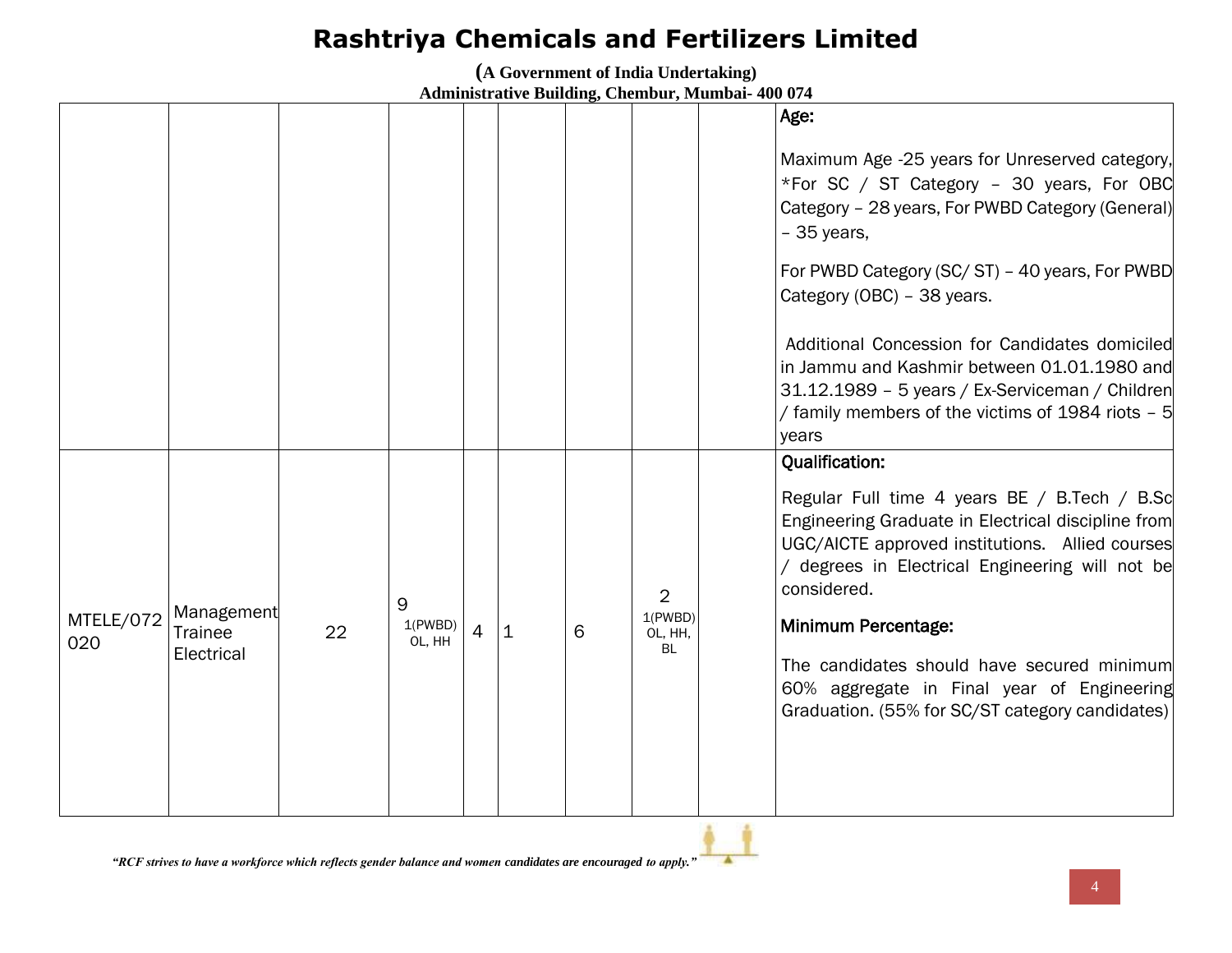**(A Government of India Undertaking)**

|                   |                                       |    |    |   |   |    |   | Age:                                                                                                                                                                                                                                                                |
|-------------------|---------------------------------------|----|----|---|---|----|---|---------------------------------------------------------------------------------------------------------------------------------------------------------------------------------------------------------------------------------------------------------------------|
|                   |                                       |    |    |   |   |    |   | Maximum Age -25 years for Unreserved category,<br>*For SC / ST Category - 30 years, For OBC<br>Category - 28 years, For PWBD Category (General)<br>$-35$ years,                                                                                                     |
|                   |                                       |    |    |   |   |    |   | For PWBD Category (SC/ST) - 40 years, For PWBD<br>Category (OBC) - 38 years.                                                                                                                                                                                        |
|                   |                                       |    |    |   |   |    |   | Additional Concession for Candidates domiciled<br>in Jammu and Kashmir between 01.01.1980 and<br>31.12.1989 - 5 years / Ex-Serviceman / Children<br>/ family members of the victims of 1984 riots - 5<br>years                                                      |
|                   | Management                            |    |    |   |   |    |   | <b>Qualification:</b><br>Regular Full time 4 years BE / B.Tech / B.Sc<br>Engineering<br>Graduate<br>Instrumentation<br>in<br>discipline from UGC/AICTE approved institutions.<br>Allied courses / degrees in Instrumentation<br>Engineering will not be considered. |
| MTINST/07<br>2020 | <b>Trainee</b><br>Instrumentat<br>ion | 35 | 14 | 6 | 2 | 10 | 3 | Minimum Percentage:<br>The candidates should have secured minimum<br>60% aggregate in Final year of Engineering<br>Graduation. (55% for SC/ST category candidates)                                                                                                  |
|                   |                                       |    |    |   |   |    |   |                                                                                                                                                                                                                                                                     |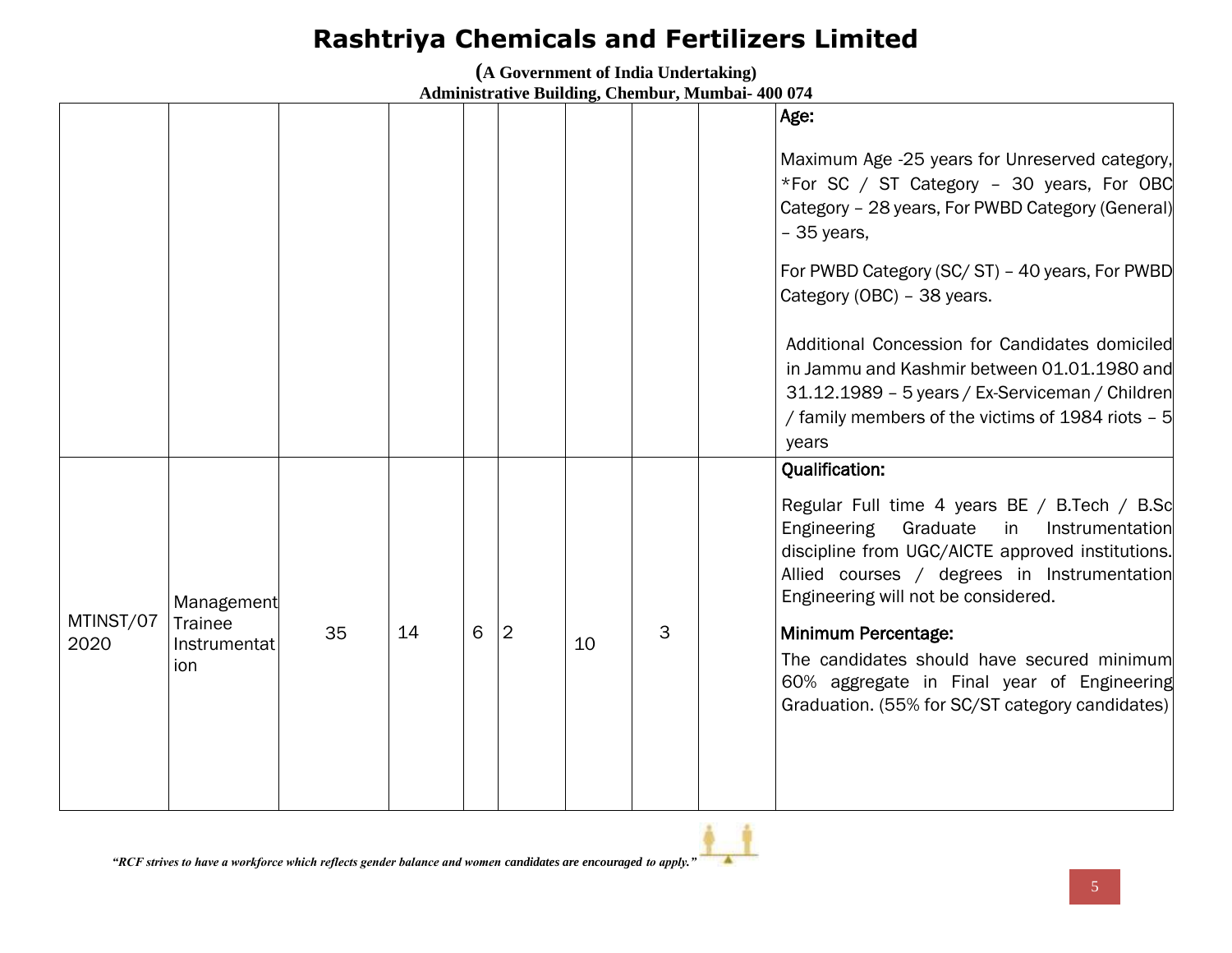**(A Government of India Undertaking)**

|                   |                                                            |    |             |                |   |    |          | Age:                                                                                                                                                                                                                                                                                                                                                                                                           |
|-------------------|------------------------------------------------------------|----|-------------|----------------|---|----|----------|----------------------------------------------------------------------------------------------------------------------------------------------------------------------------------------------------------------------------------------------------------------------------------------------------------------------------------------------------------------------------------------------------------------|
|                   |                                                            |    |             |                |   |    |          | Maximum Age -25 years for Unreserved category,<br>*For SC / ST Category - 30 years, For OBC<br>Category - 28 years.                                                                                                                                                                                                                                                                                            |
|                   |                                                            |    |             |                |   |    |          | Additional Concession for Candidates domiciled in<br>Jammu and Kashmir between 01.01.1980 and<br>31.12.1989 - 5 years / Ex-Serviceman / Children<br>/ family members of the victims of 1984 riots - 5<br>years                                                                                                                                                                                                 |
| E1CHEM/07<br>2020 | Engineer<br>(Chemical)<br>(OBC<br>Backlog)<br>Grade $- E1$ | 10 | $\mathbf 0$ | $\overline{0}$ | 0 | 10 | $\Omega$ | <b>Qualification:</b><br>Regular Full time B.E. / B. Tech / B.Sc Engineering<br>(Chemical) from UGC / AICTE approved institution.<br>Applicant having degree in Allied course in<br>chemical engineering will not be considered.<br><b>Minimum Percentage:</b><br>The candidates should have secured minimum<br>60% in Final year of Engineering Graduation. The<br>Post are reserved only for OBC candidates. |
|                   |                                                            |    |             |                |   |    |          | Age:<br>Maximum Age - For OBC Category - 35 years,<br>Additional Concession for Candidates domiciled in<br>Jammu and Kashmir between 01.01.1980 and<br>31.12.1989 - 5 years / Ex-Serviceman / Children                                                                                                                                                                                                         |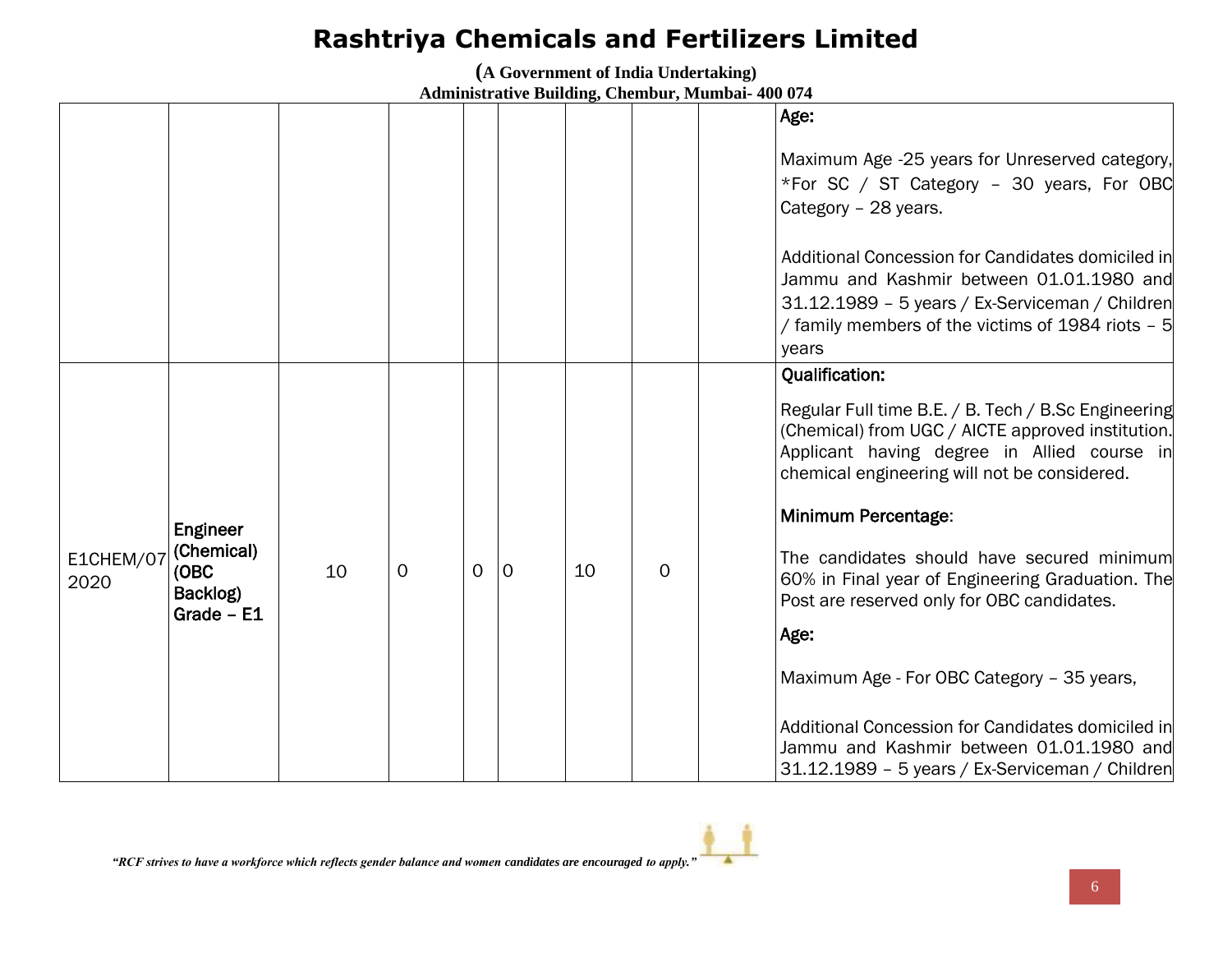**(A Government of India Undertaking)**

|                      |                                                     |    |   |             |   |                |   |                                     | / family members of the victims of 1984 riots - 5<br>years<br><b>Experience:</b><br>Minimum 2 years' post qualification and relevant<br>experience in Process industry preferably in<br>Fertilizer / Chemical / Refinery / Petro Chemical<br>Industry as on 31.07.2020. The experience should<br>after<br>minimum<br>be<br>acquiring<br>prescribed<br>qualification                                                                                                                                                                                                                                                                                                                            |
|----------------------|-----------------------------------------------------|----|---|-------------|---|----------------|---|-------------------------------------|------------------------------------------------------------------------------------------------------------------------------------------------------------------------------------------------------------------------------------------------------------------------------------------------------------------------------------------------------------------------------------------------------------------------------------------------------------------------------------------------------------------------------------------------------------------------------------------------------------------------------------------------------------------------------------------------|
| E <sub>1</sub><br>20 | <b>Officer</b><br>MKTG/0720 (Marketing)<br>Grade E1 | 10 | 5 | $\mathbf 1$ | 1 | $\overline{2}$ | 1 | 1<br>(OL/BL/<br>OA)<br>1<br>(HH/LV) | <b>Qualification:</b><br>Full time UGC recognized Science / Engineering /<br>Agriculture graduation of minimum 3 / 4 years'<br>duration and Full time UGC recognized Post<br>graduation degree of 2 years' duration in one of<br>the following:<br>MBA (Marketing as specialization or Major) / MMS<br>(Marketing as specialization or Major)/<br>MBA (Agri. Business Management)<br>If the specialization is not mentioned in the Mark<br>Sheet / Degree certificate,<br>letter<br>from<br>college/University specifying the specialization<br>will be required.<br><b>Minimum Percentage:</b><br>The candidates should have secured minimum<br>60% in Final year of Graduation degree /Post- |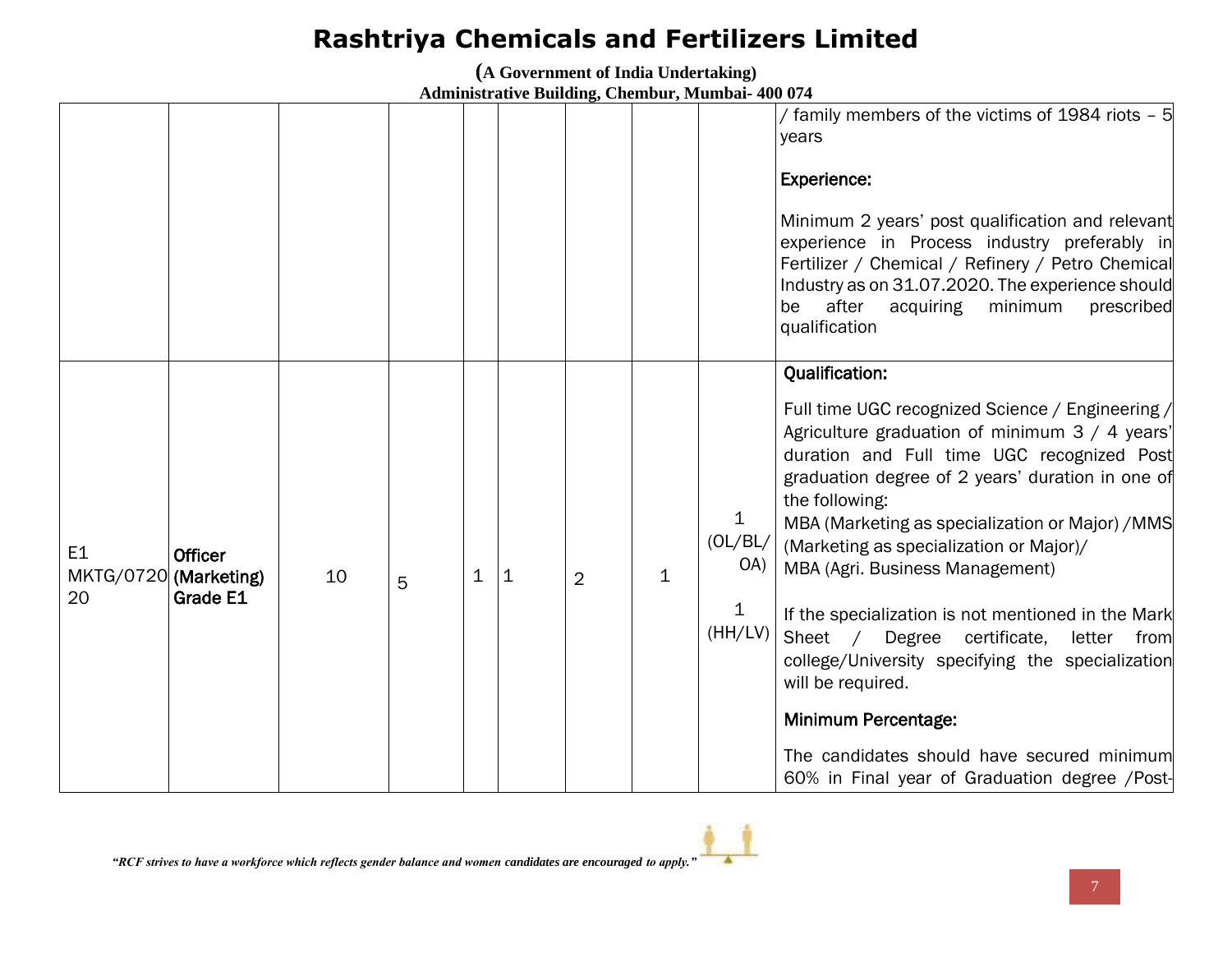**(A Government of India Undertaking)**

**Administrative Building, Chembur, Mumbai- 400 074**

|  |  |  |  | graduation degree. (55% for SC/ST category<br>candidates)                                                                                                                                                                            |
|--|--|--|--|--------------------------------------------------------------------------------------------------------------------------------------------------------------------------------------------------------------------------------------|
|  |  |  |  | <b>Experience:</b>                                                                                                                                                                                                                   |
|  |  |  |  | Minimum 2 years' sales and Marketing experience<br>as on 31.07.2020 preferably in agro related<br>industry after Post Graduation qualification. The<br>period of training will not be counted in the<br>requisite experience period. |
|  |  |  |  | Maximum Age -                                                                                                                                                                                                                        |
|  |  |  |  | 32 years for Unreserved category, *For SC / ST<br>Category - 37 years, For OBC Category - 35 years,<br>For PWBD Category (General) - 42 years,                                                                                       |
|  |  |  |  | For PWBD Category (SC/ST) - 47 years, For PWBD<br>Category (OBC) - 45 years.                                                                                                                                                         |
|  |  |  |  | Additional Concession for Candidates domiciled in<br>Jammu and Kashmir between 01.01.1980 and<br>31.12.1989 - 5 years / Ex-Serviceman / Children<br>/ family members of the victims of 1984 riots - 5<br>years                       |
|  |  |  |  | <b>OR</b>                                                                                                                                                                                                                            |
|  |  |  |  | <b>Qualification:</b>                                                                                                                                                                                                                |
|  |  |  |  | Full time UGC recognized Agriculture graduation<br>degree of minimum 4 years' duration and full time<br>UGC recognized Post graduation degree M.Sc.<br>Agri. of 2 years 's duration in Agriculture.                                  |
|  |  |  |  |                                                                                                                                                                                                                                      |

 $\blacktriangle$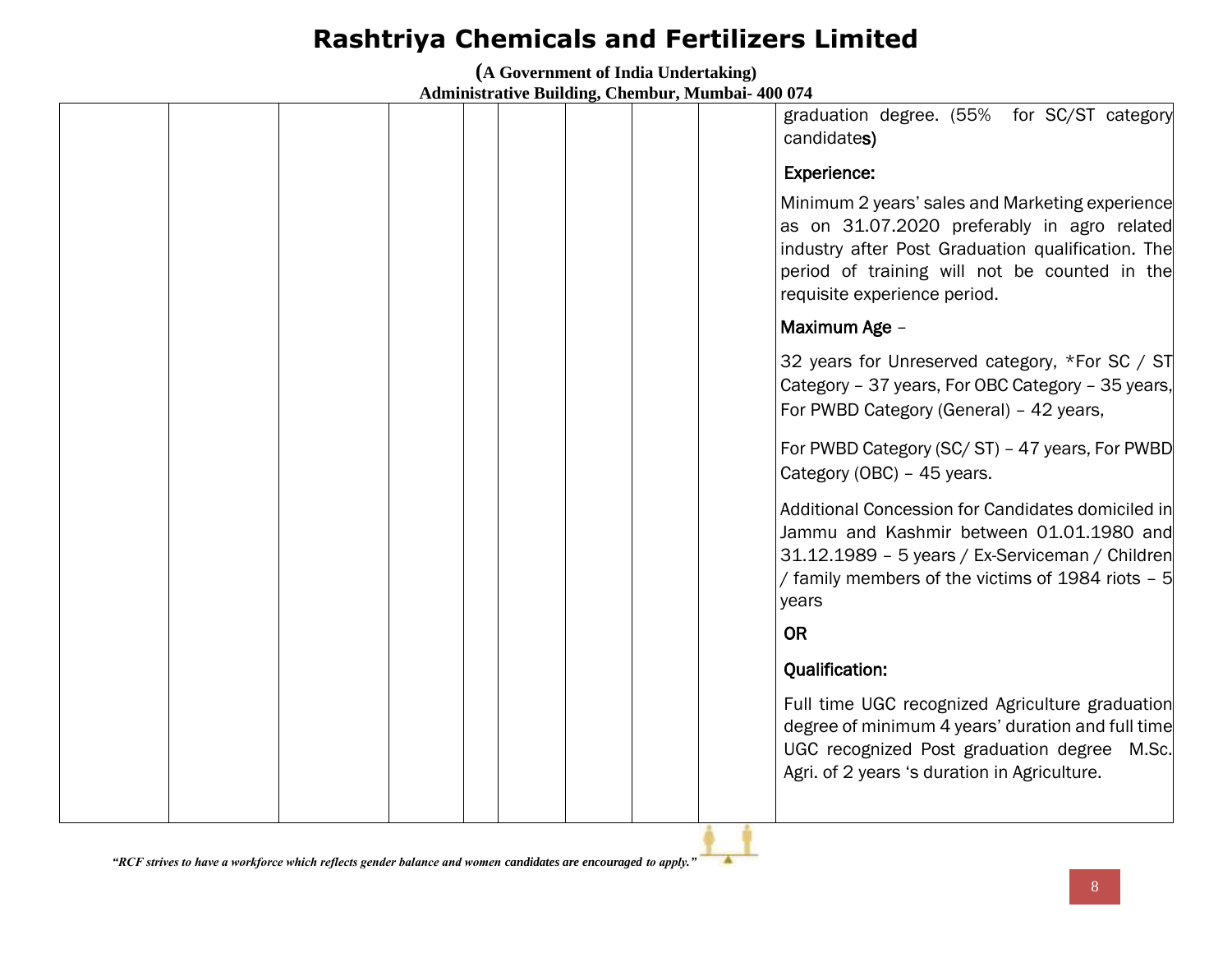**(A Government of India Undertaking)**

|                                   |                           |    |                |                |           |   |   | Minimum Percentage:                                                                                                                                                                                                                           |
|-----------------------------------|---------------------------|----|----------------|----------------|-----------|---|---|-----------------------------------------------------------------------------------------------------------------------------------------------------------------------------------------------------------------------------------------------|
|                                   |                           |    |                |                |           |   |   | The candidates should have secured minimum<br>60% in Final year of Post-graduation degree.<br>(55% for SC/ST category candidates)                                                                                                             |
|                                   |                           |    |                |                |           |   |   | <b>Experience:</b>                                                                                                                                                                                                                            |
|                                   |                           |    |                |                |           |   |   | Minimum 2 years' sales and Marketing<br>experience as on 31.07.2020 preferably in agro<br>after Post<br>industry<br>related<br>Graduation<br>qualification. The period of training will not be<br>counted in the requisite experience period. |
|                                   |                           |    |                |                |           |   |   | Maximum Age -                                                                                                                                                                                                                                 |
|                                   |                           |    |                |                |           |   |   | 32 years for Unreserved category, *For SC / ST<br>Category - 37 years, For OBC Category - 35 years,<br>For PWBD Category (General) - 42 years,                                                                                                |
|                                   |                           |    |                |                |           |   |   | For PWBD Category (SC/ST) - 47 years, For PWBD<br>Category (OBC) - 45 years.                                                                                                                                                                  |
|                                   |                           |    |                |                |           |   |   | Additional Concession for Candidates domiciled<br>in Jammu and Kashmir between 01.01.1980 and<br>31.12.1989 - 5 years / Ex-Serviceman / Children<br>/ family members of the victims of 1984 riots - 5<br>years                                |
|                                   |                           |    |                |                |           |   |   | <b>Qualification:</b>                                                                                                                                                                                                                         |
| EO<br>MKTG/0820 (Marketing)<br>20 | Asstt Officer<br>Grade EO | 14 | $\overline{7}$ | $\overline{2}$ | $\vert$ 1 | 3 | 1 | Full time UGC recognized B.Tech. Agriculture<br>/Agriculture graduation of minimum 4 years'<br>duration.                                                                                                                                      |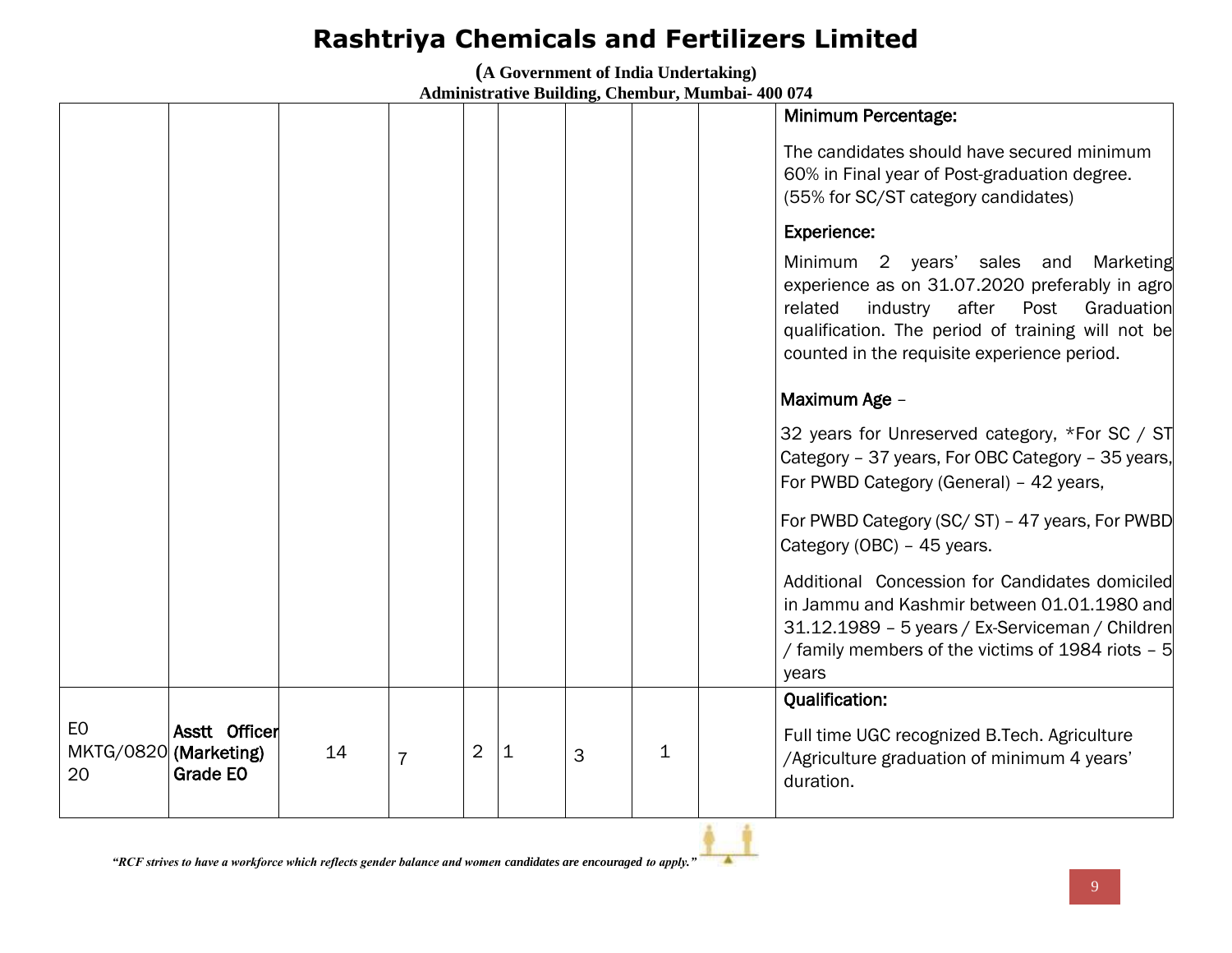**(A Government of India Undertaking)**

**Administrative Building, Chembur, Mumbai- 400 074**

|       |     |  |  |  | Minimum Percentage:                                |
|-------|-----|--|--|--|----------------------------------------------------|
|       |     |  |  |  | The candidate should have secured minimum          |
|       |     |  |  |  | 60% in Final year of Graduation degree (55% in for |
|       |     |  |  |  | SC/ST category candidates)                         |
|       |     |  |  |  |                                                    |
|       |     |  |  |  | Maximum Age -                                      |
|       |     |  |  |  |                                                    |
|       |     |  |  |  | 28 years for Unreserved category, *For SC / ST     |
|       |     |  |  |  | Category - 33 years, For OBC Category - 31 years,  |
|       |     |  |  |  | For PWBD Category (General) - 38 years,            |
|       |     |  |  |  | For PWBD Category (SC/ST) - 43 years, For PWBD     |
|       |     |  |  |  | Category (OBC) - 41 years.                         |
|       |     |  |  |  |                                                    |
|       |     |  |  |  | Additional Concession for Candidates domiciled     |
|       |     |  |  |  | in Jammu and Kashmir between 01.01.1980            |
|       |     |  |  |  | and 31.12.1989 - 5 years / Ex-Serviceman /         |
|       |     |  |  |  | Children / family members of the victims of 1984   |
|       |     |  |  |  | riots $-5$ years                                   |
|       |     |  |  |  | Experience: -                                      |
|       |     |  |  |  |                                                    |
|       |     |  |  |  | Minimum 4 years' sales and Marketing               |
|       |     |  |  |  | experience as on 31.07.2020 preferably in agro     |
|       |     |  |  |  | related industry after Graduation qualification.   |
|       |     |  |  |  | The period of training will not be counted in the  |
|       |     |  |  |  | requisite experience period.                       |
| Total | 220 |  |  |  |                                                    |

II) The Company invites applications for the post of Operator Trainee/Boiler Operator Gr. III/Jr. Fireman Gr. II in following Disciplines in unionized category with the following specifications:

### (Abbreviation details given after the table)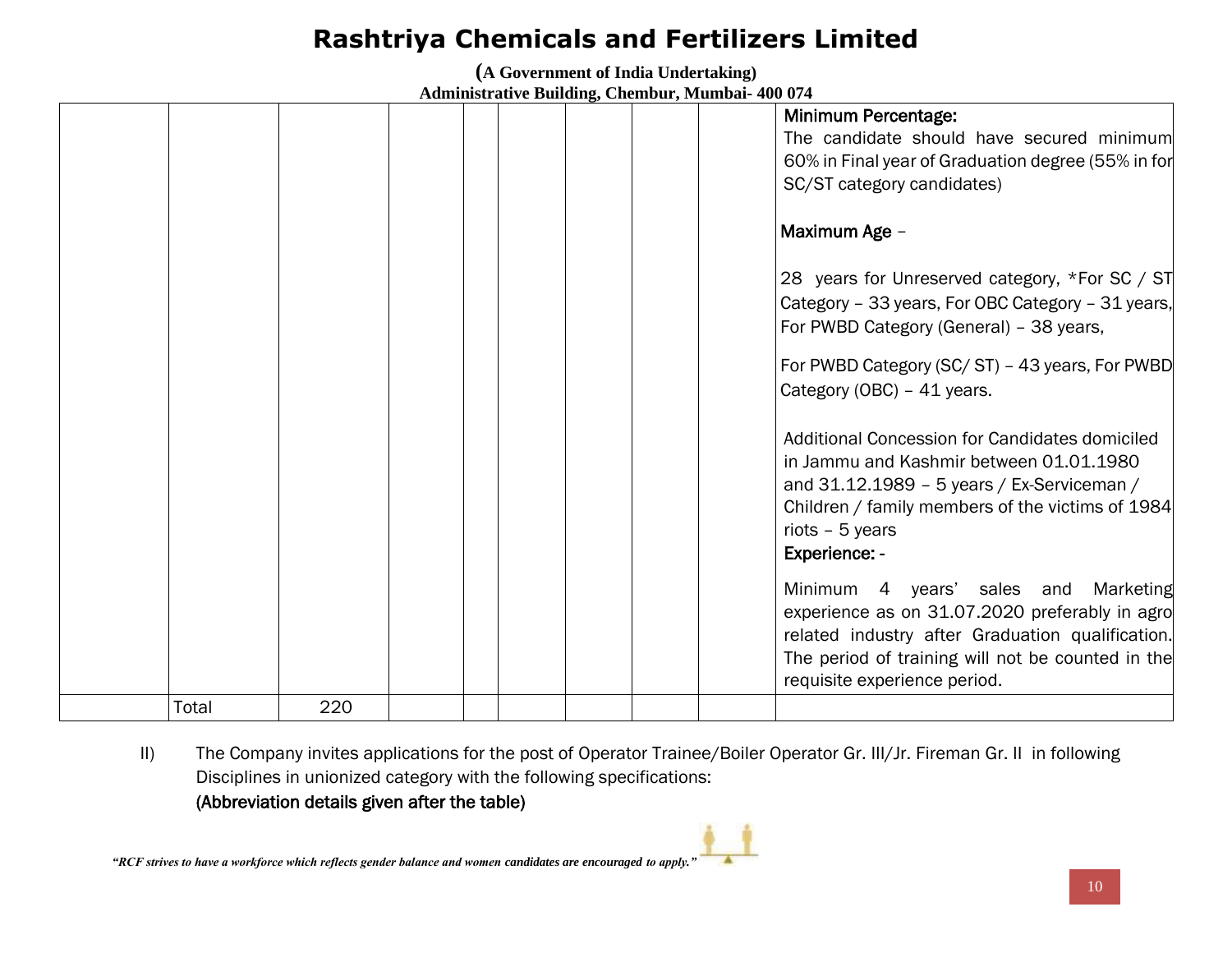**(A Government of India Undertaking) Administrative Building, Chembur, Mumbai- 400 074**

|                                | $\mathbf{I}$                                                                                                                                                            | $\mathbf{III}$             | IV                      | V  | VI                      | VII                            | <b>VIII</b>         | $\mathsf{IX}$     | X                                                                                                                                                                                                                                                                                                                                                                                                                                                                                                                                                                                                                                                                                             |
|--------------------------------|-------------------------------------------------------------------------------------------------------------------------------------------------------------------------|----------------------------|-------------------------|----|-------------------------|--------------------------------|---------------------|-------------------|-----------------------------------------------------------------------------------------------------------------------------------------------------------------------------------------------------------------------------------------------------------------------------------------------------------------------------------------------------------------------------------------------------------------------------------------------------------------------------------------------------------------------------------------------------------------------------------------------------------------------------------------------------------------------------------------------|
|                                |                                                                                                                                                                         |                            |                         |    | Reservation             |                                |                     |                   | Educational Qualification as on 30th June, 2020 and,                                                                                                                                                                                                                                                                                                                                                                                                                                                                                                                                                                                                                                          |
| <b>POST</b><br><b>CODE</b>     | NAME OF THE<br><b>DISCIPLINE</b>                                                                                                                                        | NO. OF<br><b>VACANCIES</b> | <b>UR</b>               |    | SC ST                   | OB<br>$\mathbf C$<br>(N)<br>CL | <b>EWS</b><br>$***$ | <b>PwBD</b><br>\$ | Experience, Age as on 31 <sup>st</sup> July, 2020                                                                                                                                                                                                                                                                                                                                                                                                                                                                                                                                                                                                                                             |
| <b>OPTR</b><br>CHEM/07<br>2020 | Operator<br><b>Trainee</b><br>(Chemical),<br>Grade - A6<br>Trainees will<br>be absorbed in 125<br>Grade II- (A6)<br>after<br>completion of<br>one<br>year<br>training 1 |                            | 55<br>4(PWBD)<br>OL, HH | 13 | 11<br>1(PWBD)<br>OL, HH | 34                             | 12                  |                   | 1) Qualification:<br>Full time & regular B.Sc. (Chemistry) Degree with Physics as<br>one of the subjects during any of the 3 years course of B.Sc.<br>Degree and NCVT in the AO (CP) trade.<br>Minimum Percentage:<br>The candidates should have secured minimum 55% marks<br>in last year (or Average/Aggregate of last two semesters) of<br>B.Sc.(Chemistry) Degree Course (50% for SC/ST category<br>candidates).<br>The NCVT in AO(CP) Trade is necessarily be completed after<br>passing of B.Sc. (Chemistry) Degree.<br>Maximum Age -<br>27 years for Unreserved category, *For SC / ST Category -<br>32 years, For OBC Category - 30 years, For PWBD Category<br>(General) - 37 years, |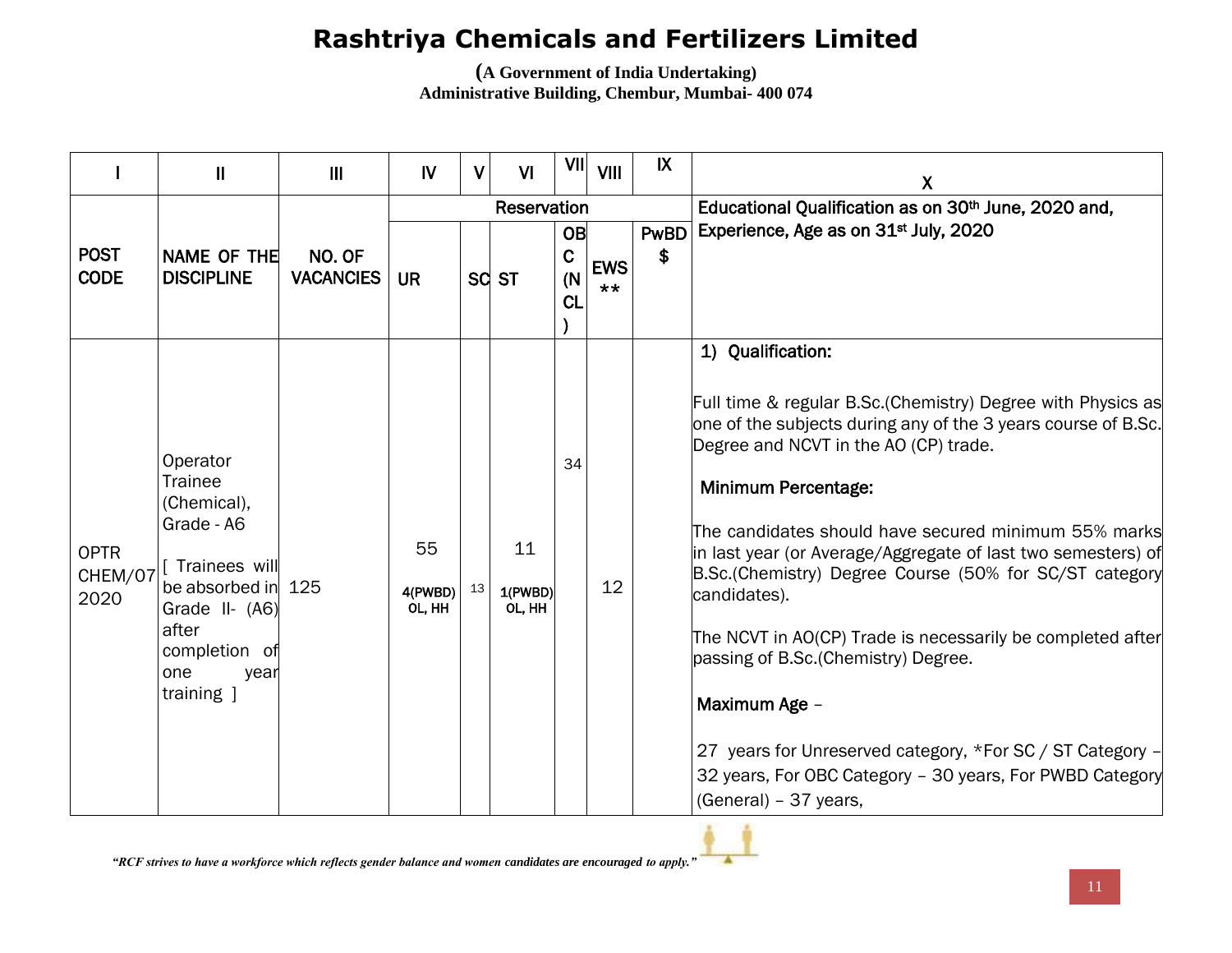**(A Government of India Undertaking) Administrative Building, Chembur, Mumbai- 400 074**

|  |  |  | For PWBD Category (SC/ST) - 42 years, For PWBD Category<br>$(OBC) - 40$ years.                                                                                                                              |
|--|--|--|-------------------------------------------------------------------------------------------------------------------------------------------------------------------------------------------------------------|
|  |  |  | Additional Concession for Candidates domiciled in Jammu<br>and Kashmir between 01.01.1980 and 31.12.1989 - 5<br>years / Ex-Serviceman / Children / family members of the<br>victims of 1984 riots - 5 years |
|  |  |  | <b>OR</b>                                                                                                                                                                                                   |
|  |  |  | 2) Qualification:                                                                                                                                                                                           |
|  |  |  | Full time & regular Three Years' Diploma in Chemical<br>Engineering/Technology                                                                                                                              |
|  |  |  | <b>Minimum Percentage:</b>                                                                                                                                                                                  |
|  |  |  | The candidates should have secured minimum 55% marks<br>in last year (or Average/ Aggregate of last two semesters) of<br>the Diploma Course (50% for SC/ST category candidates)<br>land                     |
|  |  |  | one-year training (BOAT) under the Apprentices Act-1961<br>(Amendment 1973).                                                                                                                                |
|  |  |  | Maximum Age -                                                                                                                                                                                               |
|  |  |  | 27 years for Unreserved category, *For SC / ST Category -<br>32 years, For OBC Category - 30 years, For PWBD Category<br>(General) - 37 years,                                                              |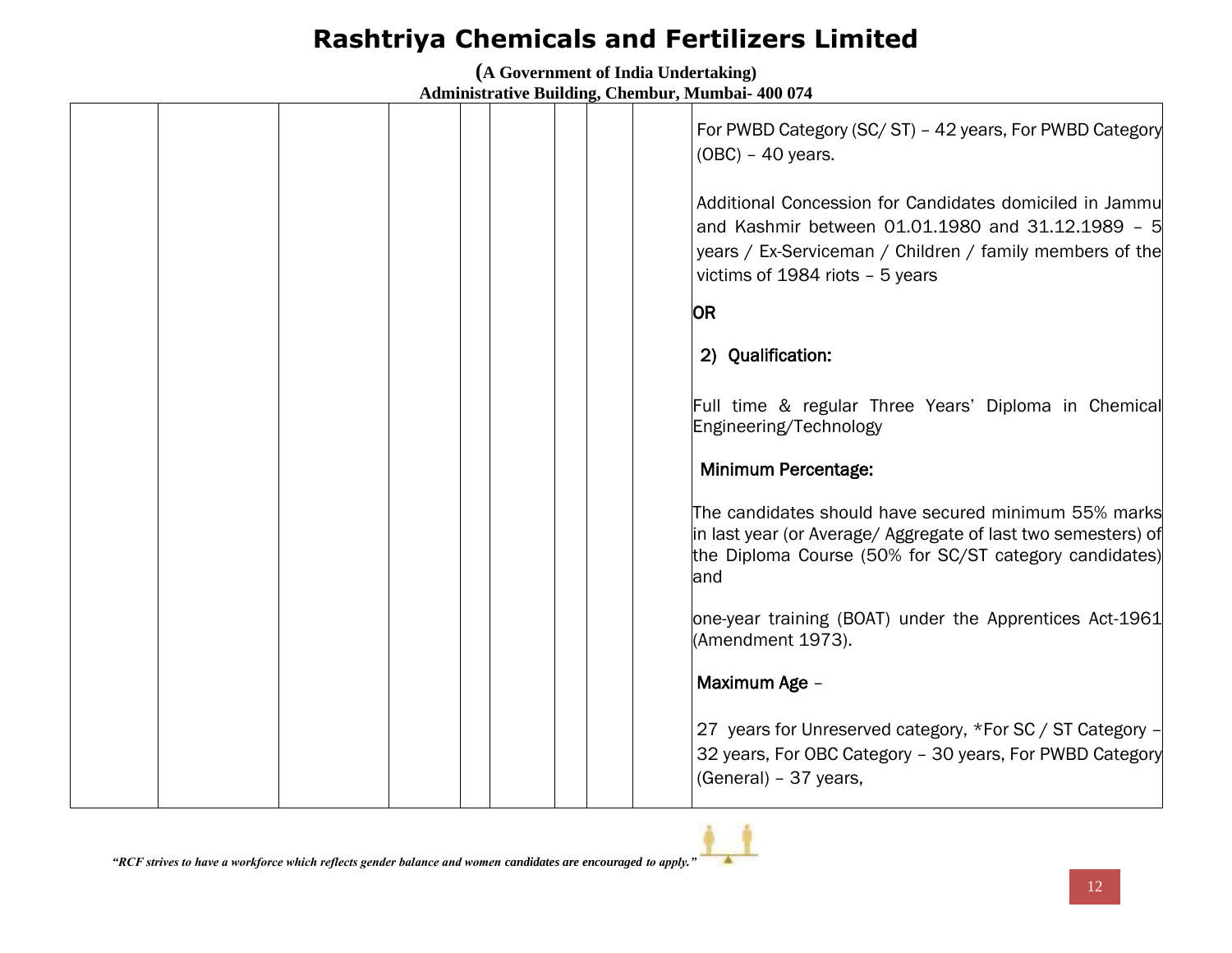**(A Government of India Undertaking)**

|  |  |  |  | For PWBD Category (SC/ST) - 42 years, For PWBD Category<br>$(OBC) - 40$ years<br>Additional Concession for Candidates domiciled in Jammul                                                                                                                                |
|--|--|--|--|--------------------------------------------------------------------------------------------------------------------------------------------------------------------------------------------------------------------------------------------------------------------------|
|  |  |  |  | and Kashmir between 01.01.1980 and 31.12.1989 - 5<br>years / Ex-Serviceman / Children / family members of the<br>victims of 1984 riots $-5$ years                                                                                                                        |
|  |  |  |  | <b>OR</b>                                                                                                                                                                                                                                                                |
|  |  |  |  | 3) Qualification:                                                                                                                                                                                                                                                        |
|  |  |  |  | 04 years' full time & regular Diploma in Chemical<br>Engineering/Technology                                                                                                                                                                                              |
|  |  |  |  | <b>Minimum Percentage:</b>                                                                                                                                                                                                                                               |
|  |  |  |  | The candidates should have secured minimum 55% marks<br>in last year (or Average/ Aggregate of last two semesters) of<br>the Diploma Course (50% for SC/ST category candidates)<br>under Sandwich Pattern (04 years' course including one-<br>year industrial training). |
|  |  |  |  | Maximum Age -                                                                                                                                                                                                                                                            |
|  |  |  |  | 27 years for Unreserved category, *For SC / ST Category -<br>32 years, For OBC Category - 30 years, For PWBD Category<br>(General) - 37 years,                                                                                                                           |
|  |  |  |  | For PWBD Category (SC/ST) - 42 years, For PWBD Category<br>$(OBC) - 40$ years                                                                                                                                                                                            |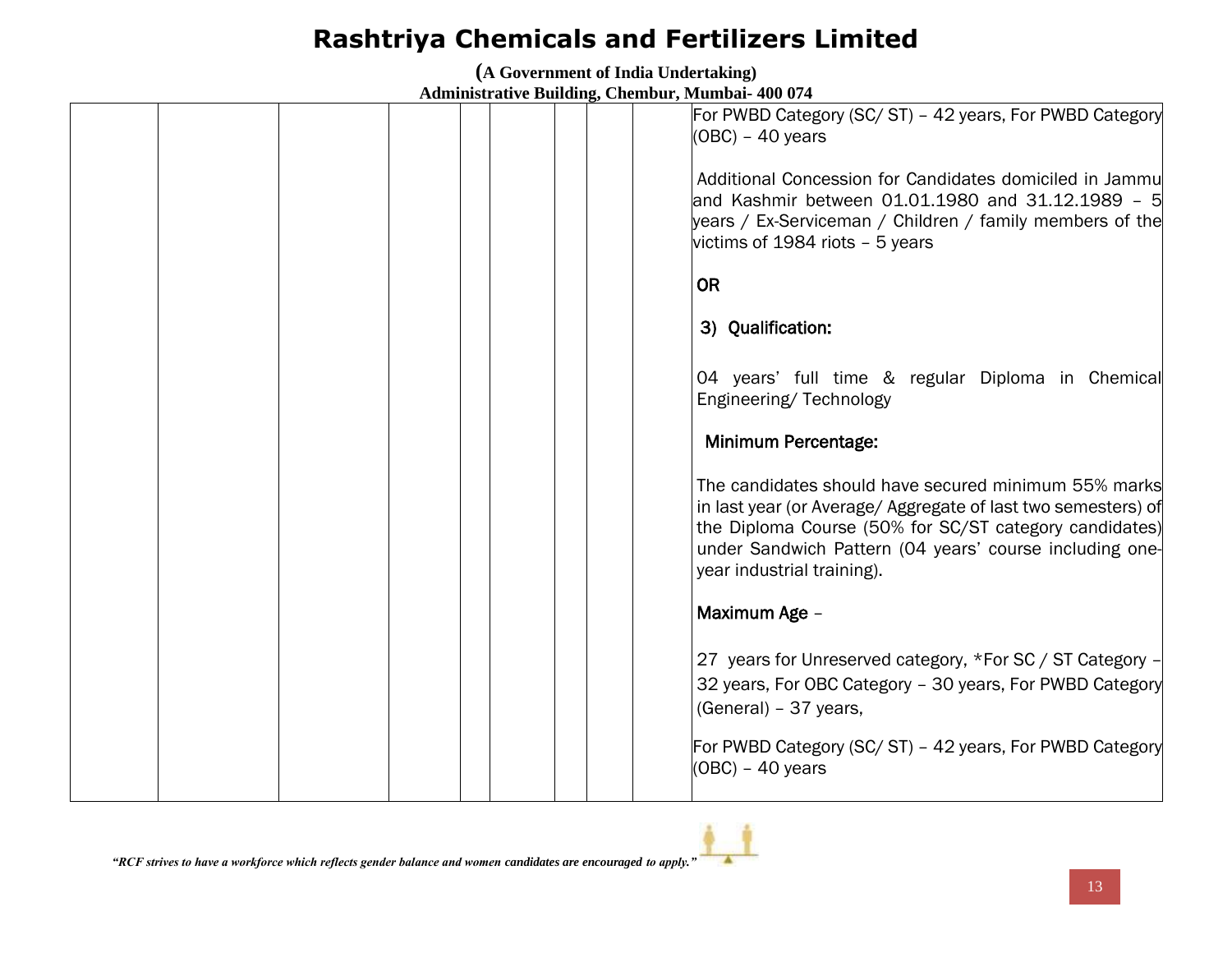**(A Government of India Undertaking)**

| Additional Concession for Candidates domiciled in Jammu<br>and Kashmir between 01.01.1980 and 31.12.1989 - 5<br>years / Ex-Serviceman / Children / family members of the<br>victims of 1984 riots - 5 years |
|-------------------------------------------------------------------------------------------------------------------------------------------------------------------------------------------------------------|
| <b>OR</b>                                                                                                                                                                                                   |
| 4) Qualification:                                                                                                                                                                                           |
| Full time & regular B.Sc. (Chemistry) Degree with Physics as<br>one of the subjects during any of the 3 years course of B.Sc.<br>Degree.                                                                    |
| <b>Minimum Percentage:</b>                                                                                                                                                                                  |
| The candidates should have secured minimum 55% marks<br>in the last year (or Average/Aggregate of last<br>two<br>semesters) of B.Sc. (Chemistry) Degree Course (50% for<br>SC/ST category candidates)       |
| Maximum Age -                                                                                                                                                                                               |
| 27 years for Unreserved category, *For SC / ST Category -<br>32 years, For OBC Category - 30 years, For PWBD Category<br>(General) - 37 years,                                                              |
| For PWBD Category (SC/ST) - 42 years, For PWBD Category<br>$(OBC) - 40$ years                                                                                                                               |
| Additional Concession for Candidates domiciled in Jammu<br>and Kashmir between 01.01.1980 and 31.12.1989 - 5<br>years / Ex-Serviceman / Children / family members of the<br>victims of 1984 riots - 5 years |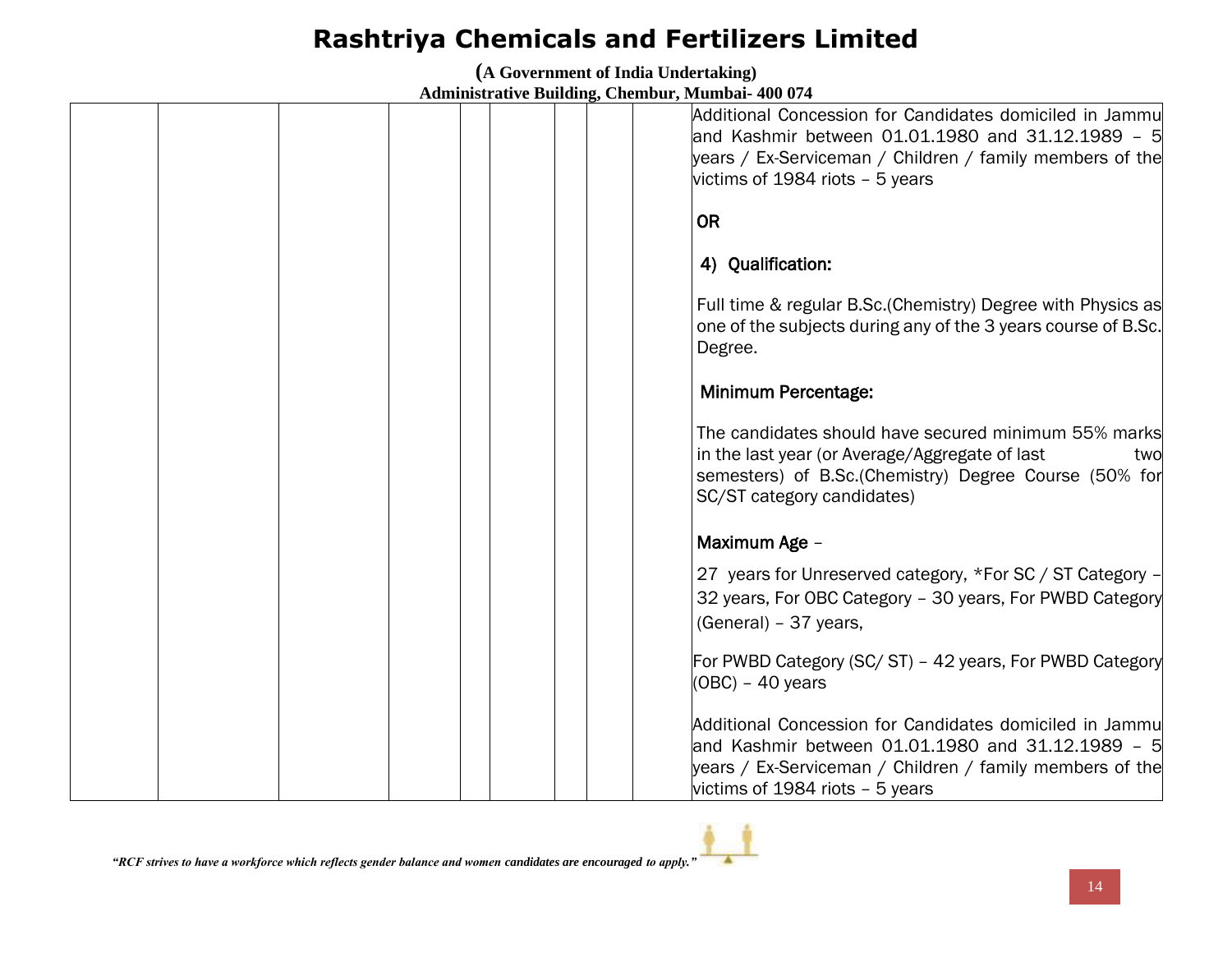**(A Government of India Undertaking) Administrative Building, Chembur, Mumbai- 400 074**

|  |  |  | Experience: -<br>The candidate must possess two years' work experience in<br>plant operations in Chemical / Fertilizers / Refinery / Petro<br>Chemical<br>industries as on 31.07.2020. The experience<br>should be after completion of BSc degree.<br><b>OR</b> |
|--|--|--|-----------------------------------------------------------------------------------------------------------------------------------------------------------------------------------------------------------------------------------------------------------------|
|  |  |  | 5) Qualification:                                                                                                                                                                                                                                               |
|  |  |  | Full time & regular Three Years' Diploma in Chemical<br>Engineering/Technology                                                                                                                                                                                  |
|  |  |  | Minimum Percentage:<br>The candidates should have secured minimum 55% marks<br>in last year (or Average/Aggregate of last two semesters) of<br>the Diploma Course (50% for SC/ST category candidates)                                                           |
|  |  |  | Maximum Age -                                                                                                                                                                                                                                                   |
|  |  |  | 27 years for Unreserved category, *For SC / ST Category -<br>32 years, For OBC Category - 30 years, For PWBD Category<br>(General) - 37 years,                                                                                                                  |
|  |  |  | For PWBD Category (SC/ST) - 42 years, For PWBD Category<br>$(OBC) - 40$ years                                                                                                                                                                                   |
|  |  |  | Additional Concession for Candidates domiciled in Jammu<br>and Kashmir between 01.01.1980 and 31.12.1989 - 5<br>years / Ex-Serviceman / Children / family members of the<br>victims of 1984 riots - 5 years                                                     |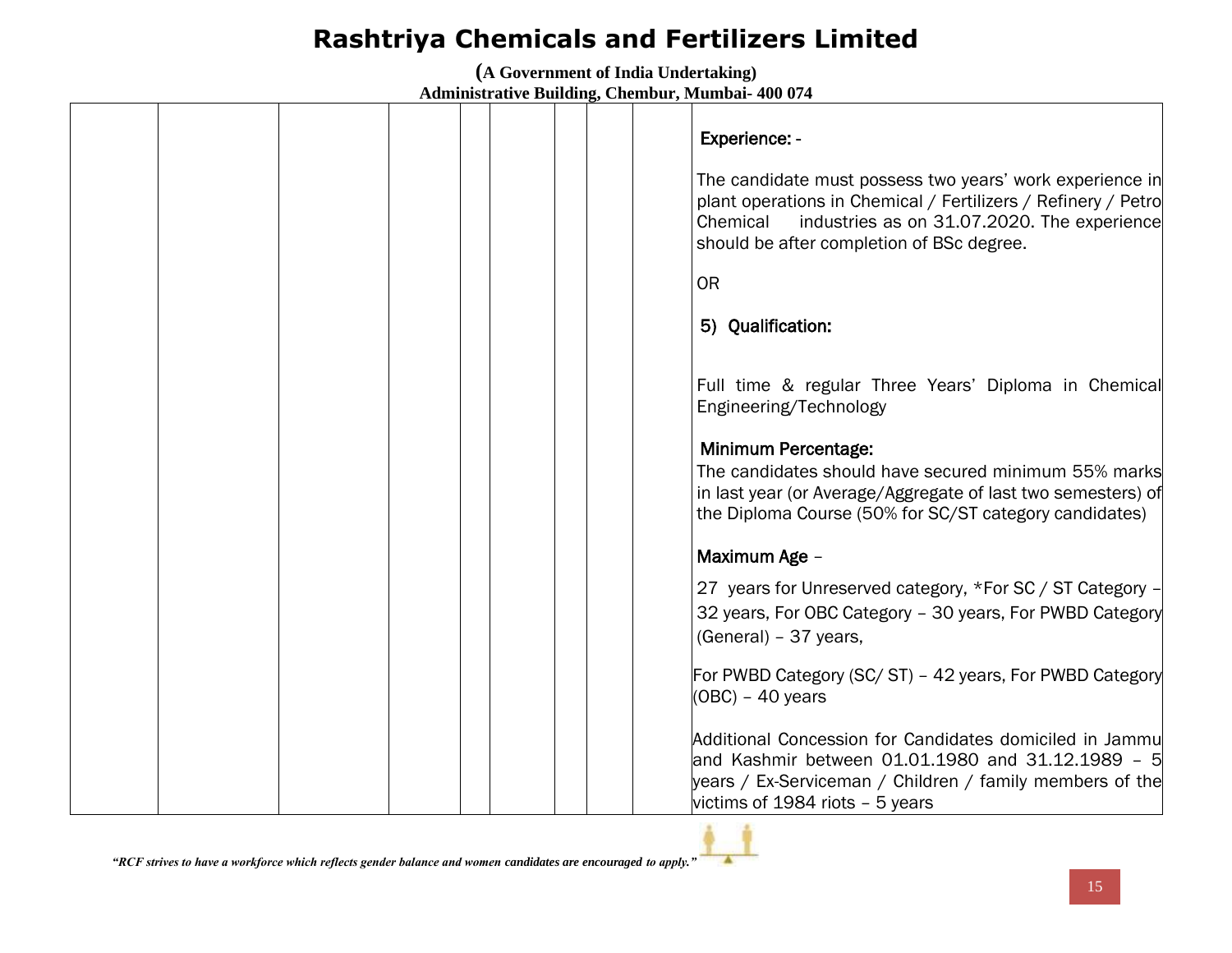**(A Government of India Undertaking)**

|                                |                                                           |    |    |              |                |   |   | <b>Experience:</b><br>The candidate must possess Two years' work experience in<br>plant operations in Chemical / Fertilizers / Refinery / Petro<br>industries as on 31.07.2020. Experience<br>Chemical<br>should be after acquiring 3 years' Diploma in Chemical<br>Engineering/Technology.                                                                                                                                                                                                                                                                                                                                                                                                                                                          |
|--------------------------------|-----------------------------------------------------------|----|----|--------------|----------------|---|---|------------------------------------------------------------------------------------------------------------------------------------------------------------------------------------------------------------------------------------------------------------------------------------------------------------------------------------------------------------------------------------------------------------------------------------------------------------------------------------------------------------------------------------------------------------------------------------------------------------------------------------------------------------------------------------------------------------------------------------------------------|
| <b>OPTR</b><br>B0I/072<br>020) | <b>Boiler</b><br>Operator,<br>Grade III<br>$(Grade - A5)$ | 25 | 10 | $\mathbf{3}$ | $\overline{2}$ | 7 | 3 | 1) Qualification: SSC Examination passed and certificate<br>of Competency as Boiler Attendant of Second Class<br>issued by the Director of Steam Boilers and Chairman to<br>the Board of Examiners of respective state Government.<br><b>AND</b><br>***Experience: Must have minimum 2 years (post<br>qualification) as Boiler Attendant / Boiler Operator as on<br>31 <sup>st</sup> July, 2020.<br>Maximum Age -<br>30 years for Unreserved category, *For SC / ST<br>Category - 35 years, For OBC Category - 33 years,<br>Additional Concession for Candidates domiciled in<br>Jammu and Kashmir between 01.01.1980 and<br>31.12.1989 - 5 years / Ex-Serviceman / Children /<br>family members of the victims of 1984 riots - 5 years<br><b>OR</b> |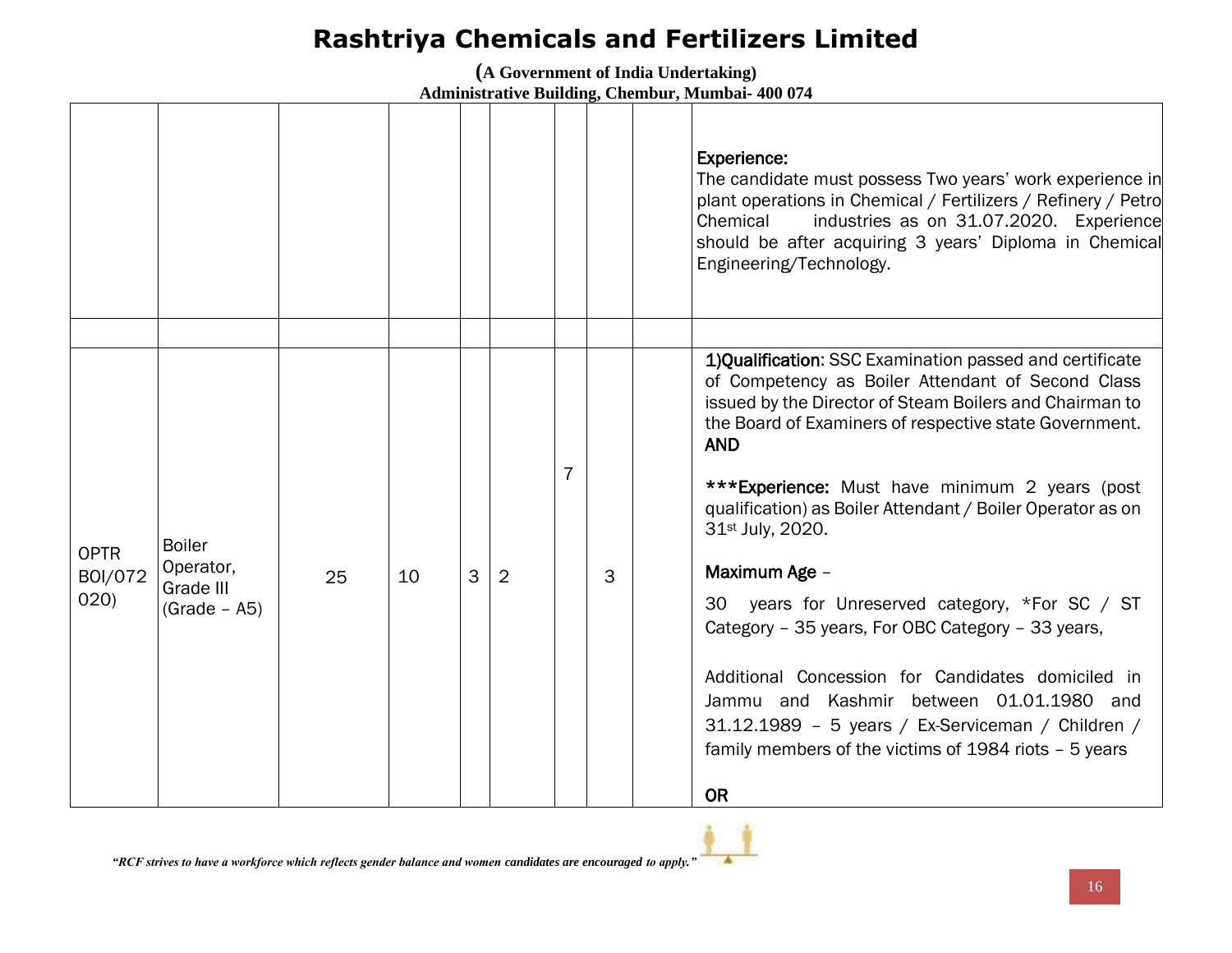**(A Government of India Undertaking) Administrative Building, Chembur, Mumbai- 400 074**

|  |  |  | 2) Qualification:<br>SSC Examination passed and NCVT in Boiler Attendant<br>Trade with the Endorsement of the Director of Steam<br>Boilers and Chairman to the Board of Examiners, on<br>NCVT Passing certificate, certifying the "This certificate"<br>is valid as equivalent to the certificate of Competency of<br>Second Class Boiler Attendant in the state".<br><b>AND</b> |
|--|--|--|----------------------------------------------------------------------------------------------------------------------------------------------------------------------------------------------------------------------------------------------------------------------------------------------------------------------------------------------------------------------------------|
|  |  |  | <b>***Experience:</b> Must have minimum 2 years (post<br>qualification) as Boiler Attendant / Boiler Operator as on<br>31st July, 2020.<br>Maximum Age -                                                                                                                                                                                                                         |
|  |  |  | 30 years for Unreserved category, *For SC / ST<br>Category - 35 years, For OBC Category - 33 years,                                                                                                                                                                                                                                                                              |
|  |  |  | Additional Concession for Candidates domiciled in<br>Jammu and Kashmir between 01.01.1980 and<br>31.12.1989 - 5 years / Ex-Serviceman / Children /<br>family members of the victims of 1984 riots - 5 years                                                                                                                                                                      |
|  |  |  | <b>OR</b>                                                                                                                                                                                                                                                                                                                                                                        |
|  |  |  | 3) Qualification:                                                                                                                                                                                                                                                                                                                                                                |
|  |  |  | SSC Examination passed and Diploma in Boiler<br>Attendant with the Endorsement of the Director of                                                                                                                                                                                                                                                                                |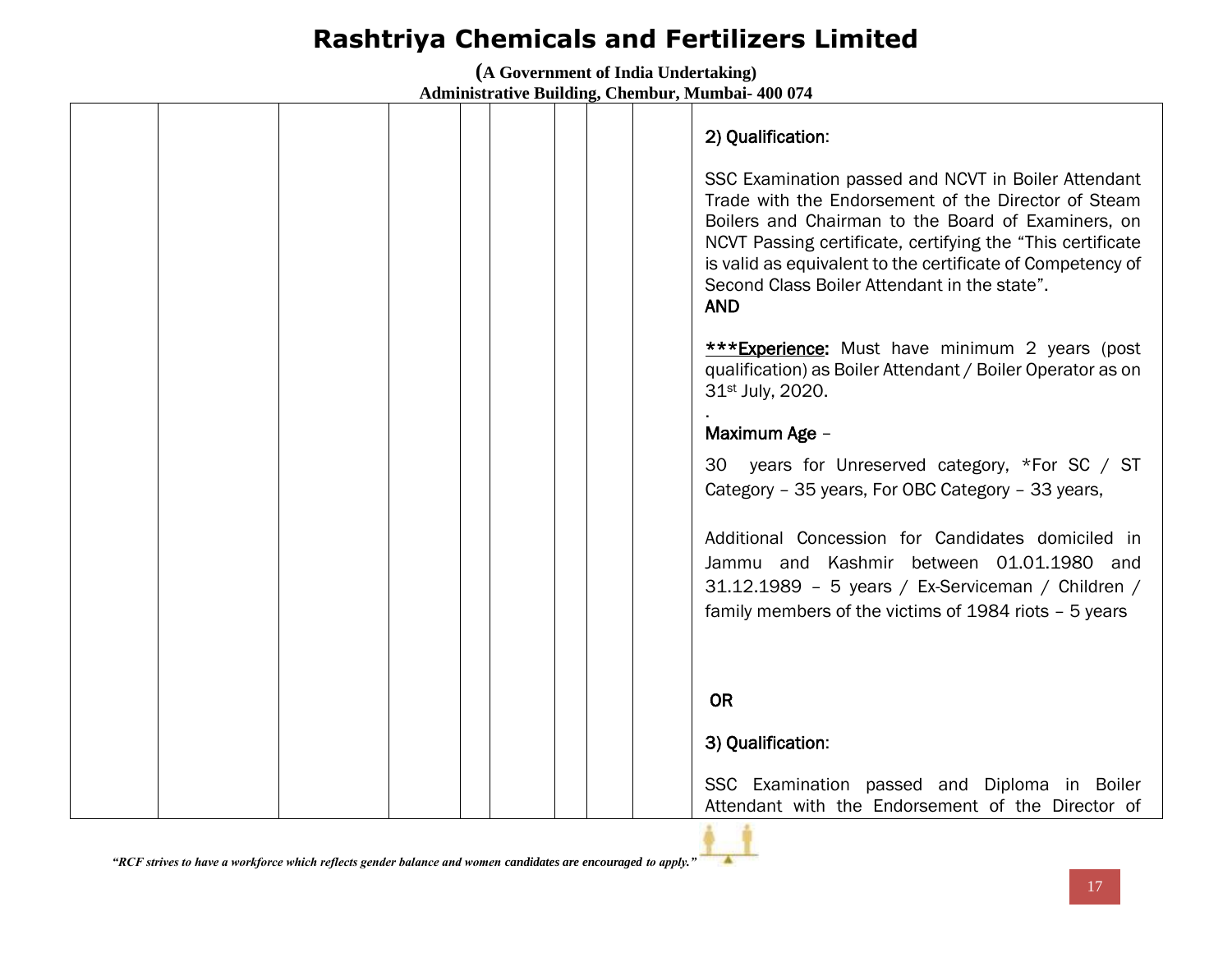**(A Government of India Undertaking)**

|  |  |  | Steam Boilers and Chairman to the Board of Examiners,<br>on Diploma passing certificate, certifying that "This<br>certificate is valid as equivalent to the certificate of<br>Competency of Second Class Boiler Attendant in the<br>state"                                                                                                   |
|--|--|--|----------------------------------------------------------------------------------------------------------------------------------------------------------------------------------------------------------------------------------------------------------------------------------------------------------------------------------------------|
|  |  |  | <b>AND</b>                                                                                                                                                                                                                                                                                                                                   |
|  |  |  | <b>***Experience:</b> Must have minimum 2 years (post<br>qualification) as Boiler Attendant / Boiler Operator as on<br>31 <sup>st</sup> July, 2020.                                                                                                                                                                                          |
|  |  |  |                                                                                                                                                                                                                                                                                                                                              |
|  |  |  | Maximum Age -                                                                                                                                                                                                                                                                                                                                |
|  |  |  | years for Unreserved category, *For SC / ST<br>30<br>Category - 35 years, For OBC Category - 33 years,                                                                                                                                                                                                                                       |
|  |  |  | Additional Concession for Candidates domiciled in<br>Jammu and Kashmir between 01.01.1980 and<br>31.12.1989 - 5 years / Ex-Serviceman / Children /<br>family members of the victims of 1984 riots - 5 years                                                                                                                                  |
|  |  |  | <b>OR</b>                                                                                                                                                                                                                                                                                                                                    |
|  |  |  | 4) Qualification:                                                                                                                                                                                                                                                                                                                            |
|  |  |  | SSC with engineering sailor of Indian Navy namely, the<br>Engine Room Artificer or Mechanician or Engineering<br>Mechanic in possession of Auxiliary Machinery Watch<br>Keeping Course Certificate issued by the Engineering<br>Officer and Commanding Officer of an Indian Naval Ship<br>shall on application have the certificate endorsed |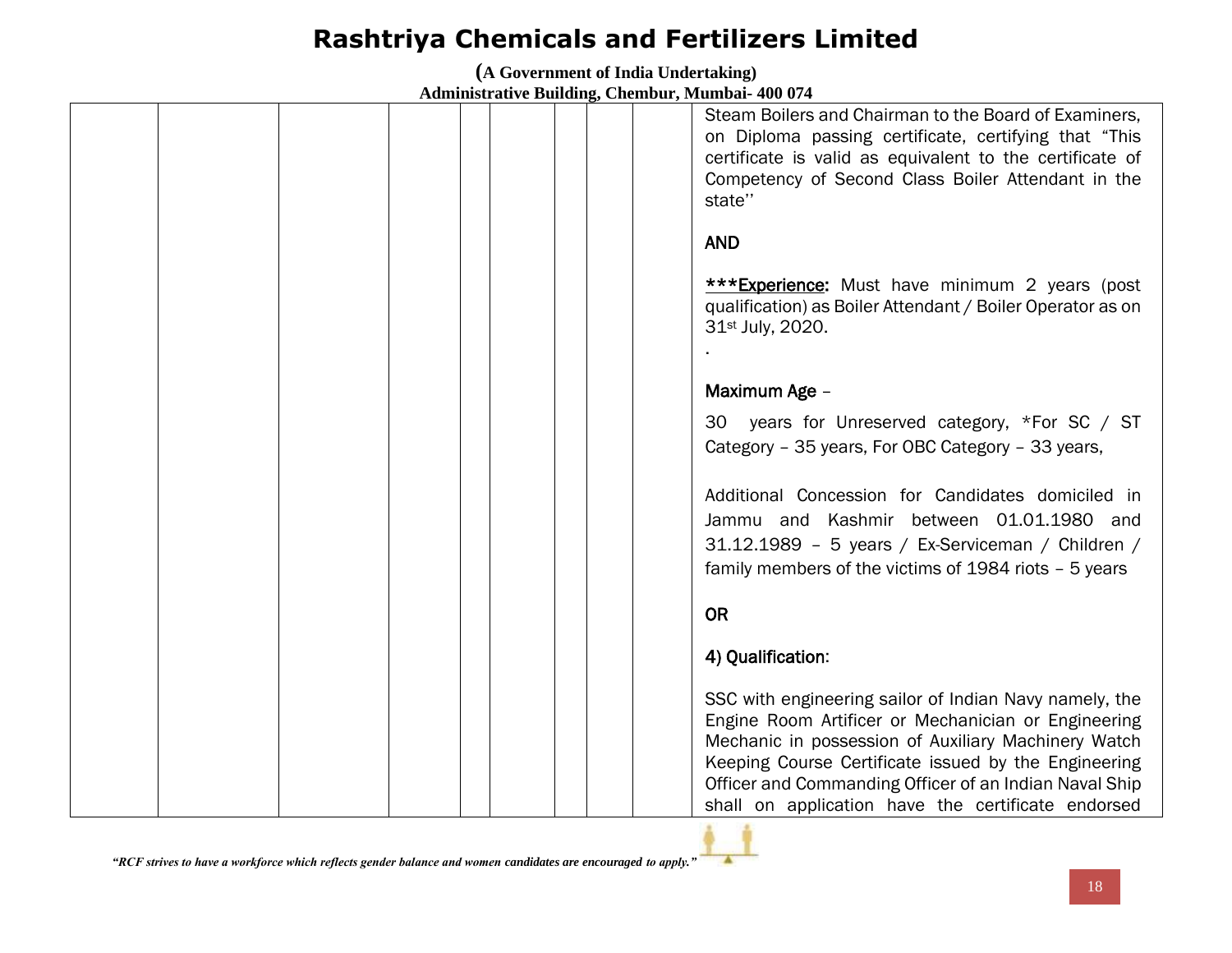**(A Government of India Undertaking) Administrative Building, Chembur, Mumbai- 400 074**

|                    |                                              |    |    |   |   |   |                | equivalent to second class Boiler Attendant Certificate<br>of competency, in the State or Union Territory in which<br>he applies for services: provided that such endorsement<br>shall be made by the Chairman to the Board of<br>Examiners of respective State Government, AND<br>***Experience: Must have minimum 2 years (post<br>qualification) experience as Boiler Attendant / Boiler<br>Operator as on 31 <sup>st</sup> July, 2020.<br>Maximum Age -<br>30 years for Unreserved category, *For SC / ST<br>Category - 35 years, For OBC Category - 33 years,<br>Additional Concession for Candidates domiciled in<br>Jammu and Kashmir between 01.01.1980 and<br>31.12.1989 - 5 years / Ex-Serviceman / Children /<br>family members of the victims of 1984 riots - 5 years |
|--------------------|----------------------------------------------|----|----|---|---|---|----------------|-----------------------------------------------------------------------------------------------------------------------------------------------------------------------------------------------------------------------------------------------------------------------------------------------------------------------------------------------------------------------------------------------------------------------------------------------------------------------------------------------------------------------------------------------------------------------------------------------------------------------------------------------------------------------------------------------------------------------------------------------------------------------------------|
| JR.FIRE/0<br>72020 | Junior Fireman<br>Grade II<br>$(Grade - A3)$ | 23 | 11 | 2 | 2 | 6 | $\overline{2}$ | <b>Qualification:</b><br>SSC with 6 months' full time residential fireman certificate<br>course from State Fire Training Center, Govt. Institute (SFTC)<br><b>Experience:</b><br>Should be having Heavy Motor Vehicle (HMV) Driving<br>License with one years' experience as on 31 <sup>st</sup> July, 2020.<br>Maximum Age -<br>27 years for Unreserved category, *For SC / ST Category -<br>32 years, For OBC Category - 30 years,                                                                                                                                                                                                                                                                                                                                              |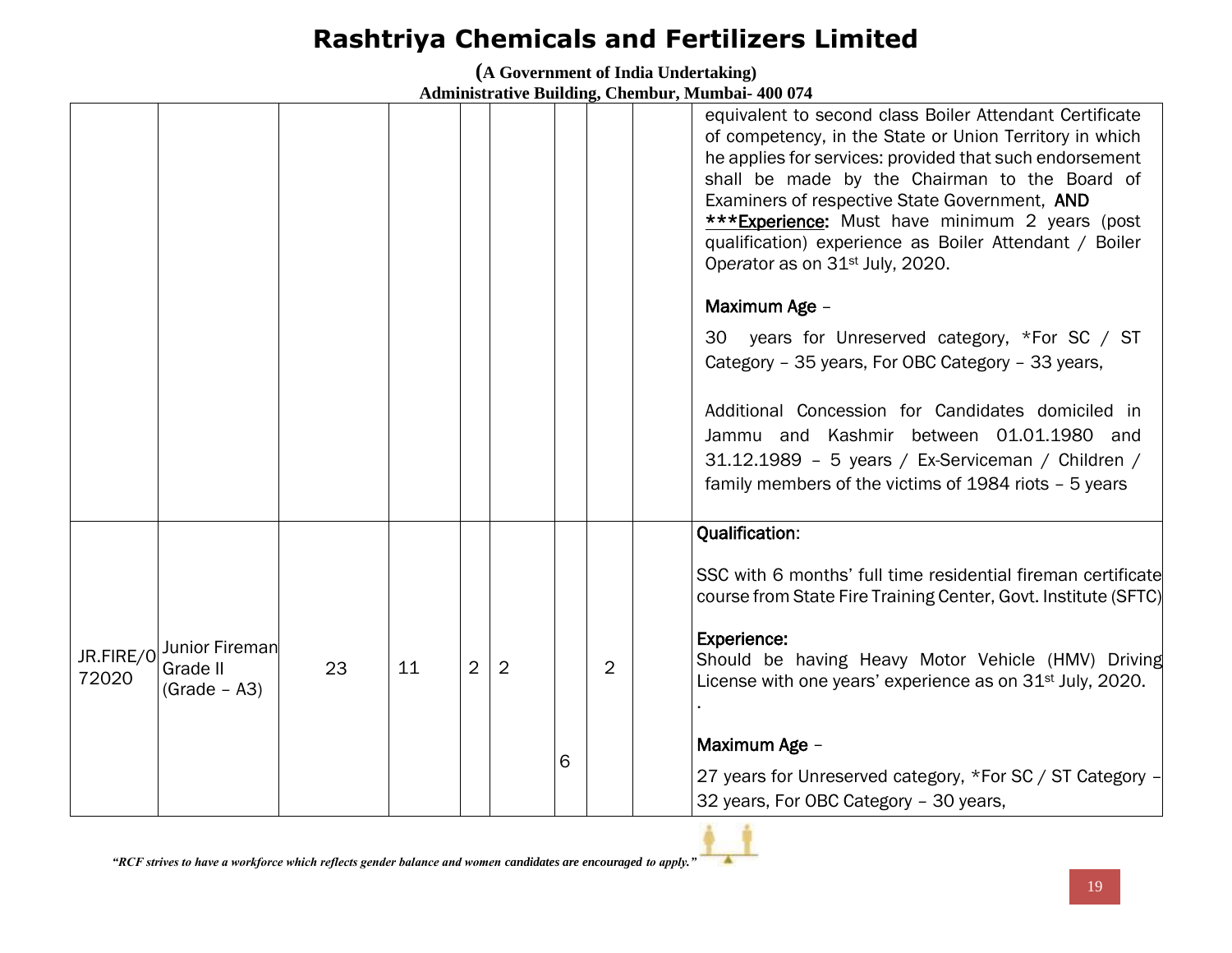**(A Government of India Undertaking) Administrative Building, Chembur, Mumbai- 400 074**

|  |  |  |  | Additional Concession for Candidates domiciled in Jammul<br>and Kashmir between 01.01.1980 and 31.12.1989 - 5<br>years / Ex-Serviceman / Children / family members of the<br>victims of 1984 riots - 5 years                                                                                                                                                                                                                              |
|--|--|--|--|-------------------------------------------------------------------------------------------------------------------------------------------------------------------------------------------------------------------------------------------------------------------------------------------------------------------------------------------------------------------------------------------------------------------------------------------|
|  |  |  |  | <b>Ex-servicemen:</b> The criteria for full time regular course shall<br>not be insisted upon in case of Ex-servicemen provided, they<br>possess a requisite equivalent qualification that has been<br>acquired during the service period and is recognized by<br>AICTE/MHRD, GOI. Ex-servicemen claiming an equivalence<br>in qualification shall be required to produce a copy of<br>equivalence certificate by the Concerned Ministry. |
|  |  |  |  | Additional Concession for Candidates domiciled in Jammu<br>and Kashmir between 01.01.1980 and 31.12.1989 - 5<br>years / Ex-Serviceman / Children / family members of the<br>victims of 1984 riots - 5 years                                                                                                                                                                                                                               |

#### *Abbreviations:*

. UR" - Unreserved: "SC" - Scheduled Caste; "ST" - Scheduled Tribe; "OBC (NCL)" - Other Backward Classes (Non-Creamy Layer); *EWS"- Economically Weaker Section; "ExSM" - Ex Serviceman; "PwBD" - Divyangjan or Persons with Benchmark Disabilities;*  "OA" - One Arm affected; "OL" - One Leg affected; "BL" Both Legs affected;; "LV" - Low Vision affected; HH" - Hearing Impaired;

*# The number of vacancies are tentative and may increase or decrease at the sole discretion of RCF Ltd and in Compliance of the Presidential Directives on reservation at the time of appointment. Accordingly, RCF Ltd reserves the right to cancel/restrict/enlarge/modify/alter the requirements advertised, if need so arises, without any further notice or assigning any reason therefor. In addition to the notified vacancies a panel of candidates shall also be proposed for unforeseen vacancies,* including but not limited to vacancies caused by cessation of service of selected candidates, arising within one year from date of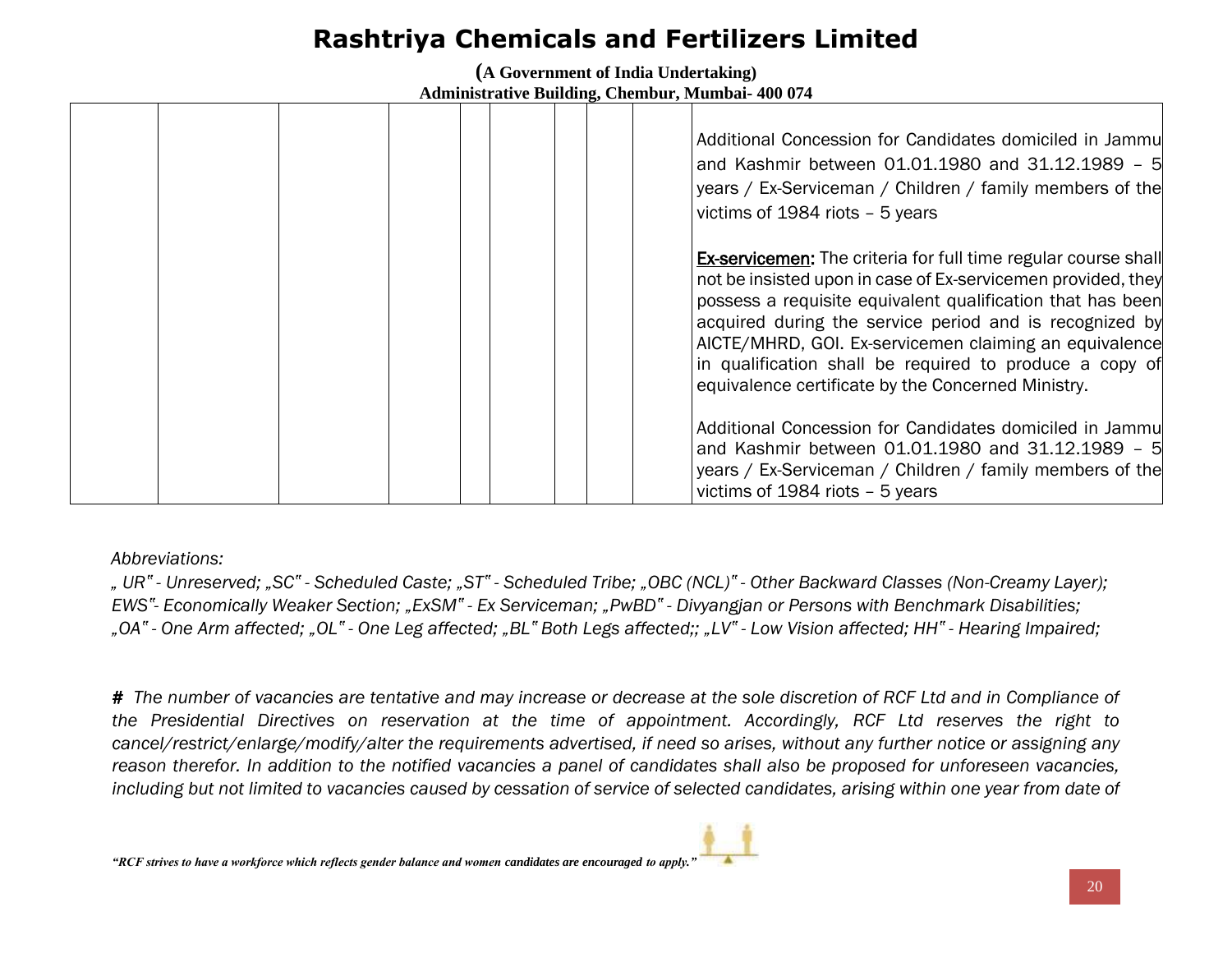**(A Government of India Undertaking)**

**Administrative Building, Chembur, Mumbai- 400 074**

*empanelment. Posts shall be filled according to reservation position. Accordingly, SC/ST/OBC/EWS/PwBD/ExSM category candidates are encouraged to apply. Further, RCF Ltd also reserves the right to raise/relax the minimum eligibility standards and to fill/ not to fill all or any of the above positions.*

*\$ PwBD reservation is applied on horizontal inter-locking basis in either of UR/SC/ST/OBC vacancies.* 

*The postings of the selected candidates may be at any of the Units (Trombay / Thal) / Area offices of the company throughout India or at any project site as decided by the Management. The selected candidate will be assigned jobs/functions/assignments as per the business requirements of the Company including shift operations.* 

*The PwBD categories identified for above posts are as per the latest list of "Group A - Posts identified for Persons with Disabilities (New)" available on the website of Office of The Chief Commissioner for Persons with Disabilities, Ministry of Social Justice and Empowerment, Government of India at http://www.ccdisabilities.nic.in as on the date of advertisement..*

*In case suitable persons with prescribed benchmark disability are not available, it may be filled by interchange among the other categories of benchmark disabilities identified for reservation.* 

*In case of non-availability of suitable persons with any of the benchmark disability then the posts shall be filled up by the persons other than the persons with benchmark disability.* 

Accordingly, candidates other than PwBD category may also apply against the vacancies reserved for PwBD. However, their candidature will be considered in the event of non-availability of suitable candidates belonging PwBD category.

\*\* *EWS vacancies are tentative and subject to further directives of GoI and outcome of any litigation. The appointment against the reserved vacancies for EWS will be provisional and is subject to the Income and Asset certificate being verified through the proper channels and if the verification reveals that the claim to belong to EWS is fake/false the services will be terminated forthwith without assigning any further reasons and without prejudice to such further action as may be taken under the provisions of the Indian Penal Code for production of fake/false certificate. The Income and Asset Certificate issued by any one of the*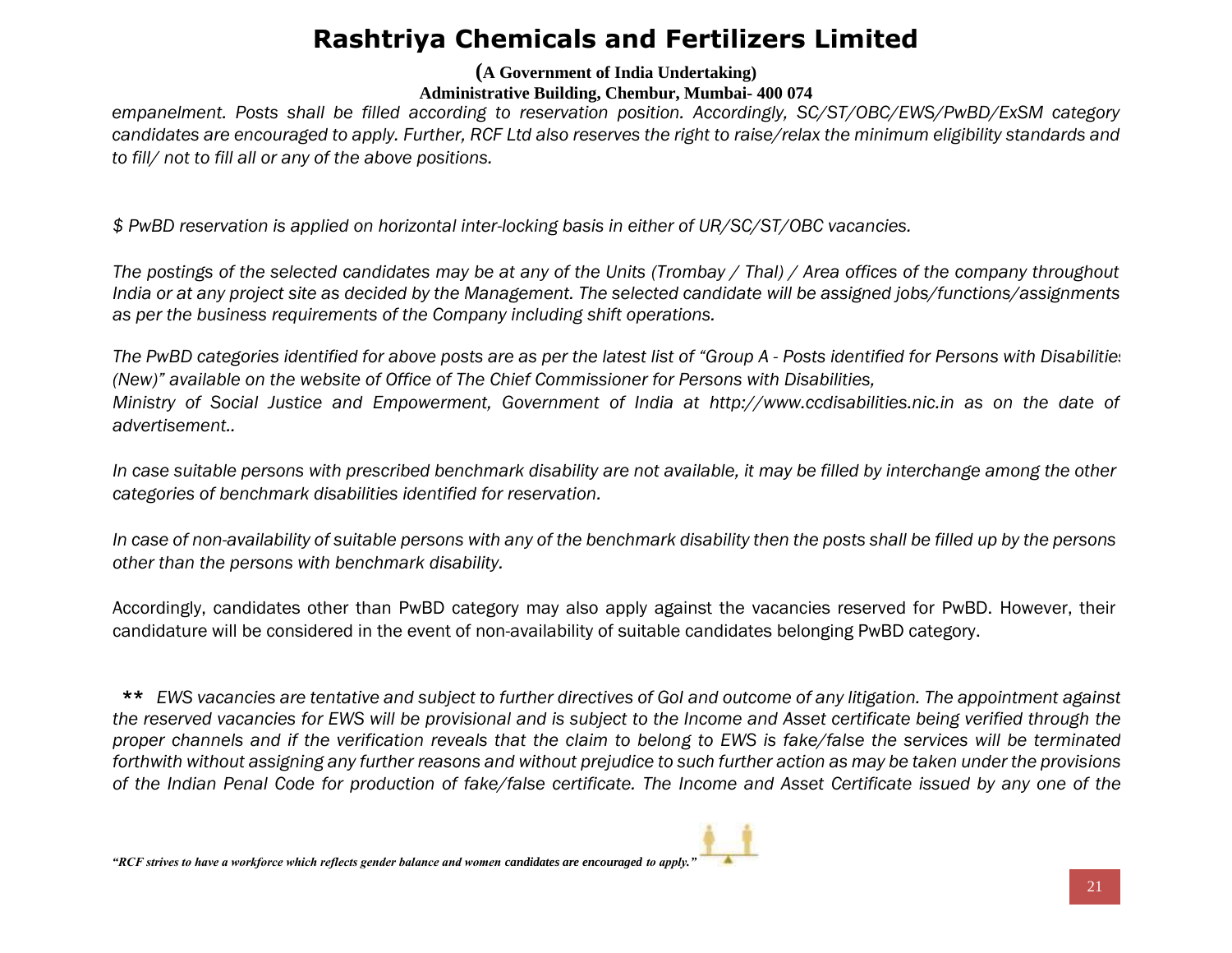**(A Government of India Undertaking)**

**Administrative Building, Chembur, Mumbai- 400 074**

*authorities mentioned in the prescribed format as given on our website shall only be accepted as proof of candidate's claim as belonging to EWS.* 

\*\*\* The work experience acquired on the basis of Provisional certificate of Competency as Boiler Attendant of Second class issued by the Government will be considered as post qualification experience. However, candidates must possess Permanent Certificate of Competency as Boiler Attendant of Second class issued by the Government on (As on 31.07.2020).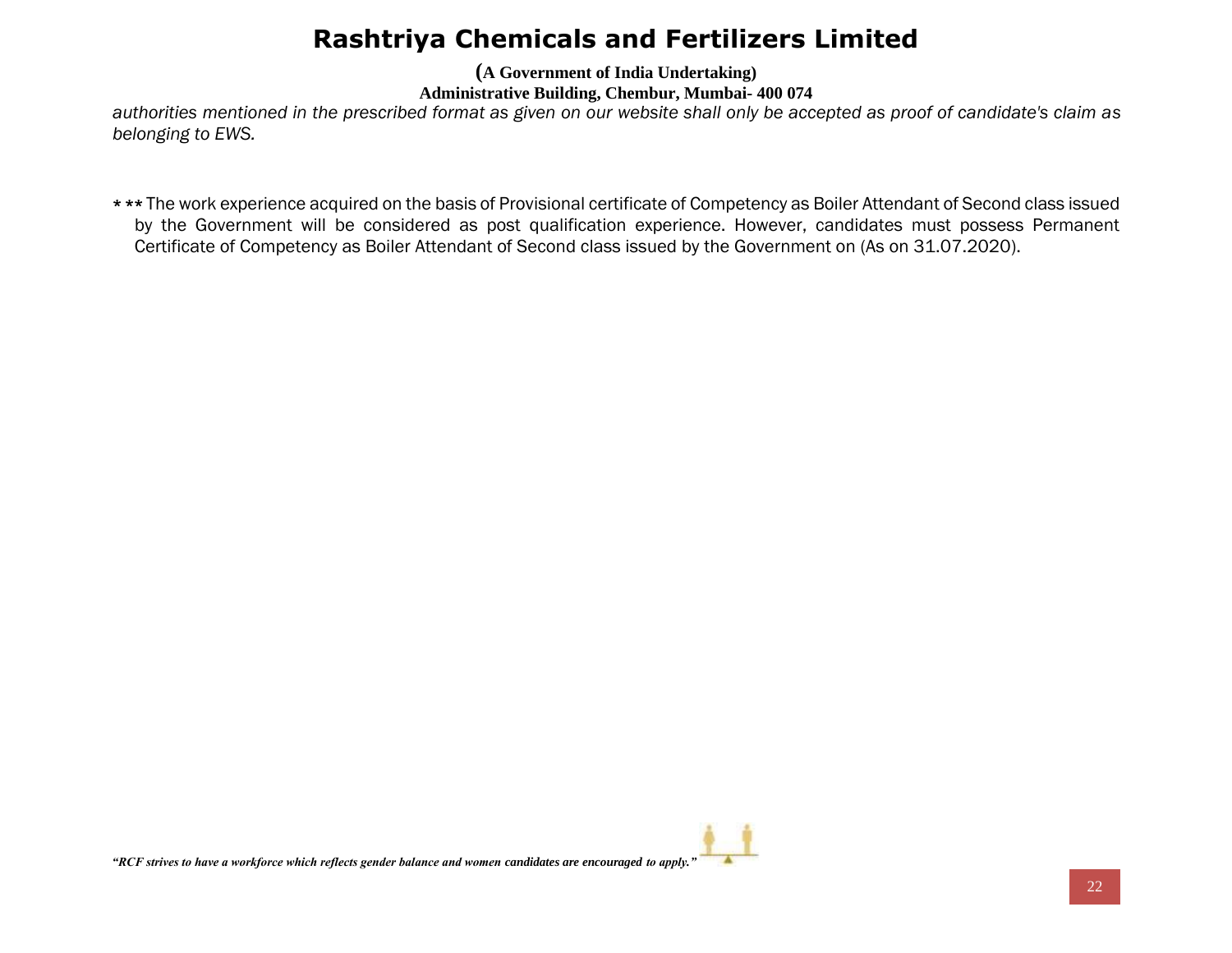**(A Government of India Undertaking) Administrative Building, Chembur, Mumbai- 400 074**

#### III.) RESERVATION / CONCESSIONS / RELAXATIONS.

- a. Reservation of Posts for SC/ST/OBC(NCL)/PwBD/EWS categories candidates and relaxation thereof categories will be as per DPE guidelines.
- b. Category {SC/ST/OBC/PwBD/EWS} once submitted will not be changed and no benefit of other category will be admissible later on.
- c. SC/ST/OBC/EWS candidates can be considered under general standards of merit against the un-reserved posts provided no relaxation in age, qualification etc. is availed of/extended to them, wherever applicable.
- d. For claiming relaxation, the reserved category candidates should submit copy of Caste/PwBD certificate(s), in the Proforma prescribed by Govt. of India, issued by the Competent Authority, alongwith application form at the time of appearing for online test and interview. If the certificate has been issued in a language other than English/Rajbhasha (Hindi), the candidates should submit a self- certified translated copy of the same either in English or Rajbhasha (Hindi).
- e. Candidates belonging to OBC category but falling in creamy layer are not entitled to OBC reservation benefits. Accordingly, such candidates may choose to apply against the "UR" positions provided they meet the age criteria applicable to General category candidates and indicate their category as "General". RCF Ltd being a Central Public Sector Undertaking, only those communities that are mentioned in the common list of OBC notified by Government of India shall be treated as OBC for the purpose of reservation for employment under Central Government. Relevant list can be viewed at http://www.ncbc.nic.in. Accordingly, for claiming the benefit of OBC (NCL) category, candidate should submit & shall subsequently produce his latest caste certificate in the proforma prescribed by Government of India, applicable for purpose of reservation in appointment to posts under Govt. of India/Central Government /Public Sector Undertaking, as contained in DOPT Memo No.36036/2/2013-Estt/(Res.) dated 30.05.2014 from a Competent Authority issued in the year 2019 or thereafter. Such certificate should specifically state the candidate does not belong to the persons/sections (creamy layer) as mentioned in column 3 of the schedule to the Department of Personnel & Training, Government of India OM No. 36012/22/93-Estt. (SCT) dated 08.09.1993 and modifications issued vide OM No. 36033/1/2013- Estt.(Res.) dated 13.09.2017. Further the OBC (NCL) candidates will have to give a self-declaration, at the time of documents verification indicating that they belong to OBC (NCL).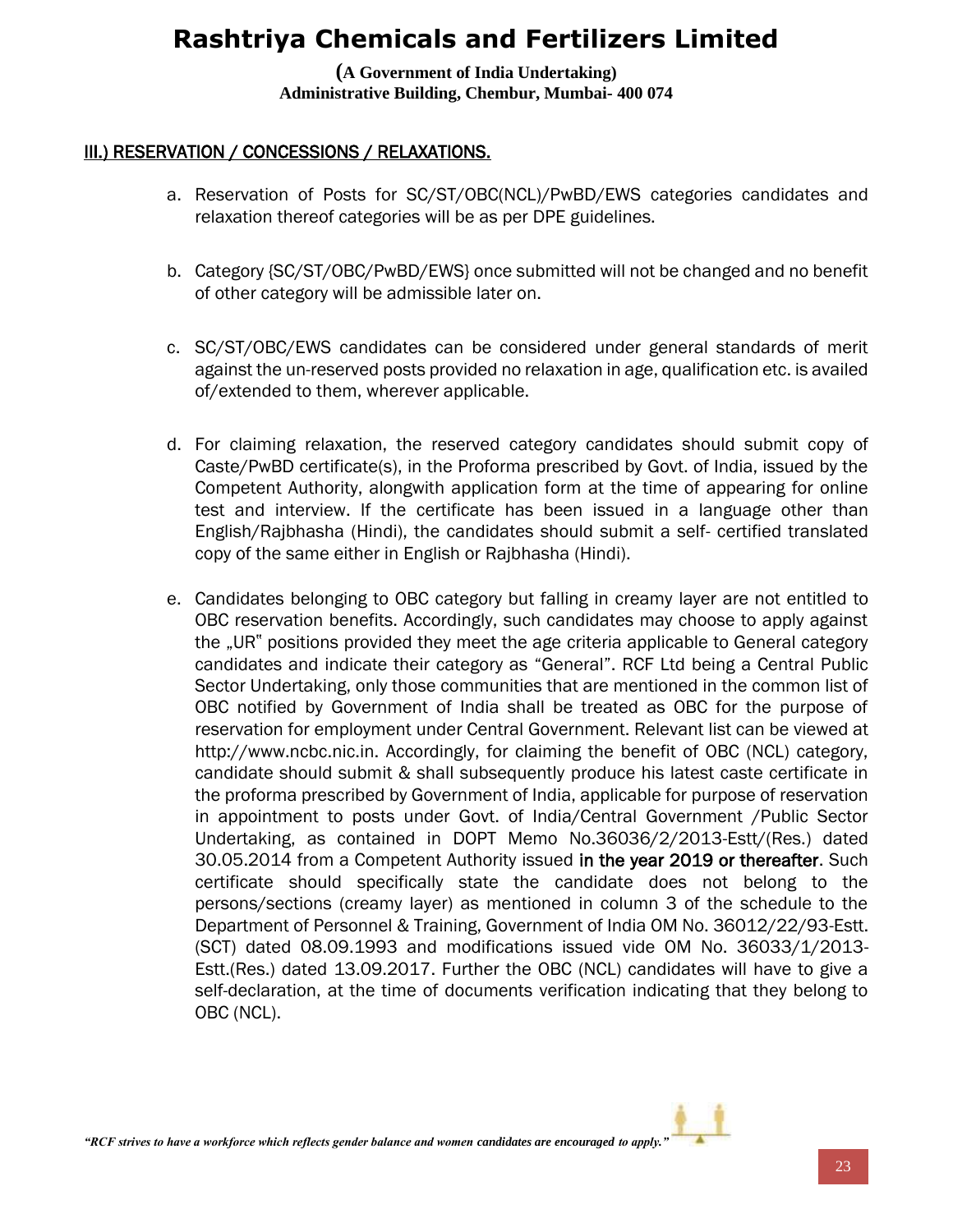#### **(A Government of India Undertaking) Administrative Building, Chembur, Mumbai- 400 074**

- f. Age Relaxation in age limit by 05 (five) years for ExSM and Commissioned Officers (including ECO"s/ SSCO"s) will be subject to rendering of minimum 05 years' military service and fulfillment of other conditions as per Government of India guidelines.
- g. Candidates belonging to PwBD category shall be considered only against the identified posts.

Under section 34 of "The Rights of Persons with Disabilities Act, 2016", persons with benchmark disabilities are eligible for reservation. The reserved categories of disabilities mentioned under this Act are namely (a) Blindness and low vision; (b) deaf and hard of hearing; (c) locomotor disability including cerebral palsy. leprosy cured, dwarfism, acid attack victims and muscular dystrophy; (d) autism, intellectual disability, specific learning disability and mental illness; (e) multiple disabilities from amongst persons under clauses (a) to (d) including deaf blindness in the posts identified for each disability. It may be noted that definition of the above specified disabilities will be as per "THE RIGHTS OF PERSONS WITH DISABILITIES ACT, 2016".

- h. Section 2(r) of The Rights of Persons with Disabilities Act 2016, defines "person with benchmark disability" as a person duly certified by the certifying authority with:
	- a. not less than 40% of a specified disability where specified disability has not been defined in measurable terms and;
	- b. a disability where specified disability has been defined in measurable terms.

Accordingly, a person with a specified disability listed in the schedule but not covered under Section 34(1), if certified by a certifying officer as a person with disability of 40% or above, in terms of provisions 7 of the Rights of Persons with Disabilities Act, 2016 shall be allowed concessions/relaxations available to PwBDs as mentioned in this advertisement and will be considered against unreserved vacancies. Further, those candidates, who want to avail of benefit of reservation, are required to submit a Disability Certificate issued by Competent Authority as per the Rights of Persons with Disabilities Rules, 2017, failing which their candidature as PwBD candidates will not be considered. If the certificate has been issued in a language other than English/Rajbhasha (Hindi), the candidates should submit a selfcertified translated copy of the same either in English or Rajbhasha (Hindi).

- i. Persons with Benchmark Disabilities must be capable of performing the task assigned to them/take instructions using suitable aids and appliances.
- j. Prescribed reservations for PwBD and/or ExSM/Dependent of those killed or disabled in action will be applied on horizontal inter-locking reservation system basis as per Government of India guidelines. Candidates belonging to PwBD category shall be considered only against the identified positions.
- k. SC/ST/PwBD/ExSM are exempted from payment of application fee at the time of online registration.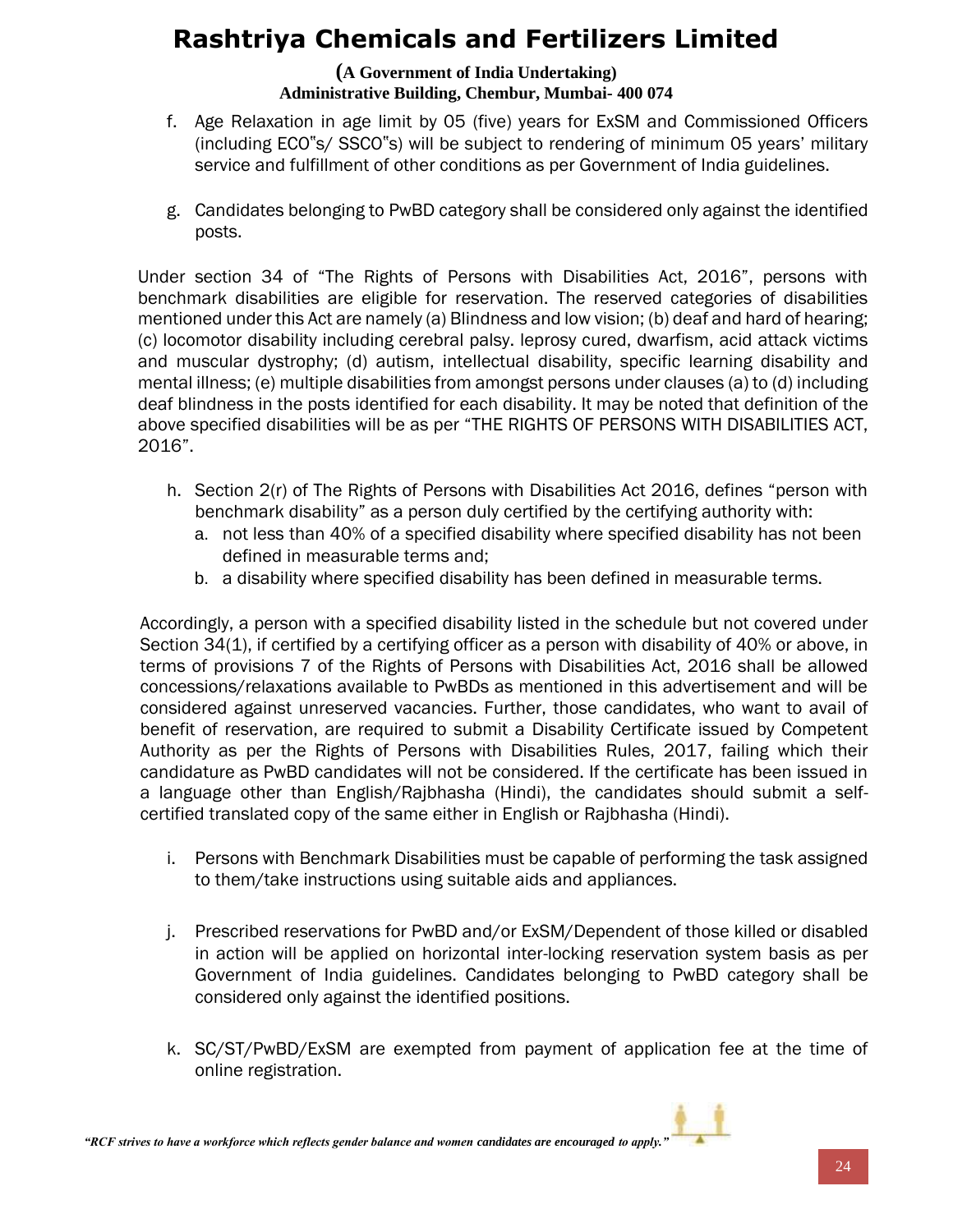#### **(A Government of India Undertaking) Administrative Building, Chembur, Mumbai- 400 074**

- l. Relaxation in age will be allowed upto 05 (five) years for SC/ST and 03 (three) years for OBC (NCL) candidates considered against reserved positions.
- m. "UR" PwBD candidates will be allowed age-relaxation upto 10 years, upto 15 years for SC/ST and upto 13 years for OBC (NCL) candidates, if considered against reserved positions.
- n. Upper age is relaxed by 05 (five) years for the candidates who had ordinarily been domiciled in the state of Jammu & Kashmir from 01.01.1980 to 31.12.1989.

#### IV) DATE OF RECKONING ELIGIBILITY CRITERIA.

The cut-off date for determining eligibility criteria in respect of minimum educational qualification shall be 30<sup>th</sup> June, 2020 and age and experience shall be 31.07.2020 and will remain unchanged irrespective of any reason whatsoever.

#### V) APPLICATION FEES.

Non - refundable application fee of ₹1000/- (Rupees One thousand only) plus Bank Charges and applicable taxes (GST) for the post of Management Trainee/ Engineer/ Officer category and Rs. 700/- (Rupees Seven Hundred only) plus Bank Charges and applicable taxes (GST) for the posts in Workers' category are required to be paid by General, OBC and EWS category candidates at the time of submission of online application form. Candidates can opt to pay either through internet banking account or credit/ debit card. No other mode of payment of application fee would be accepted. Application fee once paid will not be refunded under any circumstances. Candidates are, therefore, advised to verify their eligibility before payment of application fee. SC/ST/PwBD/ExSM category candidates are not required to pay any application fee.

#### VI) Nature of Job for Management Trainee/Officer:

The company has two units in operations at Thal – Alibag & Trombay- Mumbai and a nationwide Marketing Network. The posting of the selected candidate may be at any of units of the company as decided by Management.

The job requires working in rotating shifts including night shift. The Management Trainees/Officers may be posted in any plant/location subject to exigencies of work. Also, this job requires high level of physical fitness. The candidates if selected / provisionally selected would be required to meet the medical and physical fitness standards for post failing which they shall be considered ineligible and not qualifying the criteria.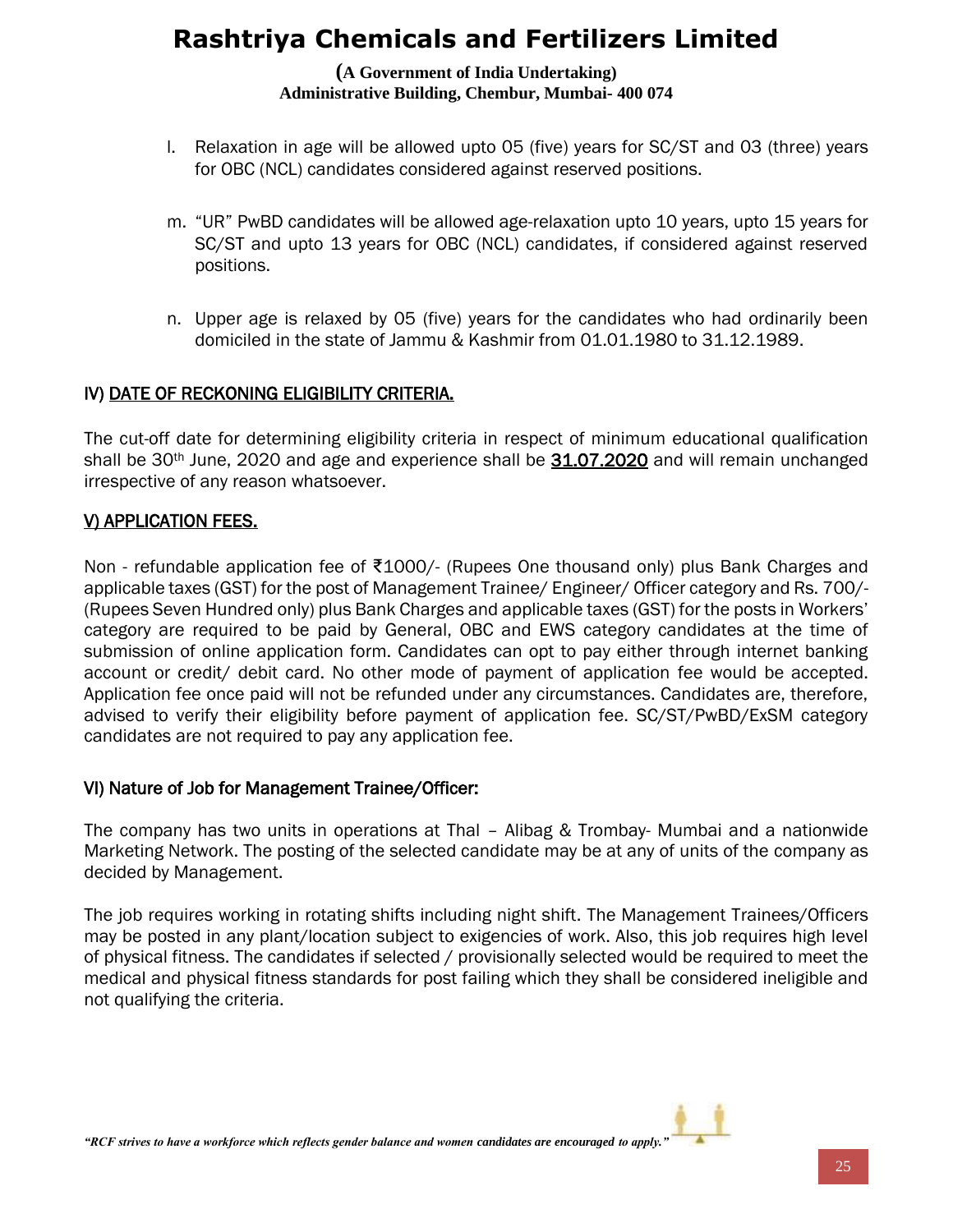**(A Government of India Undertaking) Administrative Building, Chembur, Mumbai- 400 074**

### VII) Nature of Job for Trainee Operator, Boiler Operator and Junior Firemen:

The job requires working in rotating shifts including night shift and the selected candidate may be posted in any plant subject to exigencies of work *irrespective of Gender*. Also, this job requires high level of physical fitness for heavy nature of jobs which includes lifting of equipment/Valve operations etc. The workload is heavy in nature. The candidates if selected / provisionally selected would be required to meet the medical and physical fitness standards for these posts failing which they shall be considered ineligible and not qualifying the criteria.

#### VIII) SALARY AND OTHER BENEFITS

#### Recruitment - Post, Grade, Scale of pay & Gross Salary of Officer category

### A) Management Trainee:

Selected candidates for Management Trainee will be undergoing training for one year and will be offered a lump sum stipend of Rs. 30,000/- per month. Free lodging and boarding facility will be provided at company's hostel, if posted at Trombay / Thal. The Hostel Accommodation/quarter on sharing basis (free of cost) will be provided to them during the training period. Medical facility for self will be provided at RCF Hospital. Available Sports Complex facility will be provided by RCF Ltd.

Management Trainees posted in locations other than Trombay and Thal (Marketing Area Office) shall be entitled for a fixed allowance @ Rs 2500/- pm towards boarding, lodging and local travelling expense. They will also be entitled to TA / DA while on tours as per existing TA /DA policy of the company. They will be provided medical treatment for self and accident insurance.

After successful completion of one year training they will be absorbed in E1 Grade in the scale of pay of Rs. 40,000 - 140000. The minimum Total Monthly Gross emoluments would include Basic Pay plus DA, plus House Rent Allowance and other allowances which works out to Rs. 70600/ approximately.

Selected candidates for Management Trainee will have to execute a bond of Rs. 100,000/- to complete the training and serve the company for minimum period of three years after completion of training. The amount of Rs. 100000/- shall be recovered from the candidate as deposit from their monthly stipend (Rs. 8000/- each in the first 10 months and Rs 10000/- in last 2 months of the training period). Any trainee leaving in between, his recovered deposit amount will be forfeited in addition to other dues, if any. Candidates completing the 3 years' service under the bond will be refunded an amount of Rs 115000/-

B) Officer/ Engineers E1 grade: - Officers will be absorbed in the E1 grade in pay scale of Rs. 40,000 – 1,40,000, the minimum total Monthly Gross salary works out to Rs. 70600/- (Approx) include Basic Pay +VDA (18.69%)+Perks (34%)+HRA (24%).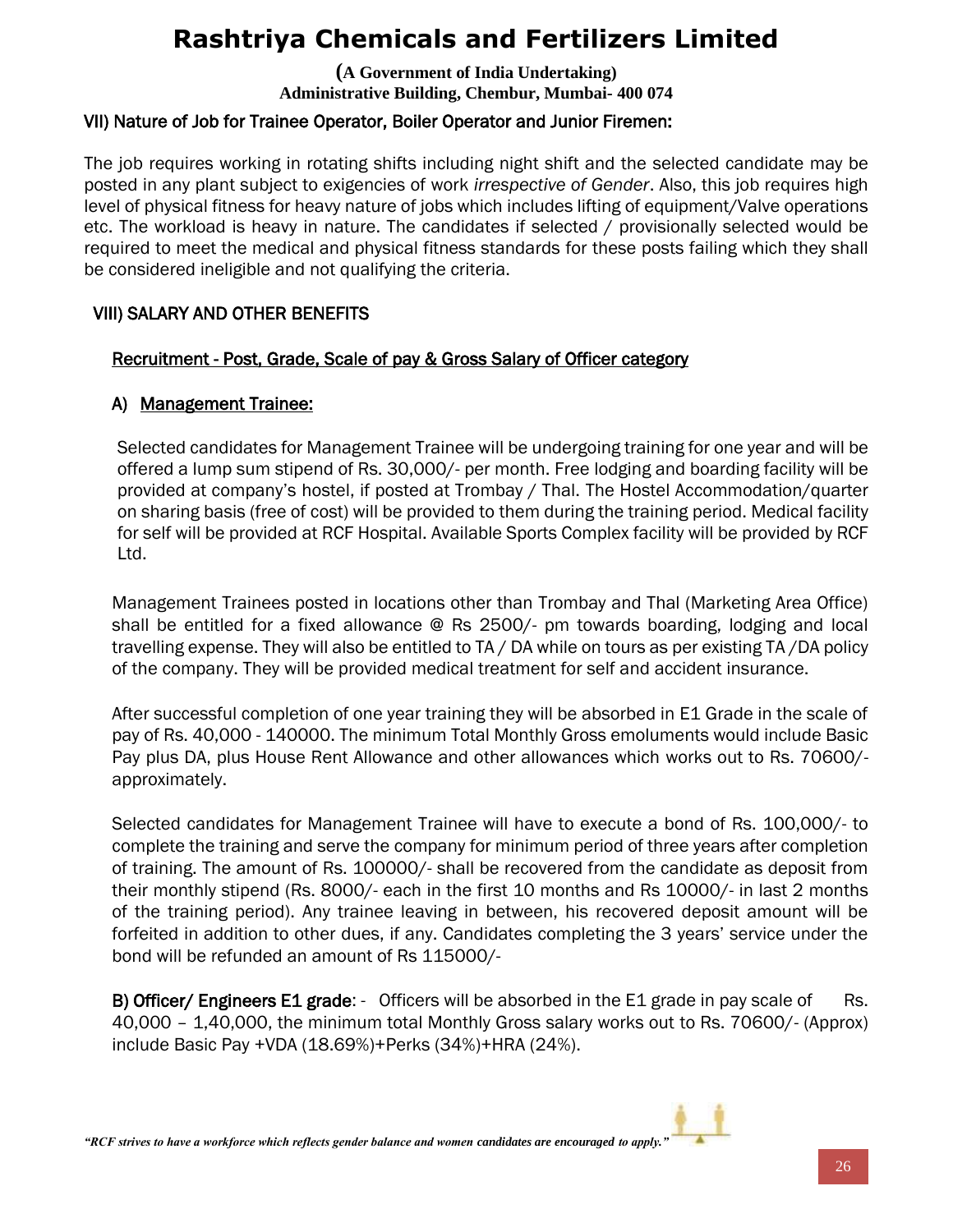**(A Government of India Undertaking) Administrative Building, Chembur, Mumbai- 400 074**

For regular appointment in E0 Grade, in the Scale of pay of Rs. 30,000 – 1,20,000, the minimum total Monthly Gross salary works out to Rs. 53,000/- (Approx) include Basic Pay +VDA (18.69%)+Perks (34%)+HRA (24%).

Besides, on absorption, the employee is entitled to company accommodation (Accommodation in the Company's township will be provided in Thal Unit and is subject to availability in Trombay Unit). Performance Related Pay (PRP), Free Medical Facility for self and dependents, Gratuity, Contributory Provident Fund, Accident Insurance, Pension Scheme and Social Security Schemes as per Company rules.

#### C. Operator Trainee:

Operator Trainee (Chemical) – Selected candidate will be undergoing training for One Year and will be paid consolidated stipend of Rs.9000/-. The Hostel Accommodation/quarter on sharing basis (free of cost) will be provided to them during the training period. Medical facility for self will be provided at RCF Hospital. Available Sports Complex facility will be provided by RCF Ltd.

After successful completion of ONE year of training the Operator Trainees will be absorbed in the 'A6 Grade' as 'Operator Grade – II' in the pay scale of Rs. 22000-60000/- and the Gross Salary will be Rs.41500 (Approx.) which includes Basic Pay +VDA (18.69%)+Perks (34%)+HRA (24%). Besides, on absorption, the employee is entitled to company accommodation, Performance Related Pay (PRP), Free Medical Facility for self and dependents, Gratuity, Contributory Provident Fund, Accident Insurance and Social Security Schemes as per Company rules. Available Sports Complex facility will be provided by RCF Ltd.

D. Boiler Operator Grade III - Total Monthly Gross Salary at the minimum of the A5 scale (Rs.20000 -55000) which include Basic Pay +VDA (18.69%)+Perks (34%)+HRA (24%).works out to Rs.33,000/- approximately. Company accommodation, if desired, will be provided subject to availability in lieu of HRA with standard terms and conditions. Employee is also entitled to Performance Related Pay (PRP), Free Medical Facility for self and dependents, Gratuity, Contributory Provident Fund, Accident Insurance, and Social Security Schemes as per Company rules. Available Sports Complex facility will be provided by RCF Ltd.

**E. Junior Fireman Grade II** - Total Monthly Gross Salary at the minimum of the A3 scale (Rs.18000-42000) which includes, Basic Pay +VDA (18.69%)+Perks (34%)+HRA (24%) works out to Rs.30,000/- approximately. Company accommodation, if desired, will be provided subject to availability in lieu of HRA with standard terms and conditions. Employee is also entitled to Performance Related Pay (PRP), Free Medical Facility for self and dependents, Gratuity, Contributory Provident Fund, Accident Insurance, and Social Security Schemes as per Company rules. Available Sports Complex facility will be provided by RCF Ltd.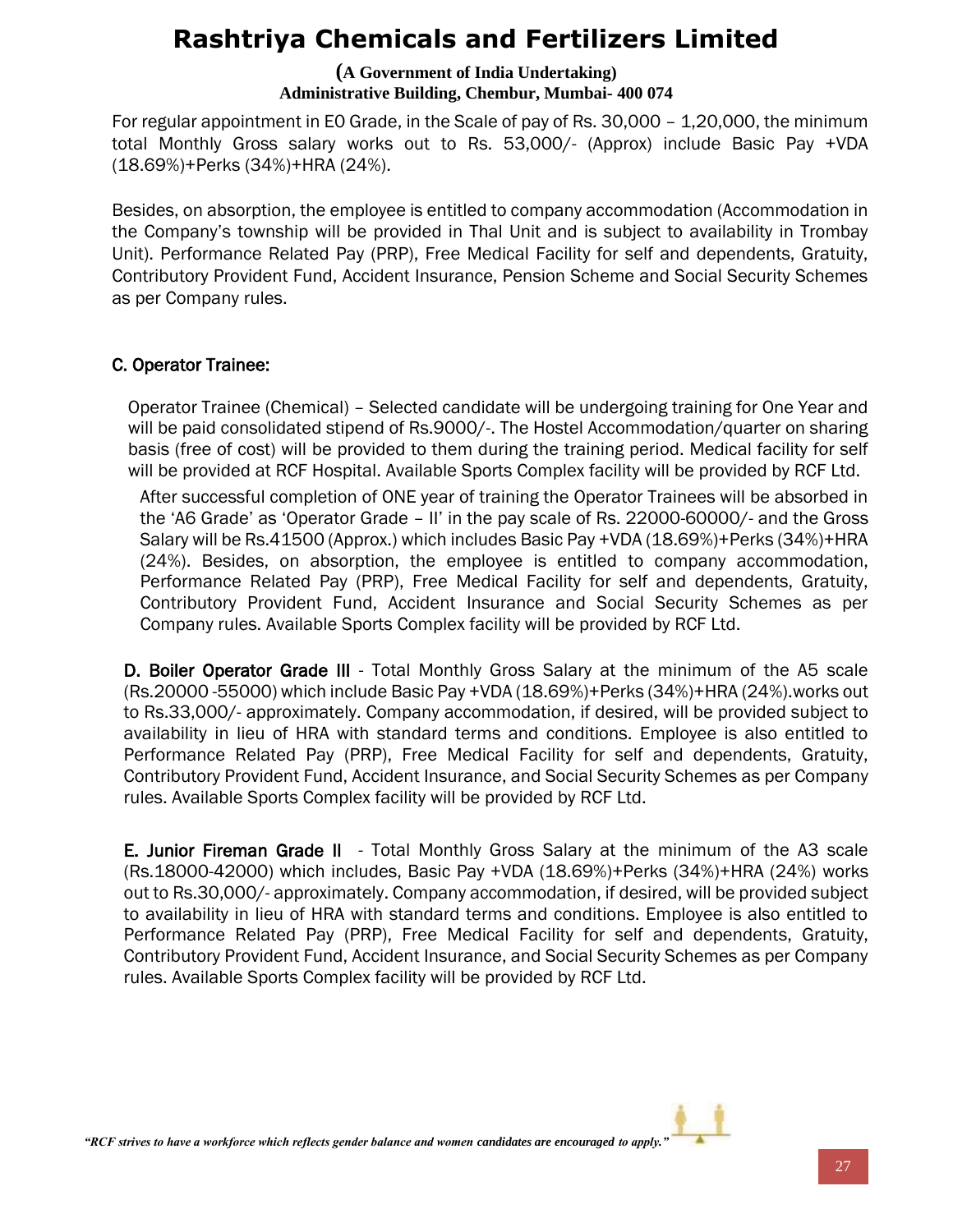**(A Government of India Undertaking) Administrative Building, Chembur, Mumbai- 400 074**

### IX. SELECTION PROCESS

The selection process for the positions of Management Trainees, Engineer (Chemical), Officer (Marketing) and Assistant Marketing Officer comprises of Online Test and Personal Interview.

The selection process for the positions of Operator Trainee (Chemical), Boiler Operator Gr III and Junior Fireman Grade II comprises of Online Test and Trade Test.

### X.) ONLINE TEST

- i. Eligible candidates will be required to appear for computer based online objective type test, information for which will be provided in the Admit card.
- ii. For the positions of Management Trainees, Engineer (Chemical), Officer (Marketing) and Assistant Marketing Officer the online test will be conducted at the centers in cities of Bhopal, Delhi, Lucknow, Hyderabad, Bengaluru, Chennai, Guwahati, Kolkata, Mumbai, Nagpur. Medium of Test will be in Rajbhasha (Hindi) and English
- iii. Operator Trainee (Chemical), Boiler Operator Gr III and Junior Fireman Grade II Officer the online test will be conducted at the centers in cities of Mumbai and Nagpur. Medium of Test will be in Marathi, Rajbhasha (Hindi) and English.
- iv. No request for change of examination Center will be entertained after final submission of online application form. However, RCF Ltd reserves the right to cancel or add any Center depending upon the response of candidates in that area/Center.
- v. The outstation candidates belonging to SC/ST Reserved Category called for Online Written Test will be reimbursed to and fro Rail/ Bus fare (restricted to III Tier AC Class rail for Officers and Bus/Sleeper class Rail fair to the unionized category posts) from the nearest railway station of the correspondence address to the place of Online Written Test by the shortest route on production of necessary receipts.
- vi. The examination will be conducted online in venues given in the respective call letters.
- vii. Candidate will appear for the examination at an Examination Center at his/her own risks and RCF will not be responsible for any injury or losses etc. of any nature.

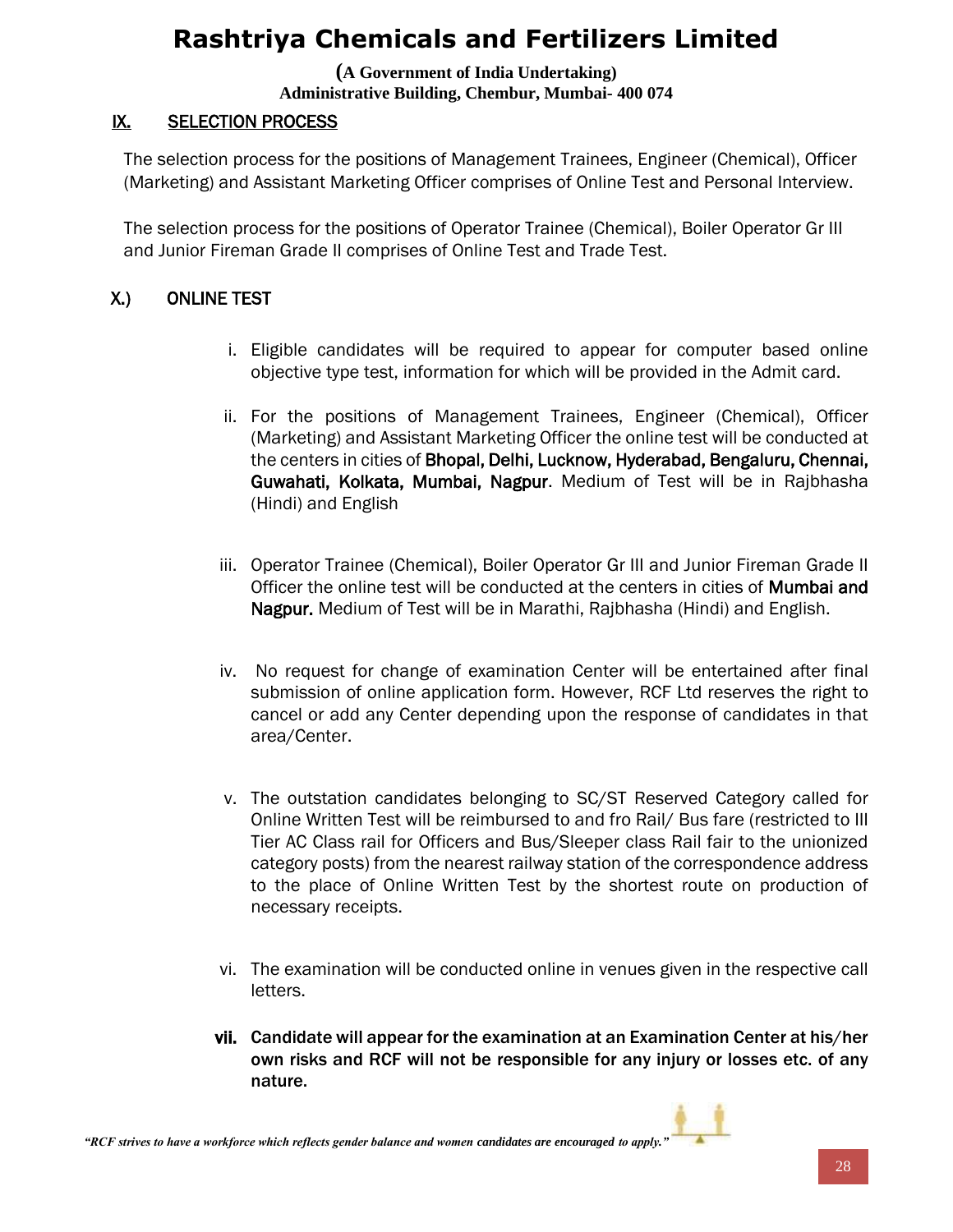**(A Government of India Undertaking) Administrative Building, Chembur, Mumbai- 400 074**

- viii. If sufficient number of candidates does not opt for a particular Center for "Online" examination, RCF reserves the right to allot any other adjunct Center to those candidates OR if the number of candidates is more than the capacity available for online exam for a Center, RCF reserves the right to allot any other Center to the candidate.
	- ix. The online test for the above mentioned posts will be held on the same day unless it is not possible to conduct the same due to any unforeseen or technical reasons. In case of any mishappening or delay or rescheduling the online test for either or both the post(s) at any or all of the test canters, candidates would be communicated fresh date of online test and no queries will be entertained in this regard.

In the event of rescheduling of test or change of any test Center due to unforeseen or technical reasons, candidates would have to make their own arrangement to attend the online test and RCF Ltd shall not be held liable for such a delay/rescheduling of online test.

- x. The online test will have two parts, Discipline related and Aptitude related. Duration of test will be ninety minutes. The total number of questions will be 100, each, out of which 50 questions would be from mix of course curriculum of qualifying degree of relevant discipline of two marks each and 50 questions from General English, Quantitative Aptitude, Reasoning & General Knowledge / Awareness of one mark each. There will be negative marking for wrong answer. The level of the domain subject will be as applicable for each post.
- xi. The exact date of online test shall be communicated to the candidates through admit card to be downloaded from RCF Ltd website [www.rcfltd.com](http://www.rcfltd.com/)
- xii. Candidates will have to visit the RCF website for downloading call letters for online test. Intimation for downloading call letter will also be sent through email/SMS. Once the candidate clicks the relevant link, he/she can access the window for call letter download. The candidate is required to use (i) Registration Number/Roll Number, (ii) Password/Date of Birth for downloading the call letter. Candidate needs to affix recent recognizable photograph on the call letter preferably the same as provided during registration and appear at the examination Center with (i) Call Letter (ii) Photo Identity Proof as stipulated in clause (xiii) below and also specified in the call letter and photocopy of the same Photo Identity Proof as brought in original.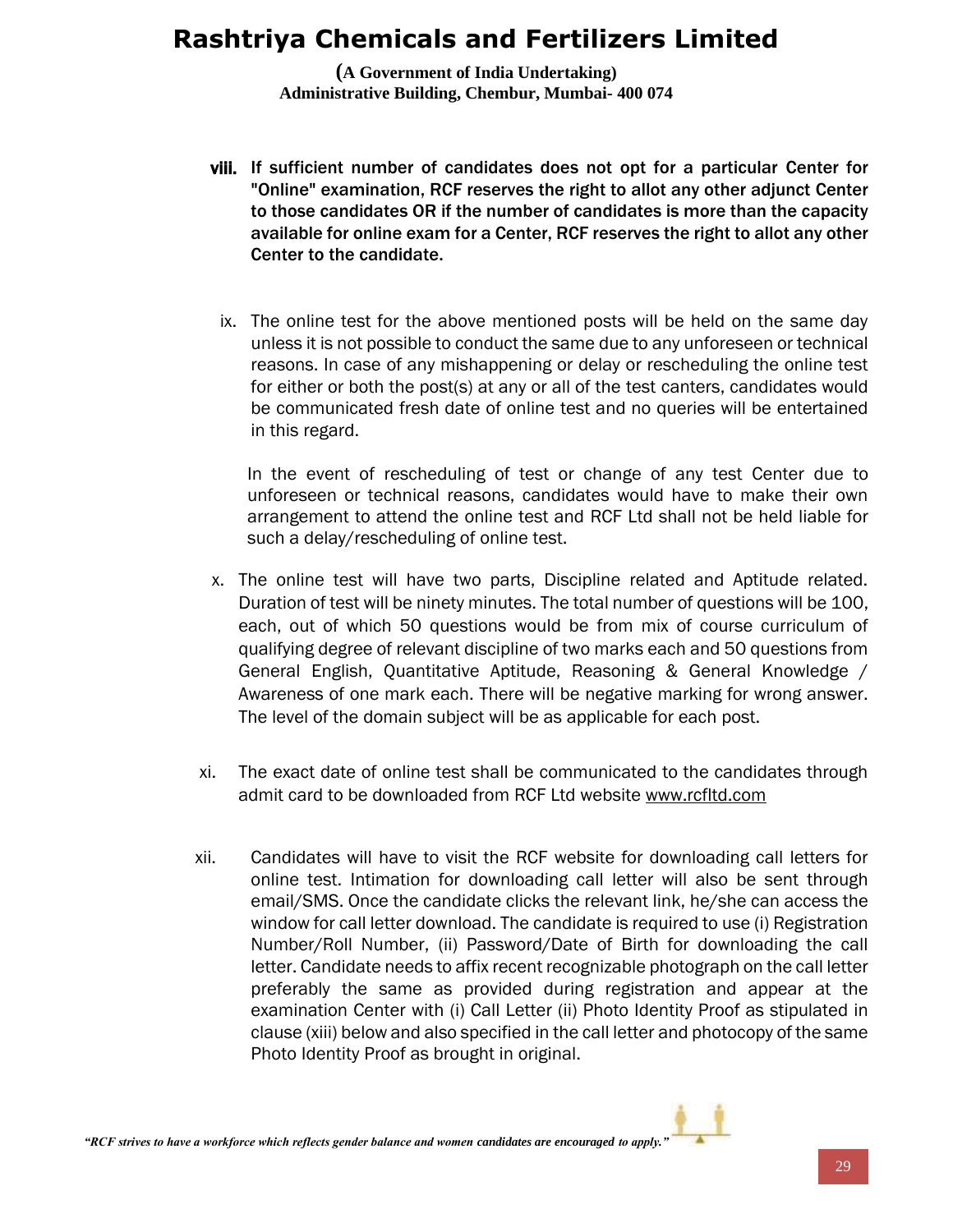**(A Government of India Undertaking) Administrative Building, Chembur, Mumbai- 400 074**

- xiii. RCF Ltd will not be responsible for any delay or non-delivery of intimation sent electronically through SMS or e-mail, as the case may be. No other communication will be sent to such candidates for this purpose.
- xiv. CANDIDATES REPORTING LATE i.e. after the reporting time specified on the call letter for Examination will not be permitted to take the examination. The reporting time mentioned on the call letter is prior to the Start time of the test. Though the duration of the examination is 90 Minutes, candidates may be required to be at the venue for about 4 hours including the time required for completion of various formalities such as verification and collection of various requisite documents, logging in, giving of instructions.
- xv. IDENTITY VERIFICATION In the examination hall as well as at the time of interview, the call letter along with original and a photocopy of the candidate's currently valid photo identity (bearing exactly the same name as it appears on the call letter) such as PAN Card/ Passport/ Permanent Driving Licence/ Voter's Card/ Bank Passbook with photograph/ Photo identity proof issued by a Gazzetted Officer on official letterhead along with photograph / Photo identity proof issued by a People's Representative on official letterhead along with photograph / valid recent Identity Card issued by a recognized College/ University/ Aadhar card/ E-Aadhar Card with a photograph/ Employee ID/ Bar Council Identity Card with photograph should be submitted to the invigilator for verification. The candidate's identity will be verified with respect to his/her details on the call letter, in the Attendance List and requisite documents submitted. If identity of the candidate is in doubt the candidate may not be allowed to appear for the Examination.

Ration Card and Learner's Driving License are not valid id proof.

- XI.) PERSONAL INTERVIEW (of Management Trainees, Engineer (Chemical), Officer (Marketing) and Assistant Marketing Officer)
	- i. Based on the performance of the candidates in the online test, eligible candidates will be provisionally called for personal interview tentatively in the ratio of 1:7 i.e. 7 eligible candidates for 01 post. Interview call letters in respect of such eligible & provisionally shortlisted candidates will be uploaded on RCF Ltd website and such candidates will also be intimated for the same through SMS on their mobile number & through email on their e-mail address as mentioned in their online application form. However, RCF Ltd will not be responsible for any delay or non-delivery of intimation sent electronically through SMS or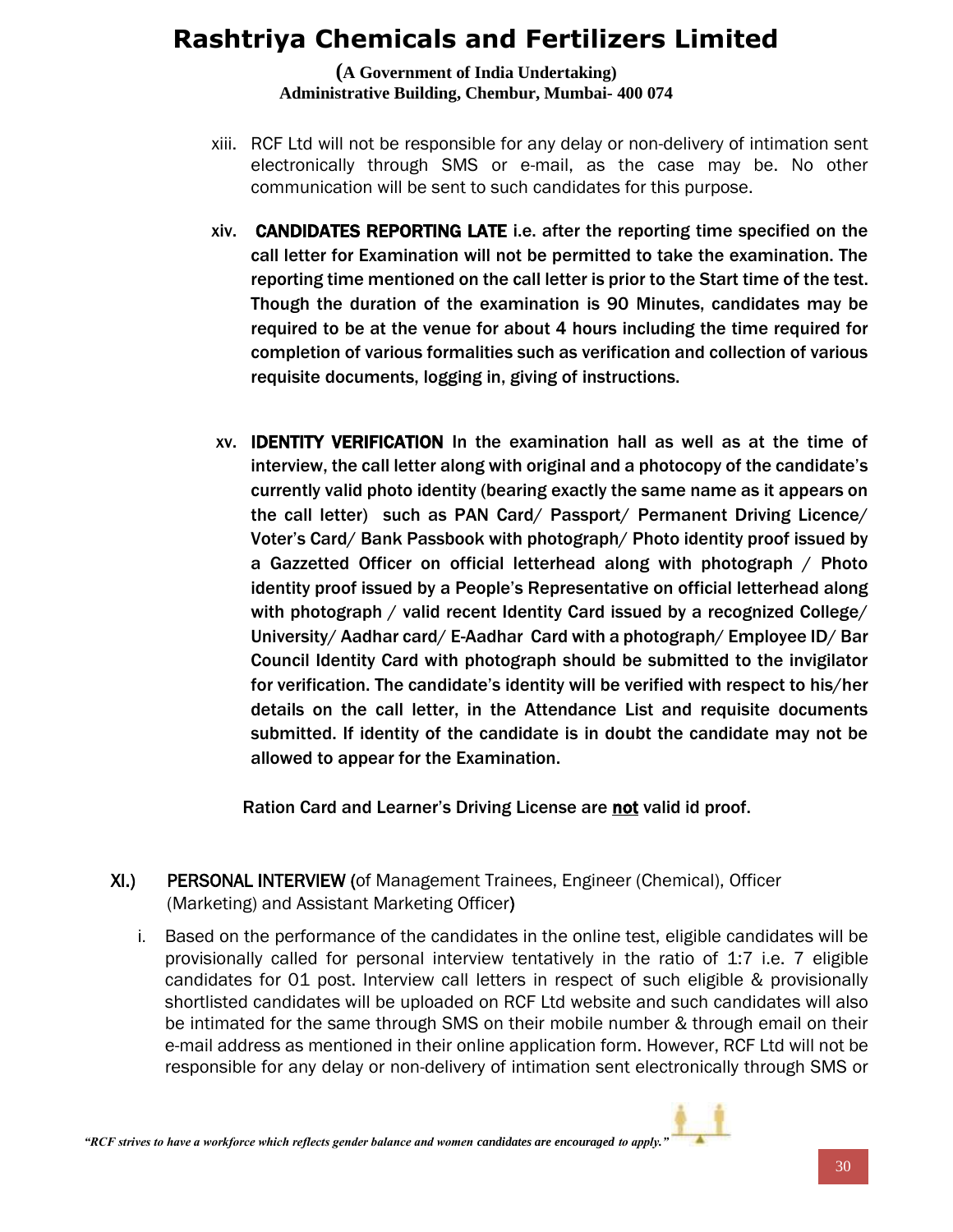#### **(A Government of India Undertaking) Administrative Building, Chembur, Mumbai- 400 074**

e-mail, as the case may be. No other communication will be sent to such candidates for this purpose.

- ii. For appearing for personal interview all outstation candidates will be reimbursed to and fro III tier AC Train / Bus fare (restricted to III Tier AC fare). The reimbursement will be done only for correspondence address mentioned by the candidate in the application form. Mode of reimbursement shall be through transfer to bank account.
- iii. It may be noted that candidates will be called for personal interview provisionally on the basis of information submitted by them in online application form and their candidature will be considered vis-à-vis eligibility criteria for the post applied for as mentioned in the advertisement. It may be noted that the scrutiny of documents required to ascertain the eligibility criteria will be done before Personal Interview only. Candidates not meeting the eligibility criteria or not in possession of complete requisite original documents will be declared as ineligible and will not be allowed to attend the personal interview and no TA will be paid to them. Further, no queries shall be entertained in this regard
- XII.) TRADE TEST (Operator Trainee (Chemical), Boiler Operator Gr III and Junior Fireman Grade  $\mathsf{II}$ ) :
	- i. Based on the performance of the candidates in the online test, eligible candidates will be provisionally called for trade test tentatively in the ratio of 1:2 i.e. 2 eligible candidates for 1 post. There will be no personal interview for workmen category recruitment.

Call letters for Trade Test in respect of such eligible & provisionally shortlisted candidates will be uploaded on RCF Ltd website and such candidates will also be intimated for the same through SMS on their mobile number & through email on their e-mail address as mentioned in their online application form. However, RCF Ltd will not be responsible for any delay or non-delivery of intimation sent electronically through SMS or e-mail, as the case may be. No other communication will be sent to such candidates for this purpose.

ii. For appearing for Trade Test all outstation candidates will be reimbursed to and fro sleeper Class Train / Bus fare (restricted to sleeper class fare). The reimbursement will be done only for correspondence address mentioned by the candidate in the application form. Mode of reimbursement shall be transfer to bank account.

iii. It may be noted that candidates will be called for trade test provisionally on the basis of information submitted by them in online application form and their candidature will be considered vis-à-vis eligibility criteria for the post applied for as mentioned in the advertisement. It may be noted that the scrutiny of documents required to ascertain the eligibility criteria will be done before Trade test only. Candidates not meeting the eligibility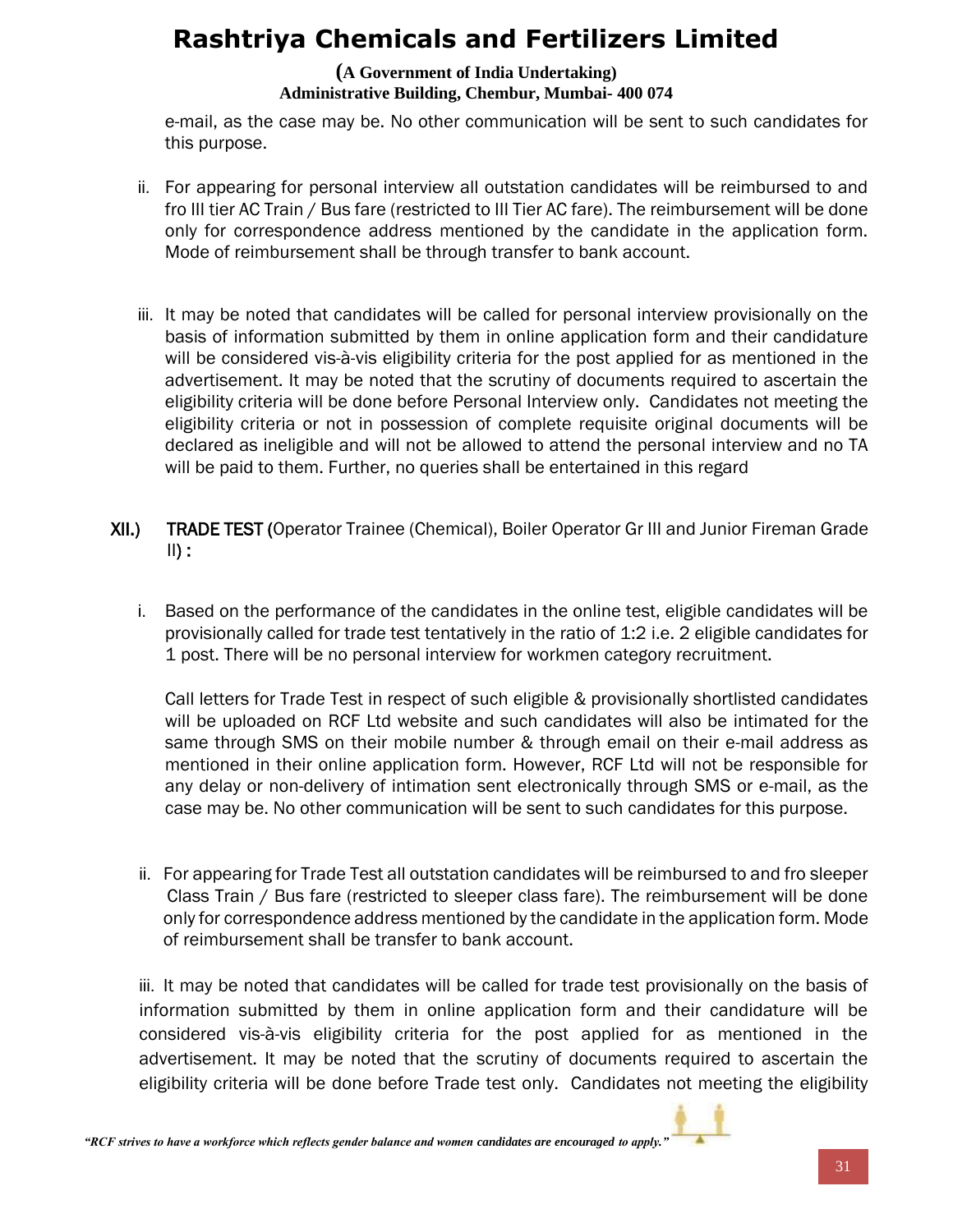#### **(A Government of India Undertaking) Administrative Building, Chembur, Mumbai- 400 074**

criteria or not in possession of complete requisite original documents will be declared as ineligible and will not be allowed to attend thetrade test and no TA will be paid to them. Further, no queries shall be entertained in this regard.

iv. Description of the Trade Test:

### Trade Test for Operator Trainee (Chemical):

The Trade Test will consist of Practical Job Knowledge and handling of Technical equipment, the allocation of marks will be of 80 Marks and Safety awareness and Computer Knowledge the allocation of marks will be of 20 marks. The total allocation of marks for Trade Test will be 100 marks. The Qualifying Marks for Trade Test will be total 60 marks for General Category and total 55 marks for SC/ST Candidates.

#### Trade Test for Operator Boiler Operator Grade III:

The Trade Test will consist of Practical Job Knowledge and handling of Technical equipment, the allocation of marks will be of 80 Marks and Safety awareness and Computer Knowledge the allocation of marks will be of 20 marks. The total allocation of marks for Trade Test will be 100 marks. The Qualifying Marks for Trade Test will be total 60 marks for General Category and total 55 marks for SC/ST Candidates.

#### Trade Test for the post of Junior Firemen Gr II:

The Trade Test will include physical endurance test, driving test and physical fitness test as follows:

### Physical Endurance Test for Junior Fireman Grade II:

Ladder Drill: The candidate has to climb extension ladder in 25 seconds.

Rope Climbing: the candidate has to climb rope upto the height of 15 feet and then lowering.

Running: The candidate has to run a distance of 1500 meters in 09 minutes.

Hose Running Drill: The candidate has to do layout full length of Fire Hose and then roll it in 25 seconds.

Extinguisher Drill: The candidate has to run a distance of 75 meter with DCP (10 Kg.). Extinguisher in 30 seconds.

Rescue Drill: The candidate has to crawl through tunnel of 10 feet length with rope and return back by rescue the casualty (Dummy) by the means of Rope knot in 04 minutes.

Driving Test: The candidate should have minimum one year of experience of driving Heavy Motor Vehicle. Candidate has to produce relevant documents in this regard. During above Physical Endurance Test, Candidate has to drive Fire Tender with 50 meter forward and reverse movement or as desired by the Trade Test Officer.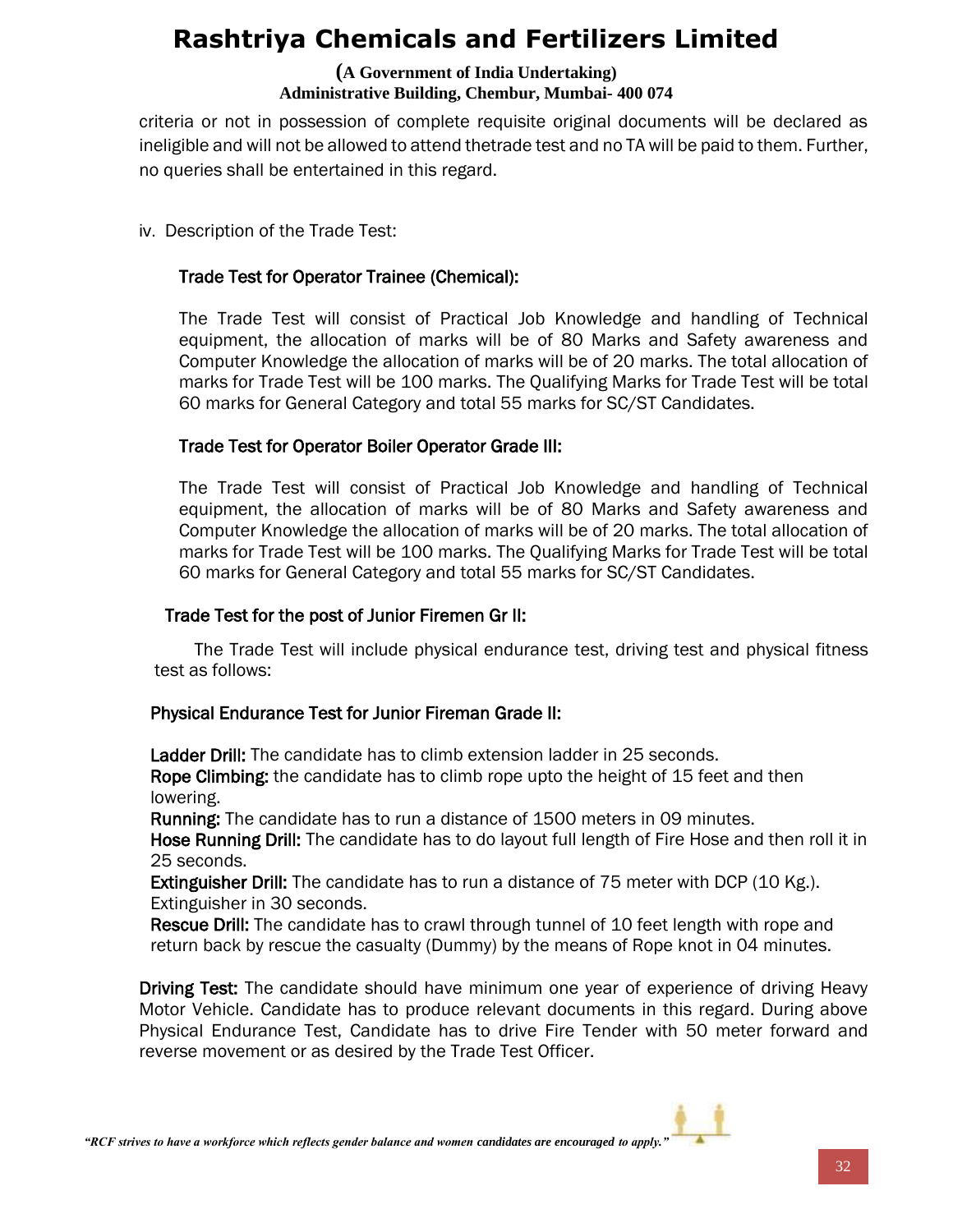**(A Government of India Undertaking) Administrative Building, Chembur, Mumbai- 400 074**

#### Physical Standards:

The Physical standards are as below: Height: Minimum 167 cm Weight: Minimum 50 Kg Chest Measurement: Minimum 81 cm and 86 cm on expansion. Physique: NO physical disability, no keen-knock and no flat foot, no orthopedic implantation inside the body.

#### Vision Parameters:

Distance Vision: 6/6 without glasses Colour Vision: Colour blindness / Night blindness will be a disqualification Hearing Parameters: Normal (Relaxable upto 30 db in speech frequency)

The health standards indicated above are minimum pre-requisites. However, appointment of the selected candidates will be subject to their passing the company's medical examination as per standards laid down under RCF Medical Policy.

### XIII.) FINAL SELECTION:

i. Separate merit list will be drawn for UR/SC/ST/OBC/PwBD/EWS candidates with reference to the number of available vacancies for each category. Merit list of suitable candidates shall be prepared on the basis of performance in the online test as well as personal interview / Trade test , with following weightages:

### In respect of Management Trainees, Engineer (Chemical), Officer (Marketing) and Assistant Marketing Officer:

|       | S. No.   Parameter        | Weightage of marks obtained in each parameter |
|-------|---------------------------|-----------------------------------------------|
|       | <b>Online Test</b>        | 80% (rounded off to 02 decimal places)        |
|       | <b>Personal Interview</b> | 20% (rounded off to 02 decimal places)        |
| Total |                           | 100%                                          |

### In respect of Operator Trainee (Chemical), Boiler Operator Gr III and Junior Fireman Grade II)

| S. No. | Parameter                | Weightage of marks obtained in each parameter                                         |
|--------|--------------------------|---------------------------------------------------------------------------------------|
|        | <b>Online Test</b>       | 100% (rounded off to 02 decimal places)                                               |
|        | Trade<br>Test<br>workmen | for It will of Qualifying nature (Suitable for the post /<br>Unsuitable for the post) |
| Total  |                          | 100%                                                                                  |

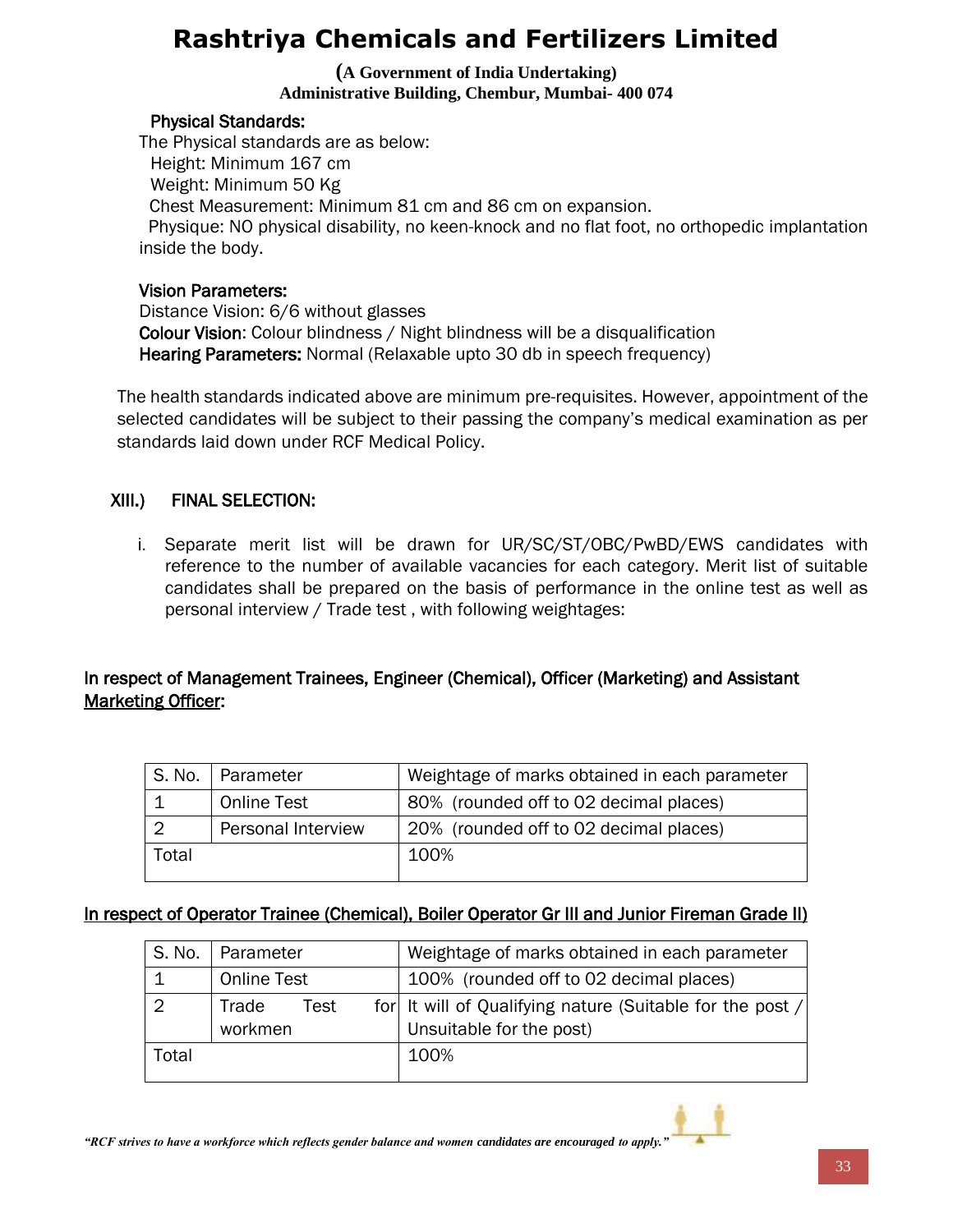#### **(A Government of India Undertaking) Administrative Building, Chembur, Mumbai- 400 074**

- ii. Candidates are required to qualify in the Online Test and thereafter again in the Personal Interview (for officers) separately with minimum average of 50% marks in interview.
- iii. (A) In case of **officers**, total marks (upto two decimals) of two or more candidates after personal interview are same, percentage of marks in the qualifying examination would be considered for drawing up merit list. In case percentage of marks (upto two decimals) are also equal in the qualifying examination, the date of birth of the candidates will be considered for preparing merit list i.e. the candidate born earlier will be considered as senior in the merit list.

(B) (i) In case of workmen category for Operator Trainee post, total marks (upto two decimals) of two or more candidates after online test are same, the following criteria will be made applicable to decide the preference/merit of the candidates

(a) Percentage of marks in the qualifying examination would be considered for drawing up merit list.

(b) In case percentage of marks (upto two decimals) are also equal in the qualifying examination, Date of birth of the candidates will be considered for preparing merit list i.e. the candidate born earlier will be considered as senior in the merit list.

(ii) In case of workmen category for **Boiler Operator** post, total marks (upto two decimals) of two or more candidates after online test are same, the following criteria will be made applicable to decide the preference/merit of the candidates

(a) Certificate of Competency as Boiler Attendant of First class.

(b) Length of work experience

(c) Highest percentage in SSC examination.

(b) Date of birth of the candidates

(iii) In case of workmen category for **Junior Firemen** post, total marks (upto two decimals) of two or more candidates after online test are same, the following criteria will be made applicable to decide the preference/merit of the candidates

(a) Highest percentage in SSC examination.

(b) Date of birth of the candidates

### Iv PRE-EMPLOYMENT MEDICAL EXAM

Desirous candidates seeking employment with RCF Ltd. need to be medically fit as per RCF Ltd pre-employment medical standards. If candidate referred for a medical examination does not mean final selection and his / her selection will be subject to being declared as Medically Fit by RCF Ltd. designated Physician and subject to fulfillment of other eligibility criteria w.r.t Academic Qualification, Age, Valid Caste Certificate (as applicable), Income Certificate, Disability Certificate, Work experience, NOC, relieving letter from previous employer etc. as may be applicable.

General Medical Examination Comprises 1) Physical examination 2) Audiometry 3) Electrocardiogram 4) Vision tests, Eye test 5) Pathology investigation (Blood and Urine) 6) X-Ray Chest P.A. View 7) Lung Function Test 8) Height and Weight 9) Body Mass index, etc 10)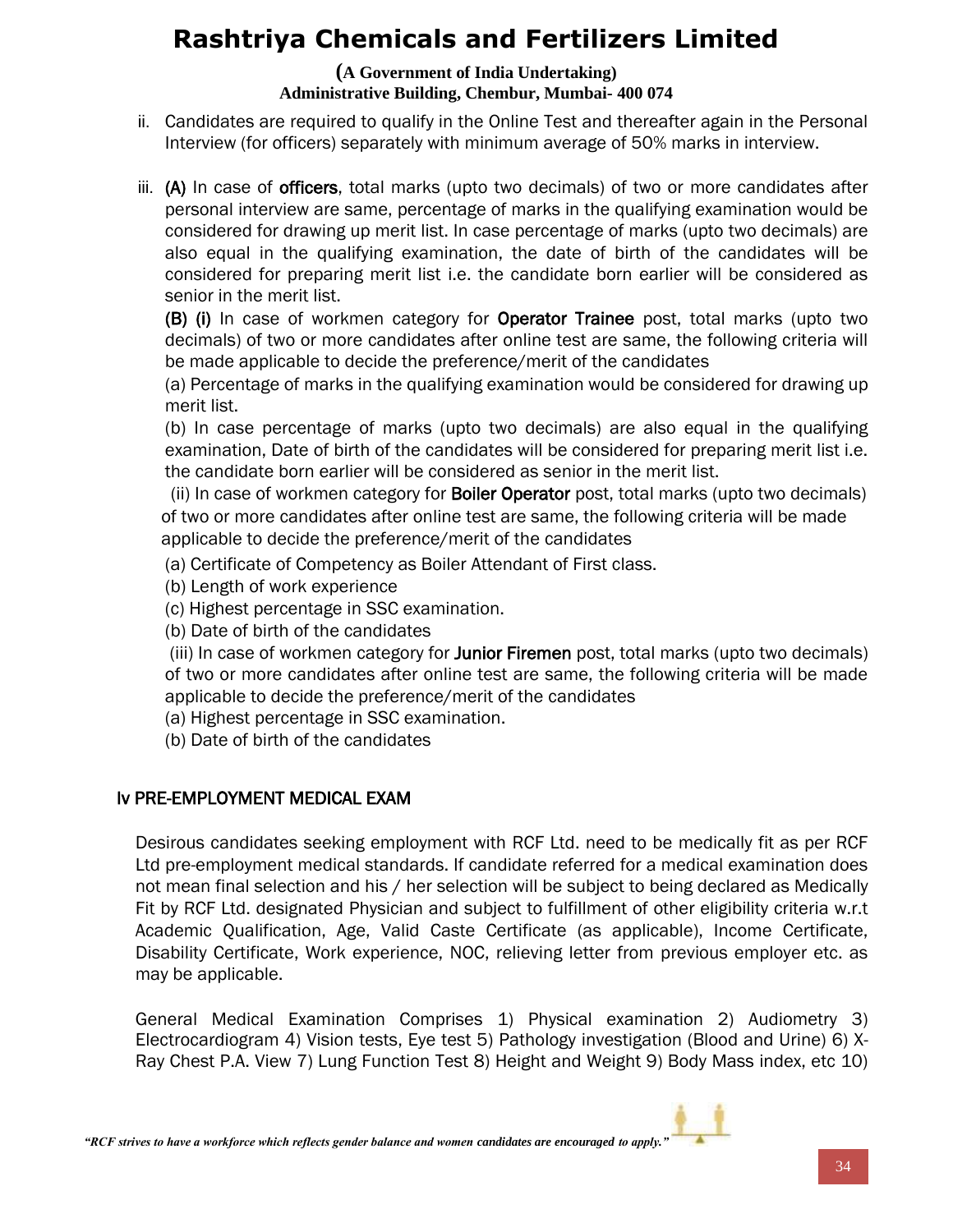### **(A Government of India Undertaking)**

#### **Administrative Building, Chembur, Mumbai- 400 074**

And any other further medical examination recommended by RCF Medical Officer as per circumstance.

#### XIV . HOW TO APPLY

### **A. APPLICATION REGISTRATION**

Candidates can apply online only from 29<sup>th</sup> June 2020 to 15<sup>th</sup> July 2020, 17.00 hours.

No other mode of application will be accepted.

IMPORTANT POINTS TO BE NOTED BEFORE REGISTRATION

Before applying online, candidates should-

- (i) scan their :
- photograph  $(4.5cm \times 3.5cm)$
- signature (with black ink)
- ensuring that the all these scanned documents adhere to the required specifications as given in Section C in this Advertisement.
- (ii) Signature in CAPITAL LETTERS will NOT be accepted.

(iii) Keep the necessary details/documents ready to make Online Payment of the requisite application fee/ intimation charges

(iv) Have a valid personal email ID and mobile no., which should be kept active till the completion of this Recruitment Process. RCF may send intimation to download call letters for the Examination etc. through the registered e-mail ID. In case a candidate does not have a valid personal e-mail ID, he/she should create his/her new e-mail ID and mobile no. before applying on-line and must maintain that email account and mobile number.

#### Application Registration

- 1. Candidates to go to the RCF website "--HR-----RECRUITMENT"- click on the option "APPLY ONLINE" which will open a new screen.
- 2. To register application, choose the tab "Click here for New Registration" and enter Name, Contact details and Email-id. A Provisional Registration Number and Password will be generated by the system and displayed on the screen. Candidate should note down the Provisional Registration Number and Password. An Email & SMS indicating the Provisional Registration number and Password will also be sent.

*"RCF strives to have a workforce which reflects gender balance and women candidates are encouraged to apply."*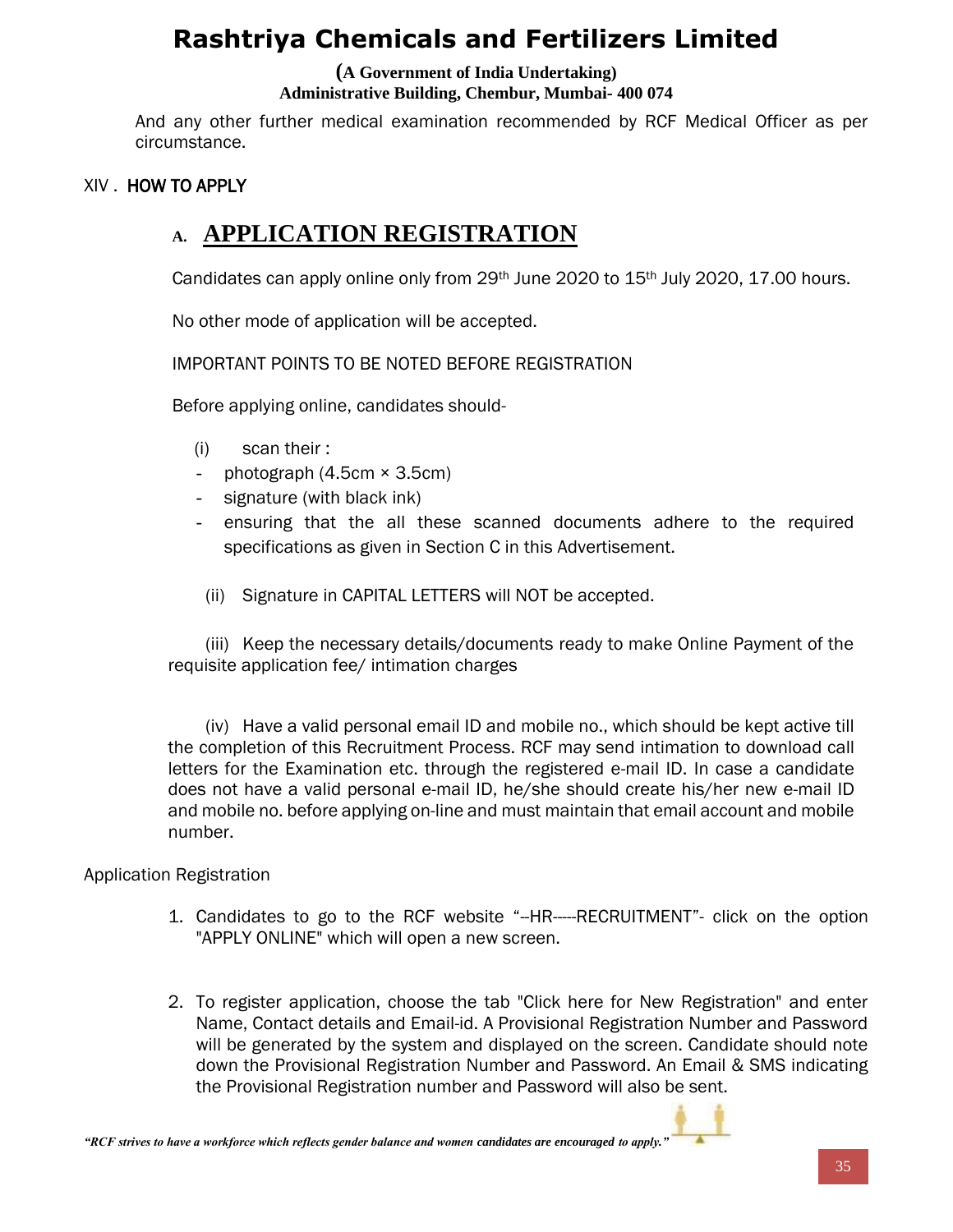#### **(A Government of India Undertaking) Administrative Building, Chembur, Mumbai- 400 074**

- 3. In case the candidate is unable to complete the application form in one go, he / she can save the data already entered by choosing "SAVE AND NEXT" tab. Prior to submission of the online application candidates are advised to use the "SAVE AND NEXT" facility to verify the details in the online application form and modify the same if required. Visually Impaired candidates should fill the application form carefully and verify/ get the details verified to ensure that the same are correct prior to final submission.
- 4. Candidates are advised to carefully fill and verify the details filled in the online application themselves as no change will be possible/ entertained after clicking the FINAL SUBMIT BUTTON.
- 5. The Name of the candidate or his /her Father/ Husband etc. should be spelt correctly in the application as it appears in the Certificates/ Mark sheets/Identity proof. Any change/alteration found may disqualify the candidature.
- 6. Validate your details and Save your application by clicking the 'Validate your details' and 'Save & Next' button.
- 7. Candidates can proceed to upload Photo & Signature as per the specifications given in the Guidelines for Scanning and Upload of Photograph and Signature detailed under point "C".
- 8. Candidates can proceed to fill other details of the Application Form.
- 9. Click on the Preview Tab to preview and verify the entire application form before FINAL SUBMIT.
- 10.Modify details, if required, and click on 'FINAL SUBMIT' ONLY after verifying and ensuring that the photograph, signature uploaded and other details filled by you are correct.
- 11.Click on 'Payment' Tab and proceed for payment.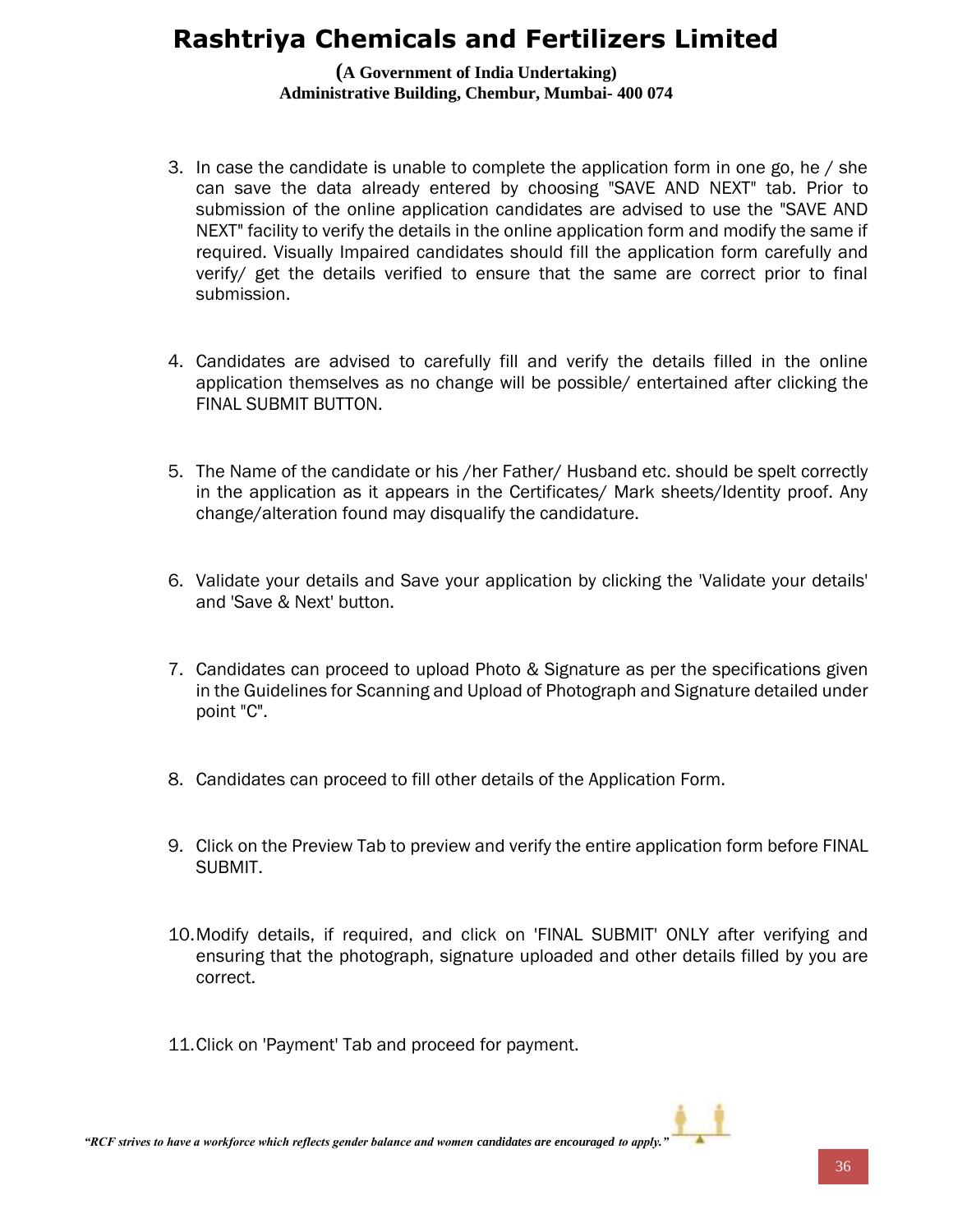#### **(A Government of India Undertaking) Administrative Building, Chembur, Mumbai- 400 074**

12.Click on 'Submit' button.

13. In case if the applicant needs any assistance, the same can be raised through 'Grievance Link'.

### **B.** PAYMENT OF FEES

#### ONLINE MODE

- 1. The application form is integrated with the payment gateway and the payment process can be completed by following the instructions.
- 2. The payment can be made by using Debit Cards (RuPay/Visa/MasterCard/Maestro), Credit Cards, Internet Banking, IMPS, Cash Cards/ Mobile Wallets.
- 3. After submitting your payment information in the online application form, PLEASE WAIT FOR THE INTIMATION FROM THE SERVER. DO NOT PRESS BACK OR REFRESH BUTTON IN ORDER TO AVOID DOUBLE CHARGE
- 4. On successful completion of the transaction, an e-Receipt will be generated.
- 5. Non-generation of 'E-Receipt' indicates PAYMENT FAILURE. On failure of payment, Candidates are advised to login again using their Provisional Registration Number and Password and repeat the process of payment.
- 6. Candidates are required to take a printout of the e-Receipt and online Application Form containing fee details . Please note that if the same cannot be generated, online transaction may not have been successful.
- 7. For Credit Card users: All charges are listed in Indian Rupee. If you use a non-Indian credit card, your bank will convert to your local currency based on prevailing exchange rates.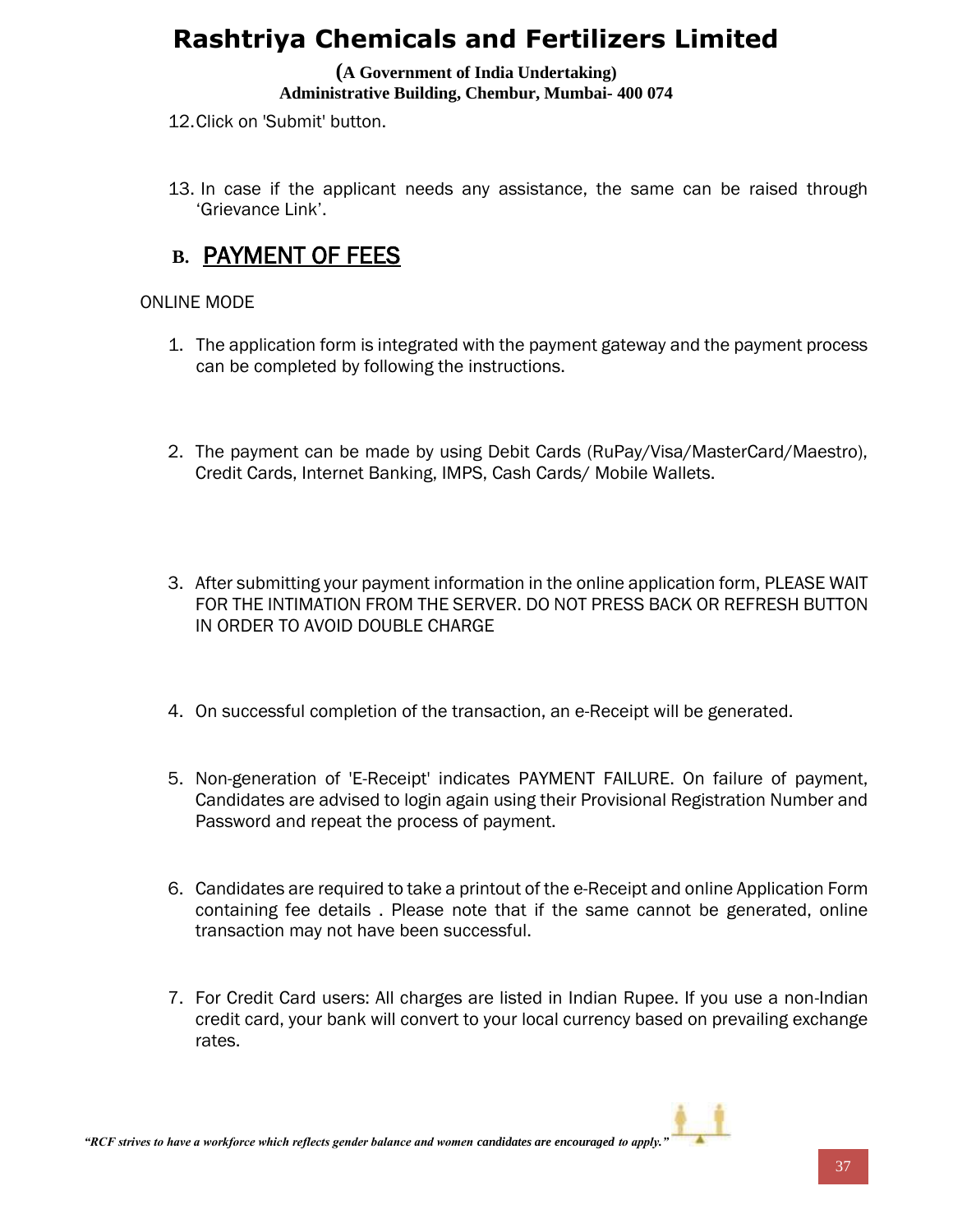#### **(A Government of India Undertaking) Administrative Building, Chembur, Mumbai- 400 074**

- 8. To ensure the security of your data, please close the browser window once your transaction is completed.
- 9. There is facility to print application form containing fee details after payment of fees.

### C. Guidelines for scanning and Upload of Documents

Before applying online a candidate will be required to have a scanned (digital) image of his/her photograph and signature as per the specifications given below.

Photograph Image:

- **-** Photograph must be a recent passport style colour picture.
- **-** Make sure that the picture is in colour, taken against a light-coloured, preferably white, background.
- **-** Look straight at the camera with a relaxed face
- **-** If the picture is taken on a sunny day, have the sun behind you, or place yourself in the shade, so that you are not squinting and there are no harsh shadows
- **-** If you have to use flash, ensure there's no "red-eye"
- **-** If you wear glasses make sure that there are no reflections and your eyes can be clearly seen.

**-** Caps, hats and dark glasses are not acceptable. Religious headwear is allowed but it must not cover your face.

- **-** Dimensions 200 x 230 pixels (preferred)
- **-** Size of file should be between 20kb–50 kb

**-** Ensure that the size of the scanned image is not more than 50kb. If the size of the file is more than 50 kb, then adjust the settings of the scanner such as the DPI resolution, no. of colours etc., during the process of scanning.

**-** If the photo is not uploaded at the place of Photo Admission for Examination will be rejected/denied. Candidate him/herself will be responsible for the same.

**-** Candidate should also ensure that photo is uploaded at the place of photo and signature at the place of signature. If photo in place of photo and signature in place of signature is not uploaded properly, candidate will not be allowed to appear for the exam.

**-** Candidate must ensure that Photo to be uploaded is of required size and the face should be clearly visible.

#### Scanning the documents:

- Set the scanner resolution to a minimum of 200 dpi (dots per inch)
- Set Colour to True Colour.
- The image file should be JPG or JPEG format. An example file name is: image01.jpg or image01.jpeg

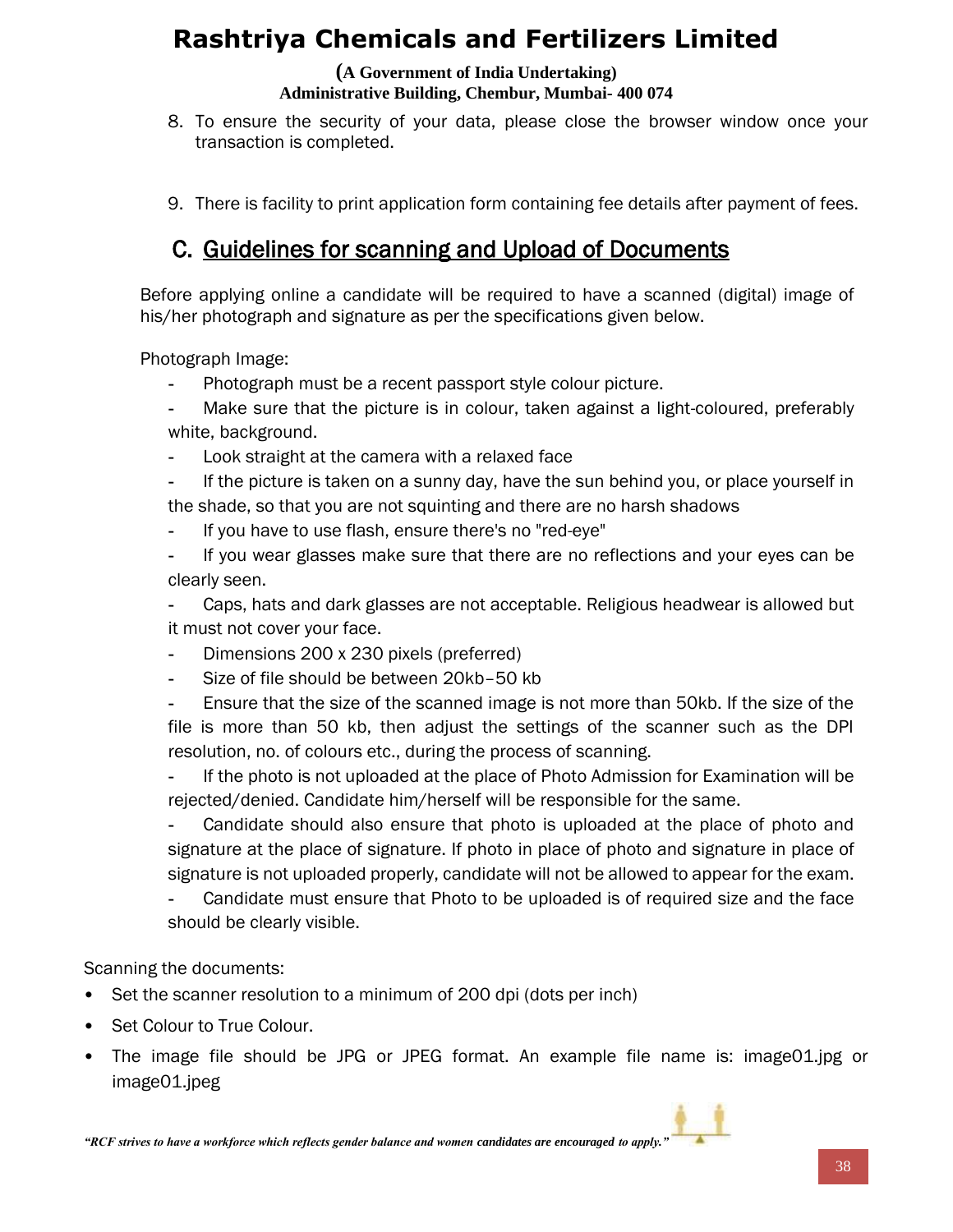#### **(A Government of India Undertaking) Administrative Building, Chembur, Mumbai- 400 074**

- Image dimensions can be checked by listing the folder files or moving the mouse over the file image icon.
- Candidates using MS Windows/MSOffice can easily obtain documents in .jpeg format by using MS Paint or MSOffice Picture Manager. Scanned documents in any format can be saved in .jpg / .jpeg format by using 'Save As' option in the File menu. Size can be adjusted by using crop and then resize option.
	- **-** If the file size and format are not as prescribed, an error message will be displayed.

**-** While filling in the Online Application Form the candidate will be provided with a link to upload his/her photograph, signature.

### XV . ACTION AGAINST CANDIDATES FOUND GUILTY OF MISCONDUCT/ USE OF UNFAIR MEANS

Candidates are advised in their own interest that they should not furnish any particulars that are false, tampered with or fabricated and should not suppress any material information while submitting online application. At the time of examination, interview or in a subsequent selection procedure, if a candidate is (or has been) found guilty of –

- i. using unfair means or
- ii. impersonating or procuring impersonation by any person or
- iii. (iii) misbehaving in the examination/ interview hall or disclosing, publishing, reproducing, transmitting, storing or facilitating transmission and storage of contents of the test(s) or any information therein in whole or part thereof in any form or by any means, verbal or written, electronically or mechanically for any purpose or
- iv. resorting to any irregular or improper means in connection with his/ her candidature or
- v. obtaining support for his/ her candidature by unfair means, or
- vi. carrying mobile phones or similar electronic devices of communication in the examination/ interview hall, such a candidate may, in addition to rendering himself/ herself liable to criminal prosecution, be liable :
	- a. to be disqualified from the examination for which he/ she is a candidate
	- b. to be debarred either permanently or for a specified period from any examination conducted by bank
	- c. for termination of service, if he/ she has already joined the Bank.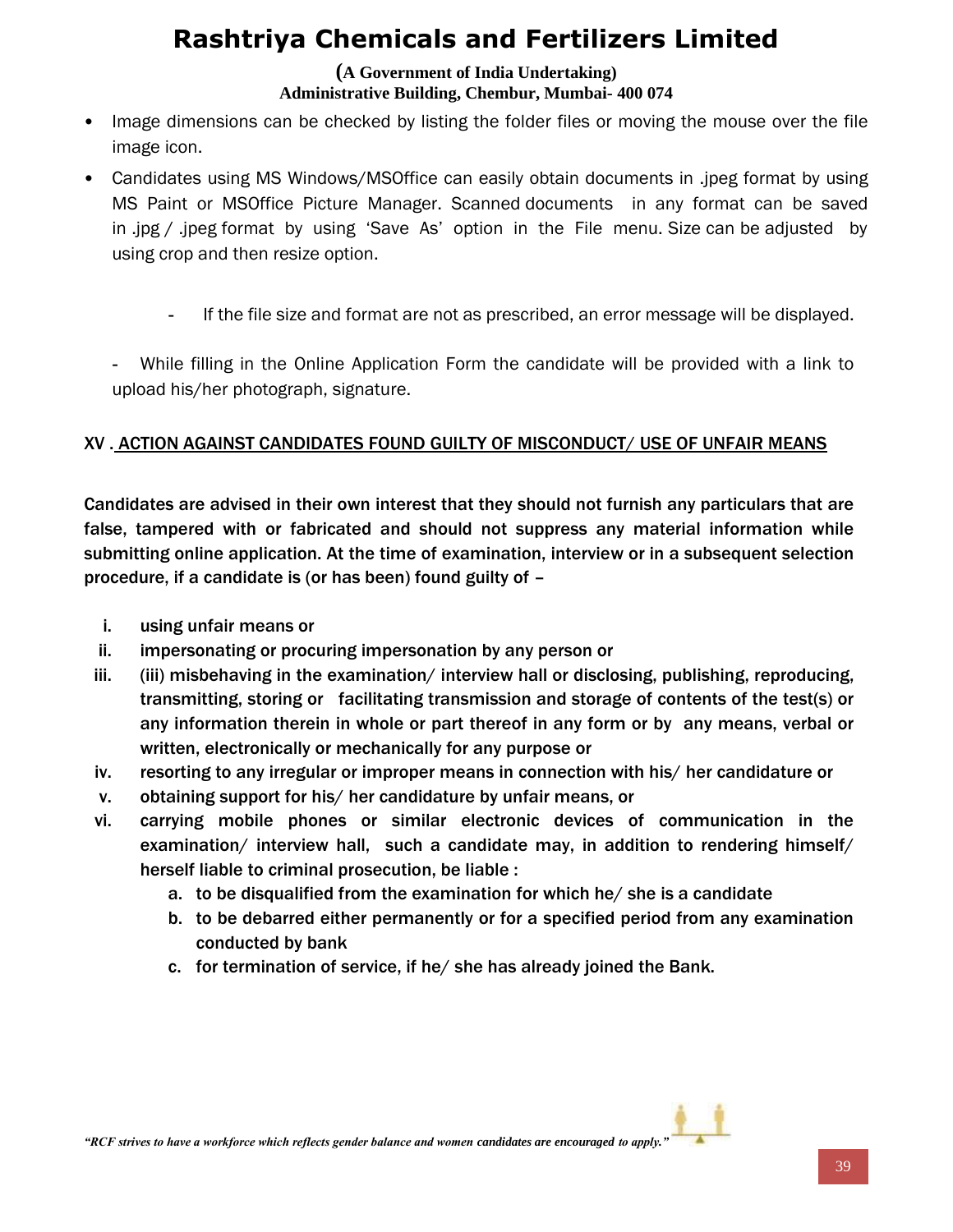**(A Government of India Undertaking) Administrative Building, Chembur, Mumbai- 400 074**

### GUIDELINES FOR PERSONS WITH DISABILITIES USING A SCRIBE

The visually impaired candidates and candidates whose writing speed is adversely affected permanently for any reason can use their own scribe at their cost during the online examination, subject to limits as in (ii) and (iii) below. In all such cases where a scribe is used, the following rules will apply:

•The candidate will have to arrange his/her own scribe at his/her own cost.

•The scribe arranged by the candidate should not be a candidate for the same examination. If violation of the above is detected at any stage of the process, candidature of both the candidate and the scribe will be cancelled. Candidates eligible for and who wish to use the services of a scribe in the examination should invariably carefully indicate the same in the online application form. Any subsequent request may not be favourably entertained.

•A person acting as a scribe for one candidate cannot be a scribe for another candidate.

•The scribe may be from any academic stream. However, for Specialist Officers' posts the scribe should be from an academic stream different from that prescribed for the post.

•Both the candidate as well as scribe will have to give a suitable undertaking confirming that the scribe fulfils all the stipulated eligibility criteria for a scribe mentioned above. Further in case it later transpires that he/she did not fulfill any laid down eligibility criteria or suppressed material facts the candidature of the applicant will stand cancelled, irrespective of the result of the online examination.

•Those candidates who use a scribe shall be eligible for compensatory time of 20 minutes for every hour of the examination or as otherwise advised.

Scribe should not answer on his/her own. Any such behaviour observed will result in cancellation of candidature

•Only candidates registered for compensatory time will be allowed such concessions since compensatory time given to candidates shall be system based, it shall not be possible for the test conducting agency to allow such time if he / she is not registered for the same. Candidates not registered for compensatory time shall not be allowed such concessions.

(ii)Guidelines for Candidates with locomotor disability and cerebral palsy

A compensatory time of twenty minutes per hour or otherwise advised shall be permitted for the candidates with locomotor disability and cerebral palsy where dominant (writing) extremity is affected to the extent of slowing the performance of function (minimum of 40%impairment).

(iii)Guidelines for Visually Impaired candidates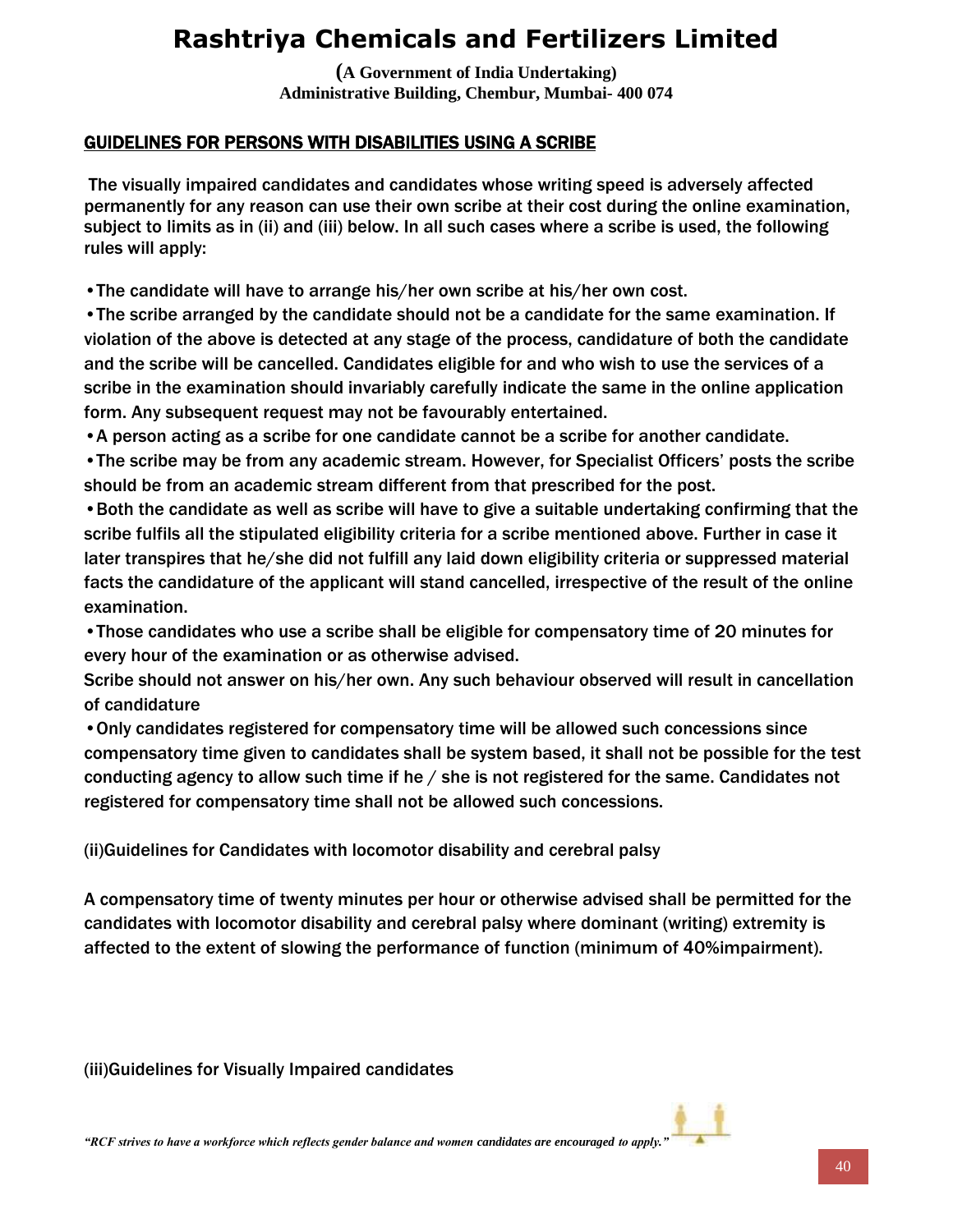**(A Government of India Undertaking) Administrative Building, Chembur, Mumbai- 400 074**

 Visually Impaired candidates (who suffer from not less than 40% of disability) may opt to view the contents of the test in magnified font and all such candidates will be eligible for compensatory time of 20 minutes for every hour or otherwise advised of examination.

These guidelines are subject to change in terms of GOI guidelines/ clarifications, if any, from time to time.

### XVI) GENERAL INSTRUCTIONS:

- a. Candidates are advised to go through the advertisement carefully and ascertain their eligibility before submitting their applications. One candidate can only apply for one post.
- b. While applying the candidates should mention their full name as it appears on the matriculation school certificate. Certificate issued by a Board of Secondary Education for passing Matriculation shall be the only acceptable document in support of proof of age.
- c. No claim of possession of a qualification equivalent to a prescribed qualification shall be entertained. Candidates possessing qualification as prescribed in the advertisement only should apply
- d. Minimum percentage of marks in the minimum educational qualification as indicated above shall be aggregate of last two semesters/ final year to be considered, irrespective of the weightage given to any particular semester/year by the Institute/University.
- e. Wherever CGPA/OGPA or letter grade in a degree is awarded; equivalent percentage of marks should be indicated in the application form as per norms adopted by the University/Institute. Where no norms have been specified, the CGPA/OGPA will be presumed to have been provided on a 10 points scale. Candidates having CGPA/OGPA or letter grade in a degree, however, will invariably have to produce a copy of these conversion norms/no norms with respect to his/her University/Institute at the time of Interview.
- f. Candidates possessing PG Degree/Diploma not mentioning the area of specialization will have to produce certificate of specialization in the relevant field in qualifying subject, from its University/Institute failing which he/she may not be allowed to attend the personal interview / trade test. It may be noted that it shall be responsibility of the

*"RCF strives to have a workforce which reflects gender balance and women candidates are encouraged to apply."*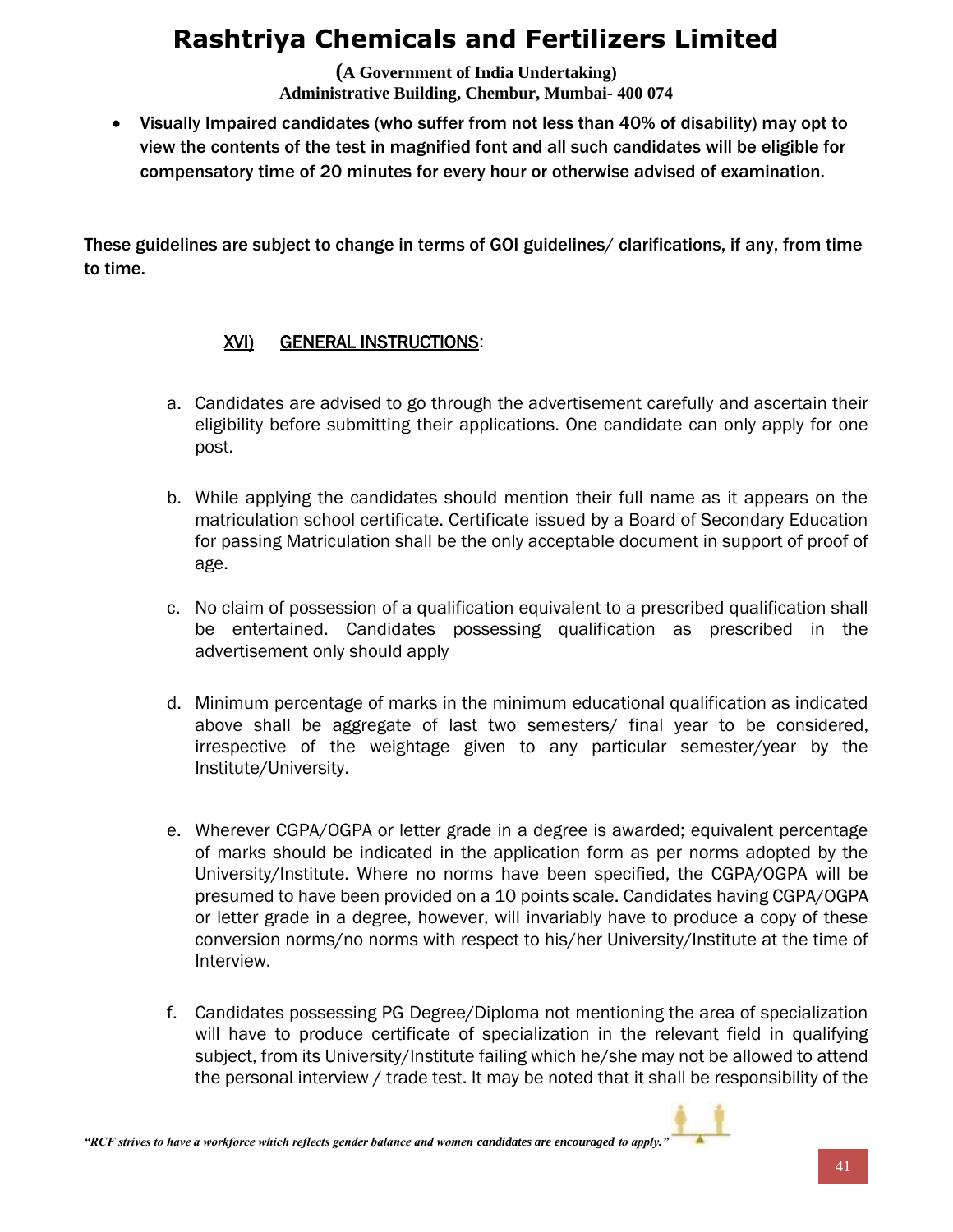#### **(A Government of India Undertaking) Administrative Building, Chembur, Mumbai- 400 074**

candidate to verify and substantiate his claim of having requisite specialization in the advertised qualifying subject and no queries/correspondence shall be entertained in this regard at the time of interview.

- g. Only those candidates whose final year results of qualifying exams have been declared as on 30.06.2020 are eligible to apply. It may be noted that candidates would be required to produce final year marksheet/degree completion certificate at the time of personal interview failing which they will not be allowed to attend the same.
- h. Candidates employed in Central/State Government/Quasi-Government/Public Sector Undertakings/Autonomous Bodies shall either forward their application through Proper Channel (printout of duly filled-in online application) or shall produce No Objection Certificate (NOC) from their present employer the time of interview/Trade Test failing which his/her/their candidature will not be considered and he/she/they will not be allowed to appear in the interview/ Trade Test.
- i. The age limit and minimum educational qualification are the minimum criteria and mere possession of the same by the candidate does not entitle him/her for participating in the selection process. RCF Ltd"s decision regarding eligibility & shortlisting of applications shall be final & binding and no queries or correspondence shall be entertained in this regard.
- j. Details once submitted in the online application form will be final and request for any change including change in correspondence address/email address/mobile number/ category/ post applied for/city for online test Center will not be entertained.
- k. Candidates should possess a valid email ID. Candidates are advised to keep the email ID(to be entered compulsorily in the online application form) active for at least one year. No change in the email ID will be allowed once submitted. All information/communication regarding participating in the selection process shall be provided through email to the candidates, found apparently eligible, based on the online application data. Responsibilities of receiving and downloading of information/communications, etc. will be of the candidate. RCF Ltd will not be responsible for any loss of email sent, due to invalid/wrong email ID provided by the candidate and no correspondence in this regard will be entertained.
- l. The candidature of all applicants would be provisional and subject to subsequent verification of certificates/testimonials etc.
- m. The names of candidates called for online test/personal interview/ Trade Test will be displayed on www.rcfltd.com under head "HR-RECRUITMENT". Candidates are advised to visit the website regularly for the latest information in this regard. Only short listed candidates who are prima facie found eligible based on the information submitted in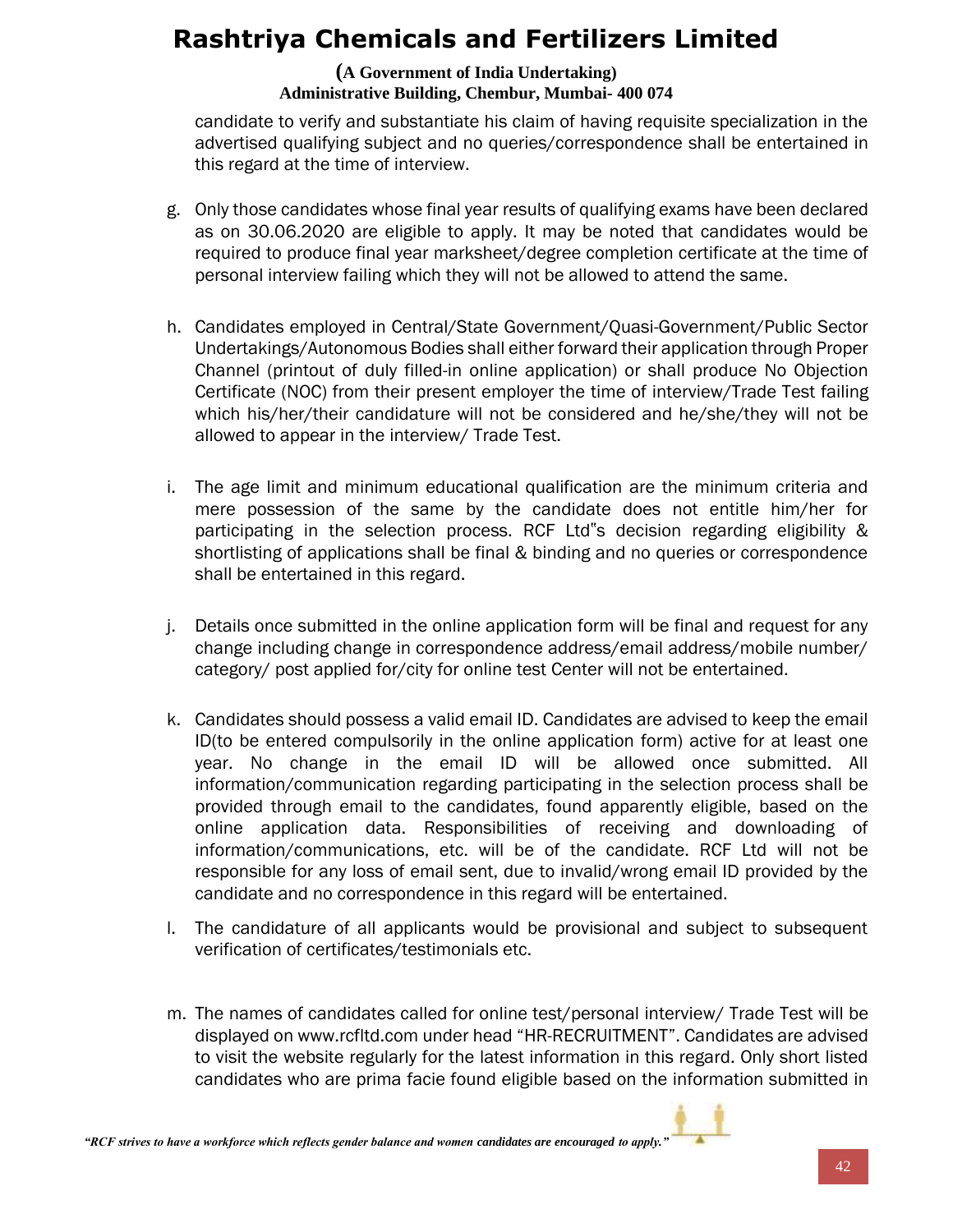#### **(A Government of India Undertaking) Administrative Building, Chembur, Mumbai- 400 074**

their online application will be called for participating in the selection process and will be intimated through electronic mode for the online test/personal interview/ Trade Test and RCF will not be responsible for any delay or non-delivery of such intimation.

- n. In case the applicant does not receive any communication within 90 days from the date of publication of this advertisement, it may be presumed that he/she has not been short listed for the selection process. Accordingly, candidates are advised to regularly visit "HR-RECRUITMENT" head on our website - www.rcfltd.com for the updated information on the selection process.
- o. Mere admission to the selection process does not imply that Company (RCF Ltd) is satisfied about candidate's eligibility. The candidates should ensure that the details mentioned in the application form are correct and are in conformity with the eligibility criteria for the post applied for, as mentioned in the advertisement. In case it is detected that a candidate does not fulfill any of the advertised eligibility criteria or has given false declaration or suppressed any material fact or information having any bearing on his candidature, he/she shall render himself/herself ineligible for consideration at any stage of selection and for termination at any time during employment, if recruited.
- p. Further, RCF Ltd reserves the right to cancel/restrict/enlarge/modify the recruitment/selection process of advertised posts without any further notice or assigning any reasons whatsoever, if need so arises.
- q. Any corrigendum/addendum/errata in respect of this advertisement shall be displayed only on RCF Ltd "s website www.rcfltd.com under the head "HR-RECRUITMENT". No further press advertisement will be issued. Hence prospective applicants are advised to visit RCF Ltd website regularly for latest update with regard to this advertisement.
- r. Court of jurisdiction for any dispute pertaining to any issue arising out of this recruitment process will be at Mumbai only to the exclusion of all other Courts.
- s. Candidates should retain their copy of Pay in e-receipt and Registration Slip as they can be asked to produce it for future reference.
- t. Candidates may visit the Frequently Asked Questions (FAQs) section at online application website for any queries.
- u. The possibility of occurrence of some problem in the administration of the examination cannot be ruled out completely which may impact test delivery and/or result from being generated. In that event, every effort will be made to rectify such problem, which may include movement of candidates, delay in test. Conduct of a re-exam is at the absolute discretion of test conducting body. Candidates will not have any claim for a re-test. Candidates not willing to move or not willing to participate in the delayed process of test delivery shall be summarily rejected from the process.

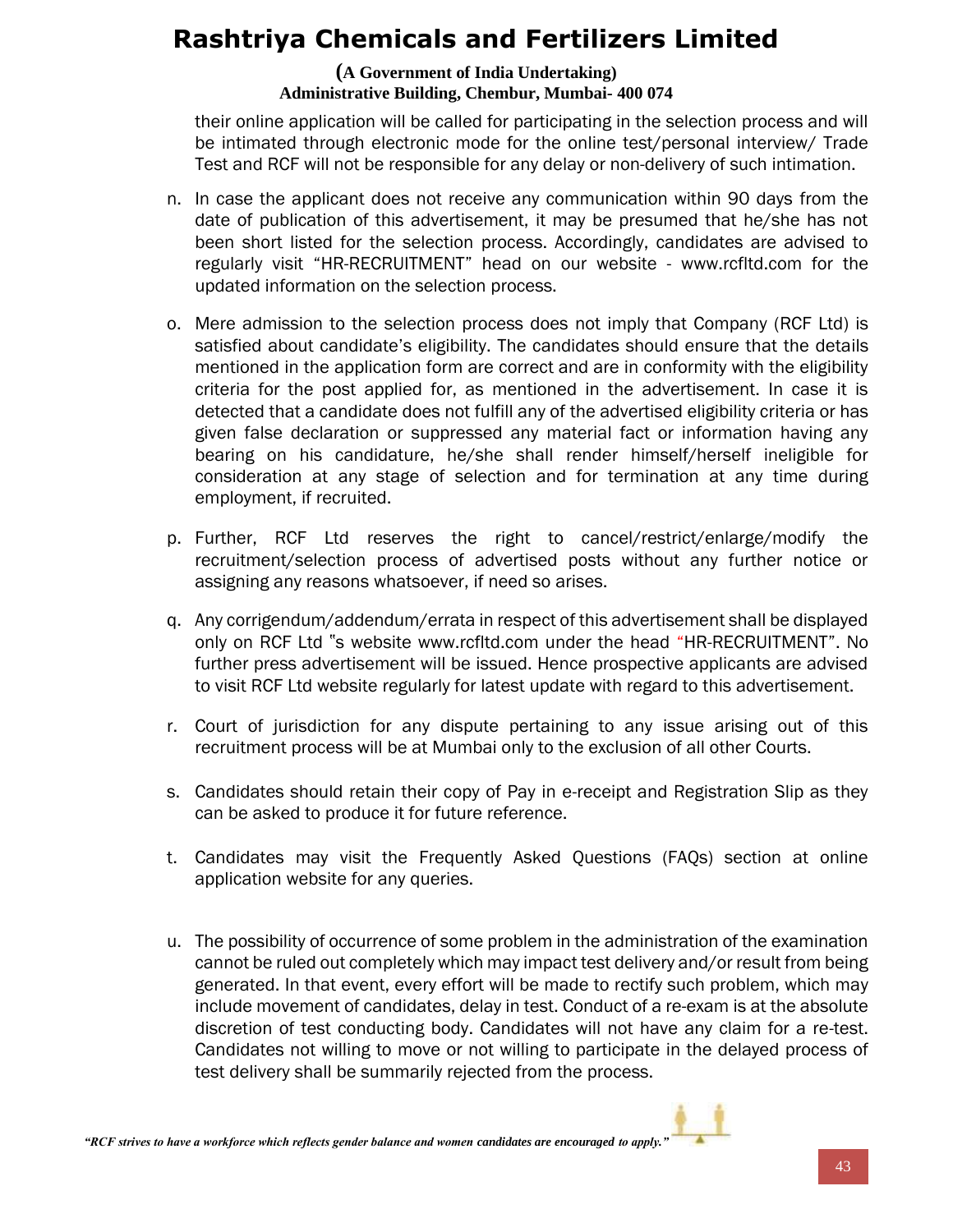**(A Government of India Undertaking) Administrative Building, Chembur, Mumbai- 400 074**

- v. Decision of RCF in all matters relating to recruitment will be final and binding on the candidate. No correspondence or personal enquiries shall be entertained by the RCF in this behalf.
- w. Instances for providing incorrect information and/or process violation by a candidate detected at any stage of the selection process will lead of disqualification of the candidate from the selection process and he/she will not be allowed to appear in any RCF recruitment process in the future. If such instances go undetected during the current selection process but are detected subsequently, such disqualification will take place with retrospective affect.
- x. Canvassing in any form at any stage shall be considered a disqualification for employment in the Company.

| Activity                                                           | Date                       |
|--------------------------------------------------------------------|----------------------------|
|                                                                    |                            |
| Commencement of On-Line registration of 29th June, 2020 at 8:00 am |                            |
| application by candidates.                                         |                            |
| of 1<br>registration<br>for on-line<br>date<br>Last                | 15th July, 2020 at 5:00 pm |
| application by candidates                                          |                            |
|                                                                    |                            |
| <b>Tentative Date of Examination</b>                               | 16th August, 2020          |
|                                                                    |                            |
| <b>Tentative Date of Result</b>                                    | 24th August 2020           |
|                                                                    |                            |

The schedule of activities is as follows:

Only online Payments will be accepted. Cash payment will not be accepted.

Only ON-LINE applications will be accepted. Physical form of application will not be accepted.

#### XIV IMPORTANT INSTRUCTIONS

- 1. The Online Application shall be deemed to be submitted only upon receipt of Application Fee (wherever applicable) and upload of Self Attested Photograph and Signature within prescribed time limit.
- 2. Candidates are advised in their own interest to complete the registration process, pay application fee online (wherever applicable) and final submission of online application sufficiently in advance before the last date so as to avoid the possibility of disconnection /inability / failure to log on to the website on account of heavy load on internet or website jam.
- 3. We hereby caution the general public not to fall prey to the dubious agencies/organizations/individuals/aiming at fleecing money from the innocent public. Don't believe any advertisement/job announcement of RCF Ltd. circulated through e-mail, social